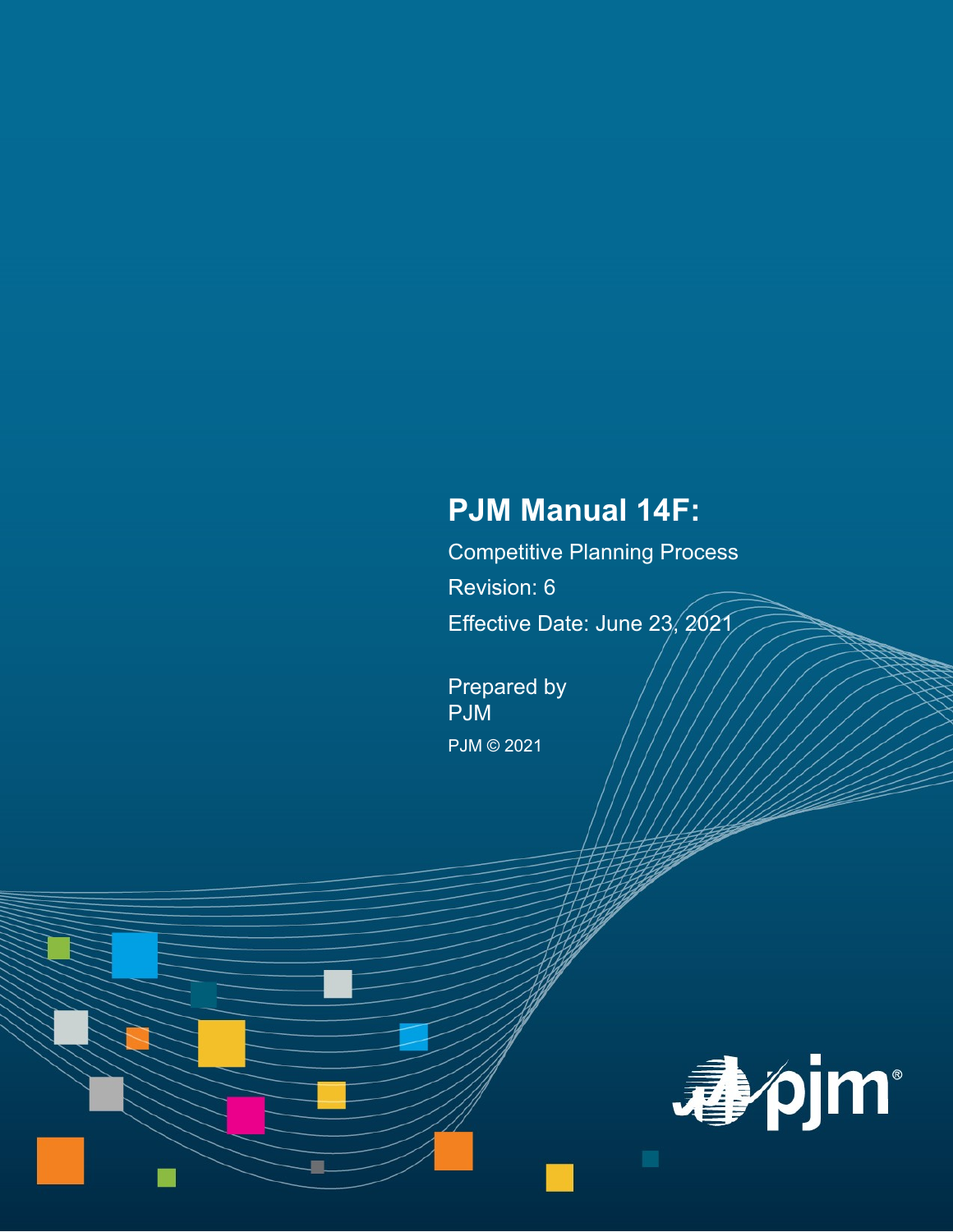

## **Table of Contents**

| Section 4: PJM Problem Statement and Requirements 17   |  |  |
|--------------------------------------------------------|--|--|
|                                                        |  |  |
|                                                        |  |  |
|                                                        |  |  |
|                                                        |  |  |
|                                                        |  |  |
|                                                        |  |  |
| Section 5: Violations Included in a Proposal Window 22 |  |  |
|                                                        |  |  |
|                                                        |  |  |
|                                                        |  |  |
|                                                        |  |  |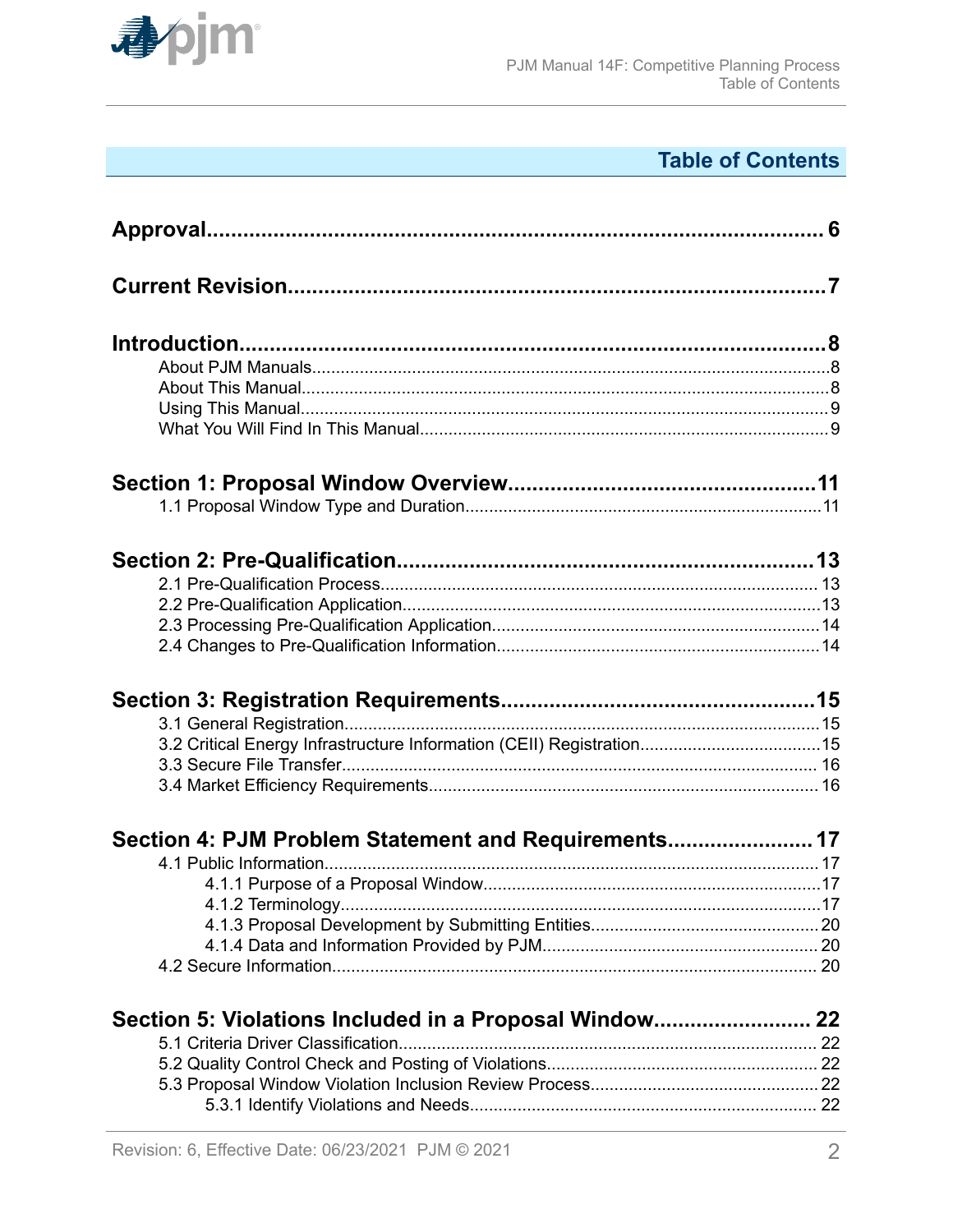

| 6.1.4 Company Evaluation and Operations and Maintenance Information26      |  |
|----------------------------------------------------------------------------|--|
| 6.1.5 Additional Proposal Package Requirements and Submittal Information26 |  |
|                                                                            |  |
|                                                                            |  |
|                                                                            |  |
|                                                                            |  |
|                                                                            |  |

| 8.2.1.2 Eligible Reliability Pricing Model (RPM) economic constraints 40 |  |
|--------------------------------------------------------------------------|--|
|                                                                          |  |
|                                                                          |  |
|                                                                          |  |
|                                                                          |  |
|                                                                          |  |
|                                                                          |  |
|                                                                          |  |
|                                                                          |  |
|                                                                          |  |
|                                                                          |  |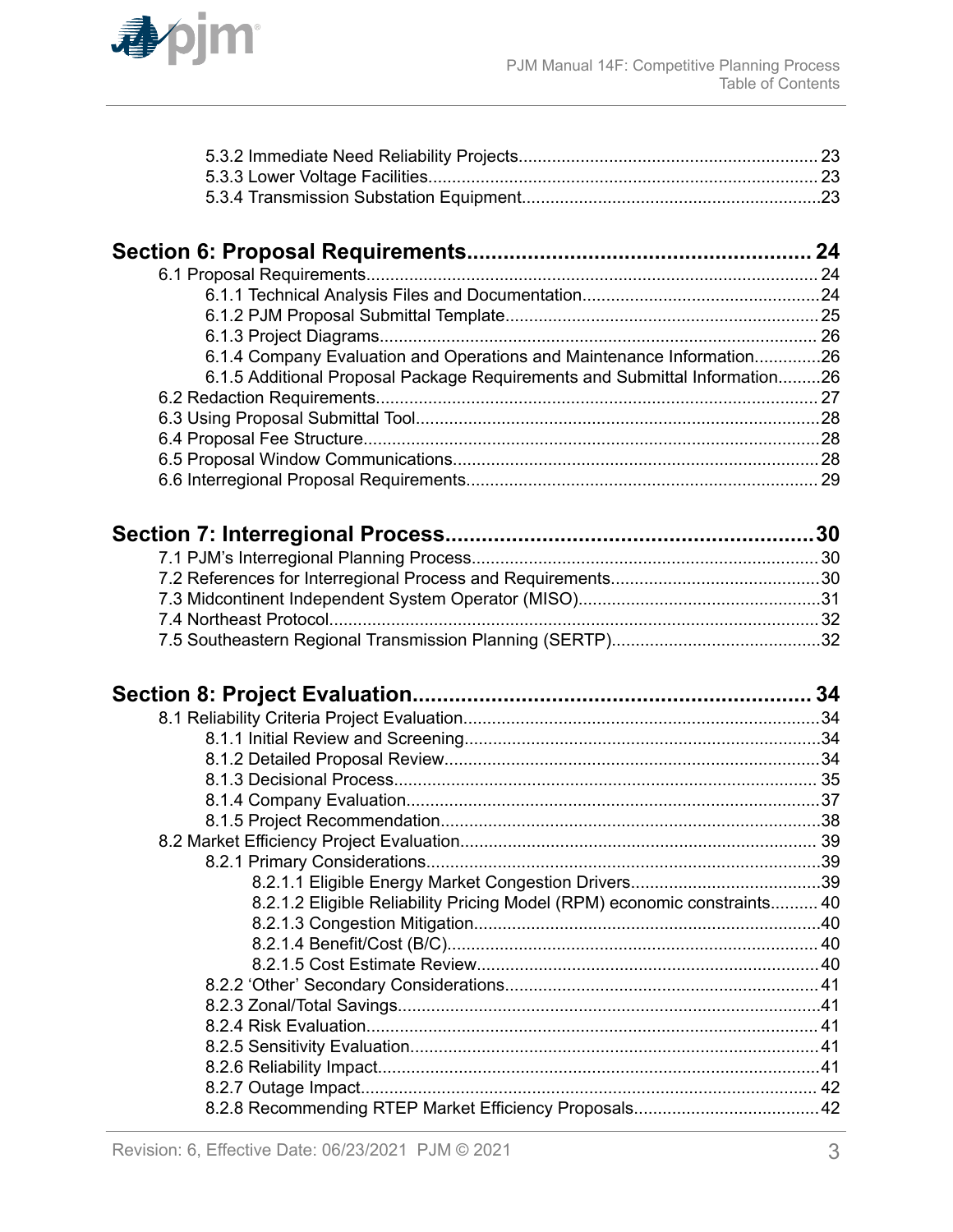

| 8.4.2 Assessment of Project Proposals With Cost Commitment Provisions42        |  |
|--------------------------------------------------------------------------------|--|
| 8.4.3 Assessment of Project Proposals Without Cost Commitment Provisions43     |  |
| 8.4.4 Financial Analysis Used In the Comparative Cost Framework 43             |  |
|                                                                                |  |
|                                                                                |  |
|                                                                                |  |
|                                                                                |  |
|                                                                                |  |
|                                                                                |  |
|                                                                                |  |
|                                                                                |  |
|                                                                                |  |
|                                                                                |  |
|                                                                                |  |
| Attachment A: Critical Energy Infrastructure Information (CEII) 46             |  |
|                                                                                |  |
|                                                                                |  |
|                                                                                |  |
|                                                                                |  |
| A.2.3 Rules When CEII Includes Confidential Member Information 46              |  |
|                                                                                |  |
|                                                                                |  |
|                                                                                |  |
|                                                                                |  |
|                                                                                |  |
| A.3.1.2 Procedures for Federal Agencies and NERC 48                            |  |
|                                                                                |  |
|                                                                                |  |
|                                                                                |  |
| <b>B:</b><br><b>Using</b><br>Secure File Transfer Tool to Submit<br>Attachment |  |
|                                                                                |  |
|                                                                                |  |
|                                                                                |  |
|                                                                                |  |
|                                                                                |  |
|                                                                                |  |
|                                                                                |  |
|                                                                                |  |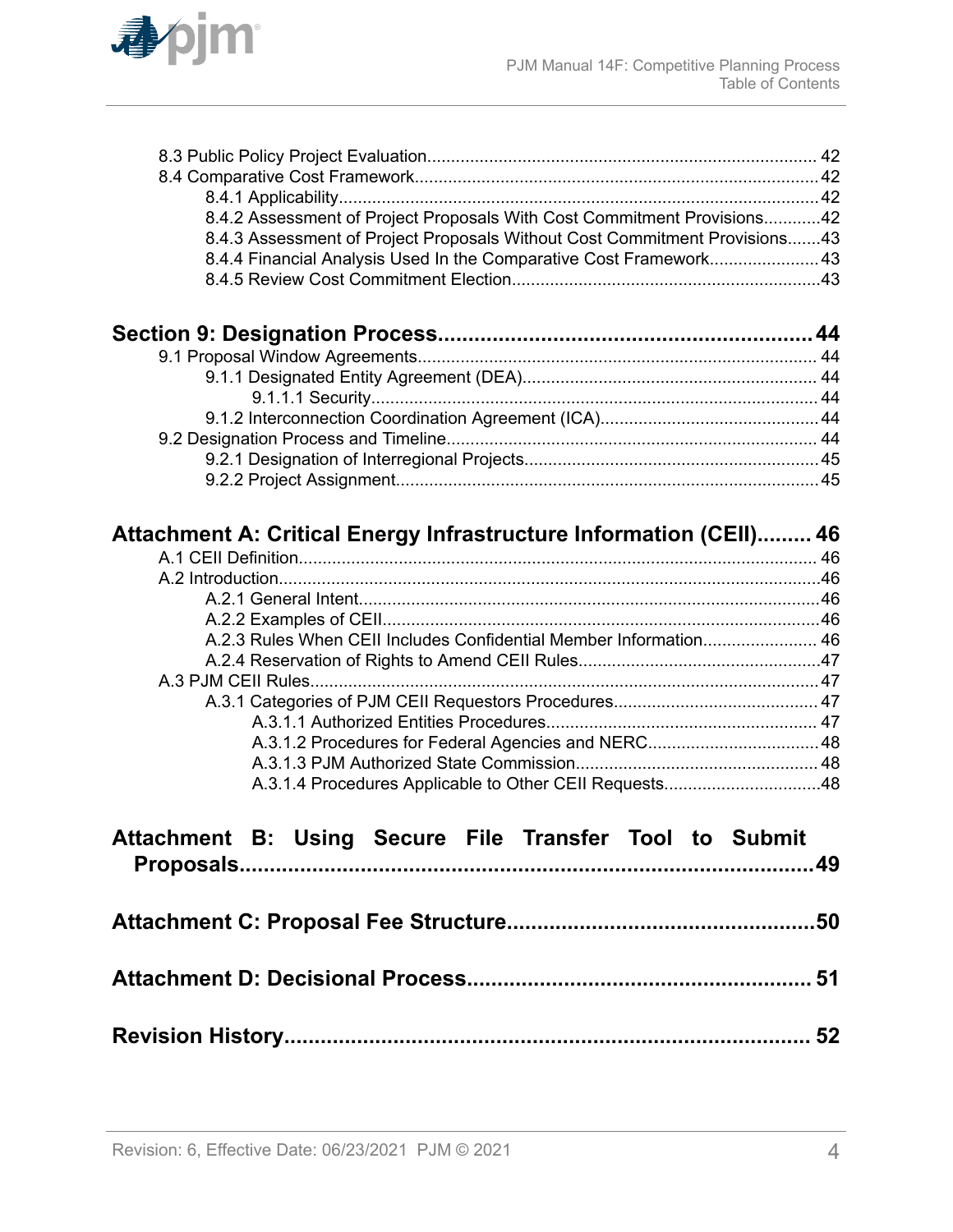

## **Table of Exhibits**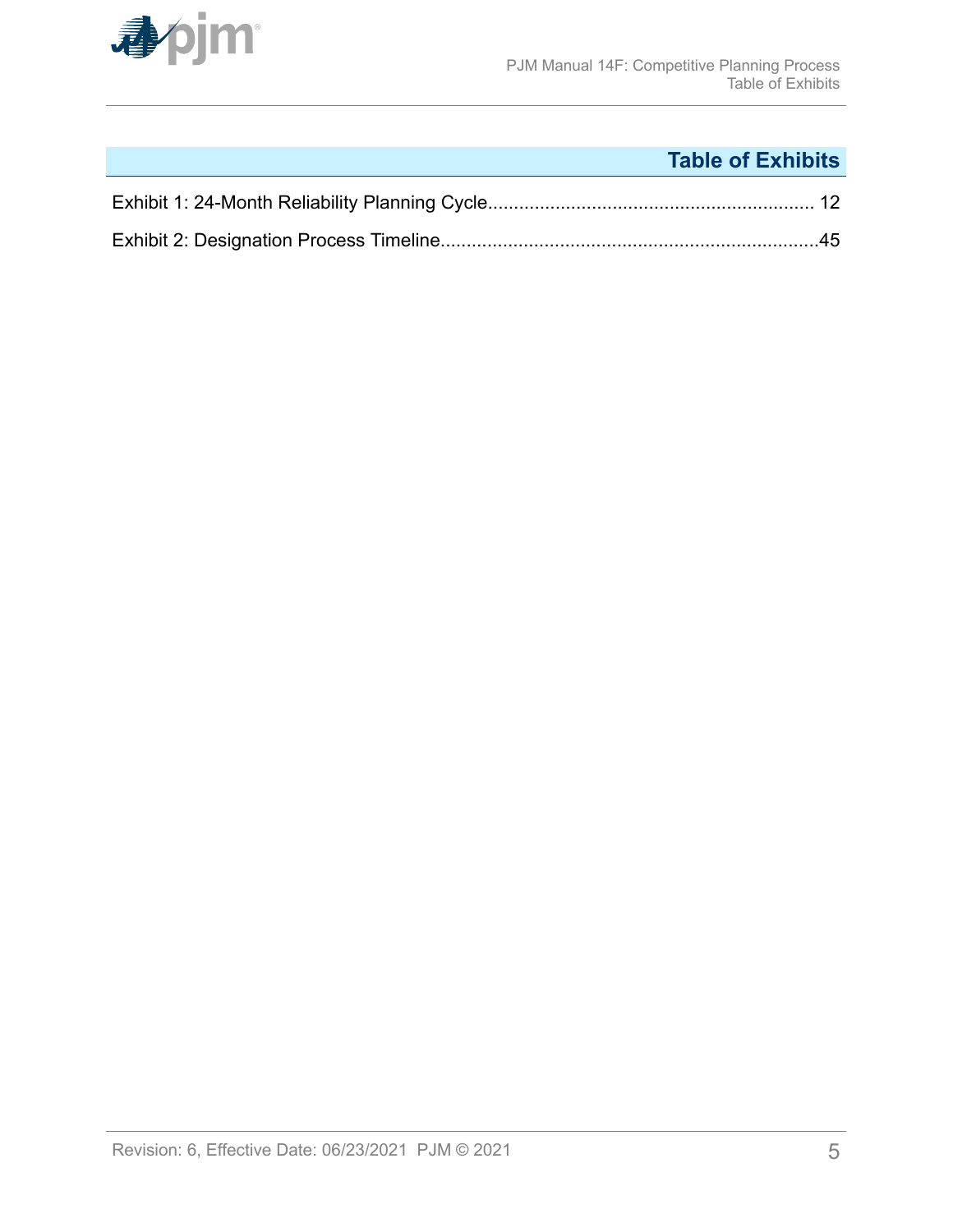<span id="page-5-0"></span>

## **Approval**

Approval Date: 06/22/2021 Effective Date: 06/23/2021

Augustine Caven, Manager, Infrastructure Coordination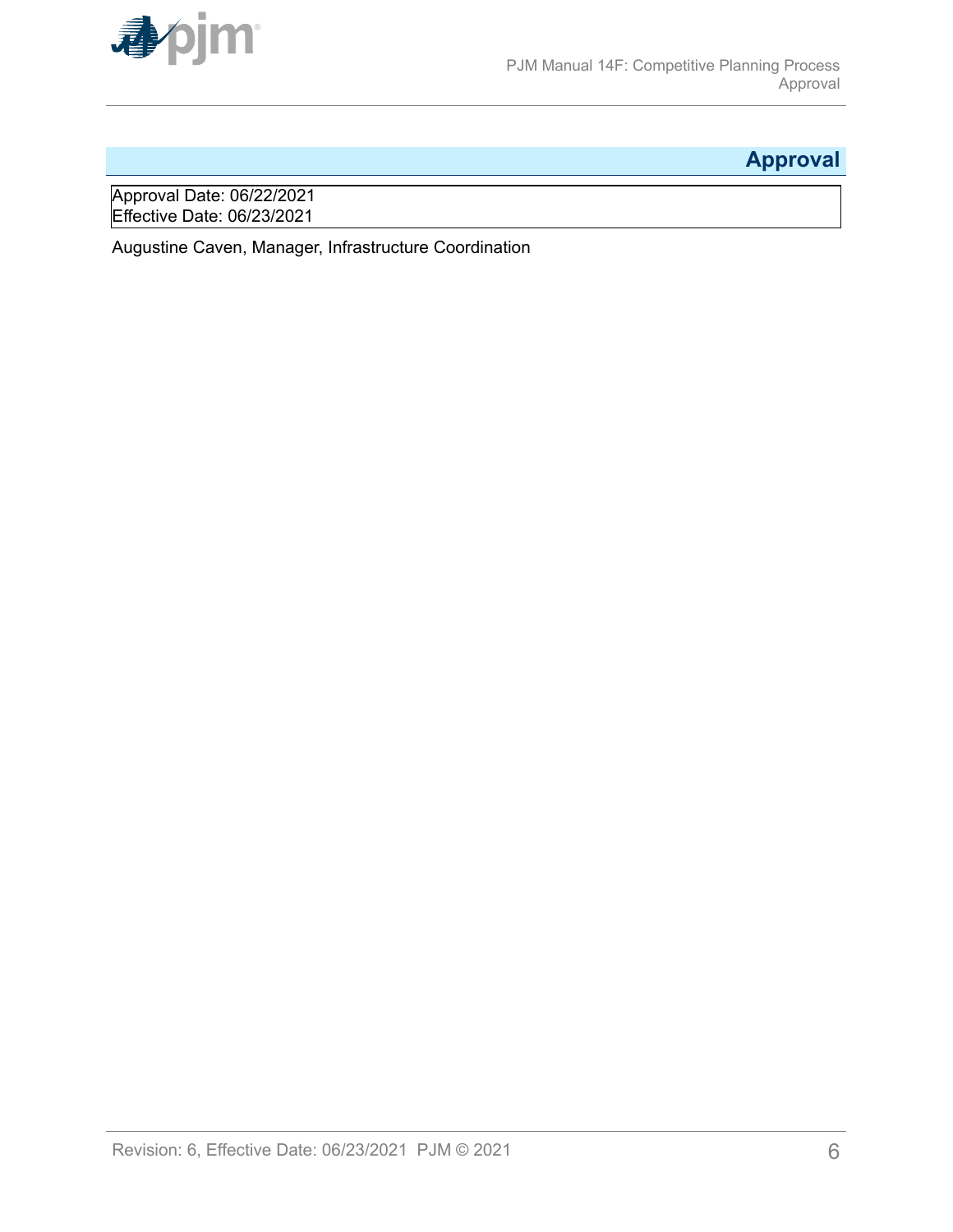<span id="page-6-0"></span>

## **Current Revision**

#### **Revision 6 (06/23/2021):**

- Added to Section 1.1 Proposal Window Type and Duration information regarding the window type and duration for Reliability Pricing Model (RPM) economic constraints.
- Updated Exhibit 1: 24-Month Reliability Planning Cycle to reflect the start of the longterm proposal window in January.
- Added new subsection 8.2.1.2 Eligible Reliability Pricing Model (RPM) economic constraints to section 8.2.1 Primary Considerations. It includes:
	- o Eligibility criteria for Reliability Pricing Model (RPM) economic constraints.
	- o Expected in-service date for projects that address RPM economic constraints.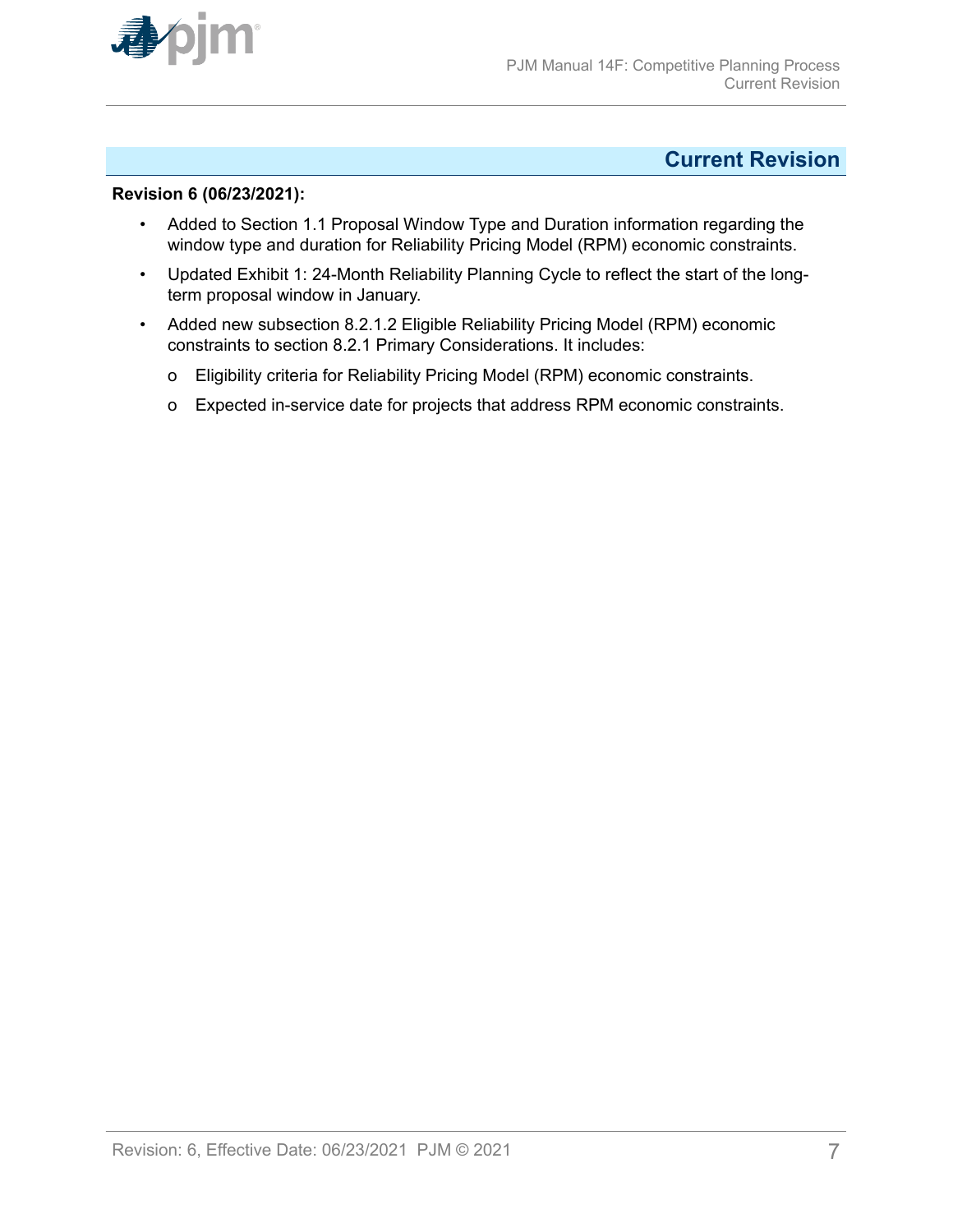<span id="page-7-0"></span>

#### **Introduction**

Welcome to the *PJM Manual for the Competitive Planning Process*. In this Introduction, you will find the following information:

- What you can expect from the PJM Manuals in general (see "About PJM Manuals").
- What you can expect from this PJM Manual (see "About This Manual").
- How to use this manual (see "Using This Manual").

## **About PJM Manuals**

The PJM Manuals are the instructions, rules, procedures and guidelines established by PJM for the operation, planning and accounting requirements of the PJM RTO and the PJM Energy Market. The manuals are grouped under the following categories:

- **Transmission**
- PJM Energy Market
- Generation and transmission interconnection
- Reserve
- Accounting and Billing
- PJM administrative services
- Accounting and billing
- PJM administrative services
- Miscellaneous

For a complete list of all PJM Manuals, go to the "Library" section at [PJM.com.](http://www.pjm.com/)

### **About This Manual**

The PJM Manual for the Competitive Planning Process is part of the PJM Manual 14 series that encompass the PJM transmission planning protocol. This manual focuses on the process to conduct competitive proposal windows consistent with Order No. 1000.

The Competitive Planning Process Manual consists of nine sections. The sections are listed in the table of contents beginning on page 2.

#### **Note:**

While the PJM manuals provide instructions and summaries of the various rules, procedures and guidelines for all phases of PJM's planning process, the PJM Operating Agreement and the PJM Open Access Transmission Tariff (OATT) contain the authoritative provisions.

#### **Intended Audience**

The intended audiences for this PJM Competitive Planning Process Manual include:

• Generation and Transmission Interconnection Customers and their engineering staff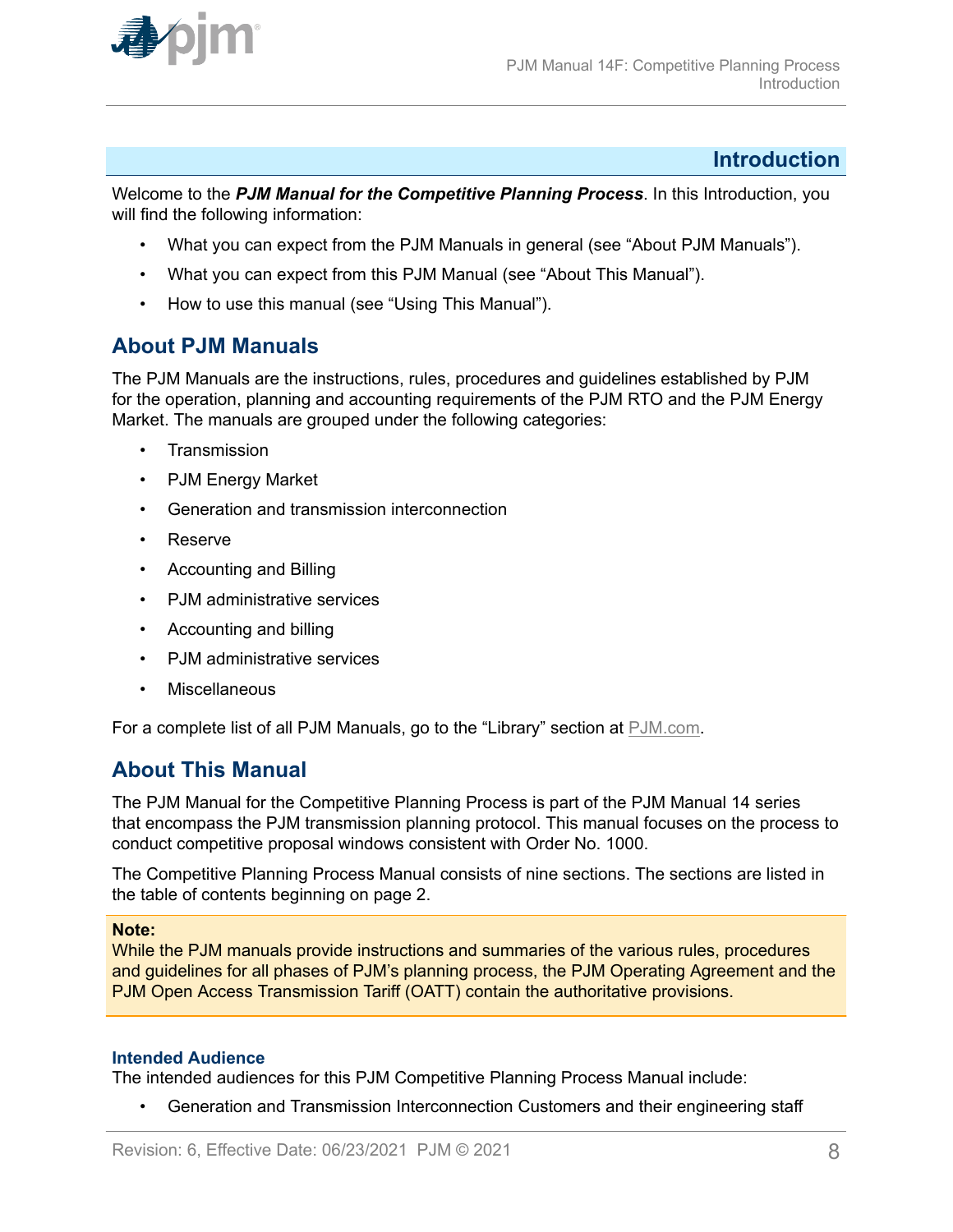<span id="page-8-0"></span>

• Transmission Owners (TOs) and their engineering staff.

#### **Note:**

The term "Transmission Interconnection Customer", as defined in the PJM Open Access Transmission Tariff, refers to those separate and independent entities proposing to install new or upgrade existing transmission facilities rather than an existing Transmission Owner on the PJM System that installs Regional Transmission Expansion Plan "baseline," "economic," "system performance" or "Supplemental projects".

- Transmission Developers
- Federal and State regulatory bodies
- PJM members
- PJM staff

#### **References**

There are other PJM documents that provide both background and detail on specific topics that may be related to topics in this manual. References with related information include:

- [PJM Manual 1: Control Center and Data Exchange Requirements](http://www.pjm.com/~/media/documents/manuals/m01.ashx)
- [PJM Manual 2: Transmission Service Request](http://www.pjm.com/~/media/documents/manuals/m02.ashx)
- [PJM Manual 3: Transmission Operations](http://www.pjm.com/~/media/documents/manuals/m03.ashx)
- [PJM Manual 14A: Generation and Transmission Interconnection Process](http://www.pjm.com/~/media/documents/manuals/m14a.ashx)
- [PJM Manual 14B: PJM Region Transmission Planning Process](http://www.pjm.com/~/media/documents/manuals/m14b.ashx)
- [PJM Manual 14C: Generation and Transmission Interconnection Facility Construction](http://www.pjm.com/~/media/documents/manuals/m14c.ashx)
- [PJM Manual 14D: Generator Operational Requirements](http://www.pjm.com/~/media/documents/manuals/m14d.ashx)
- [PJM Manual 14E: Merchant Transmission Specific Requirements](http://www.pjm.com/~/media/documents/manuals/m14e.ashx)
- [PJM Manual 21: Rules and Procedures for Determination of Generating Capability](http://www.pjm.com/~/media/documents/manuals/m21.ashx)

## **Using This Manual**

We believe that explaining concepts is just as important as presenting procedures. This philosophy is reflected in the way we organize the material in this manual. We start each section with an overview. Then we present details, procedures or references to procedures found in other PJM manuals. The following provides an orientation to the manuals' structure.

### **What You Will Find In This Manual**

- A table of contents
- An approval page that lists the required approvals and a brief outline of the current revision
- This Introduction and sections containing the specific transmission planning process details including assumptions, criteria, procedures and stakeholder interactions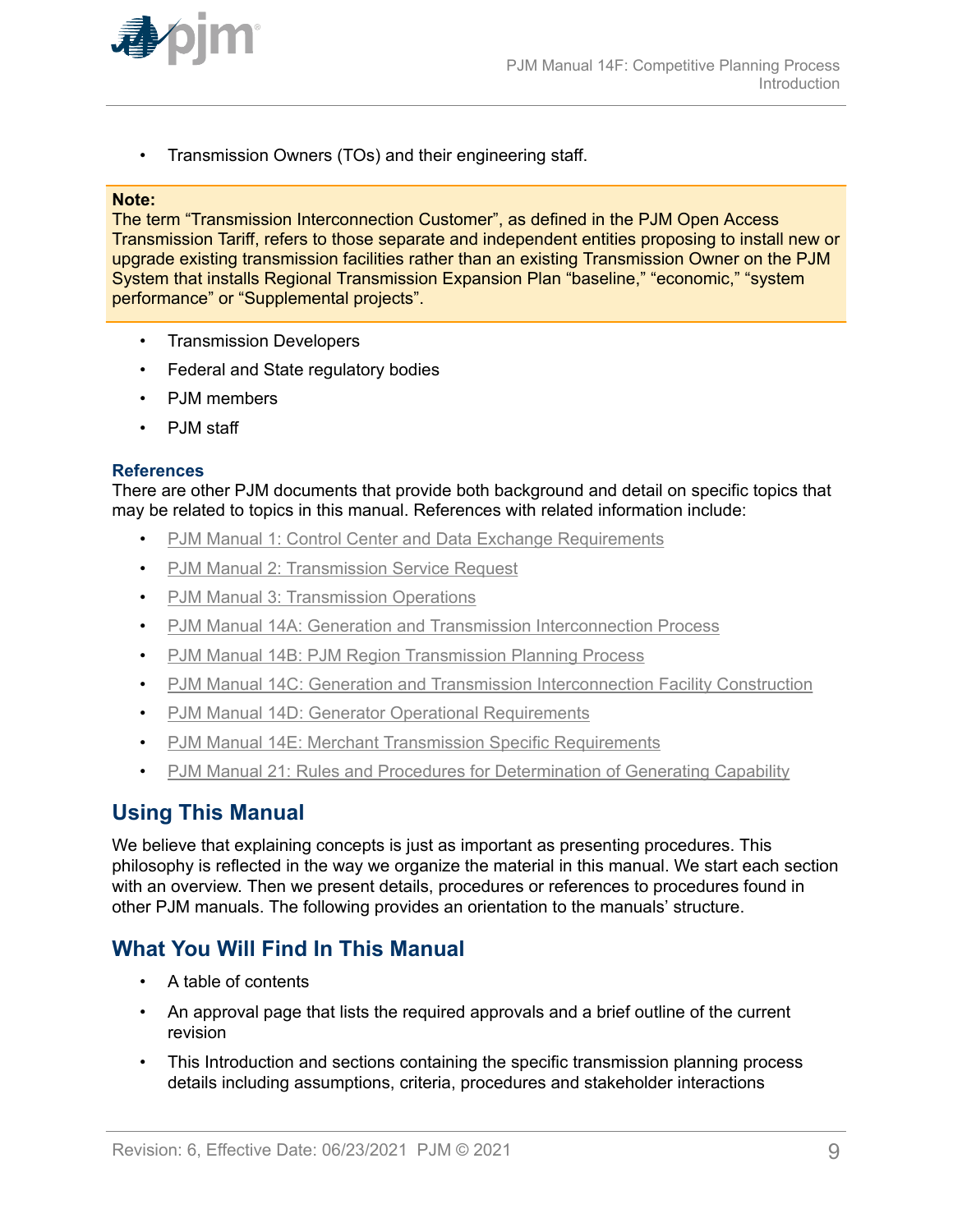

- Attachments that include additional supporting documents, forms or tables
- A section at the end detailing all previous revisions of this PJM manual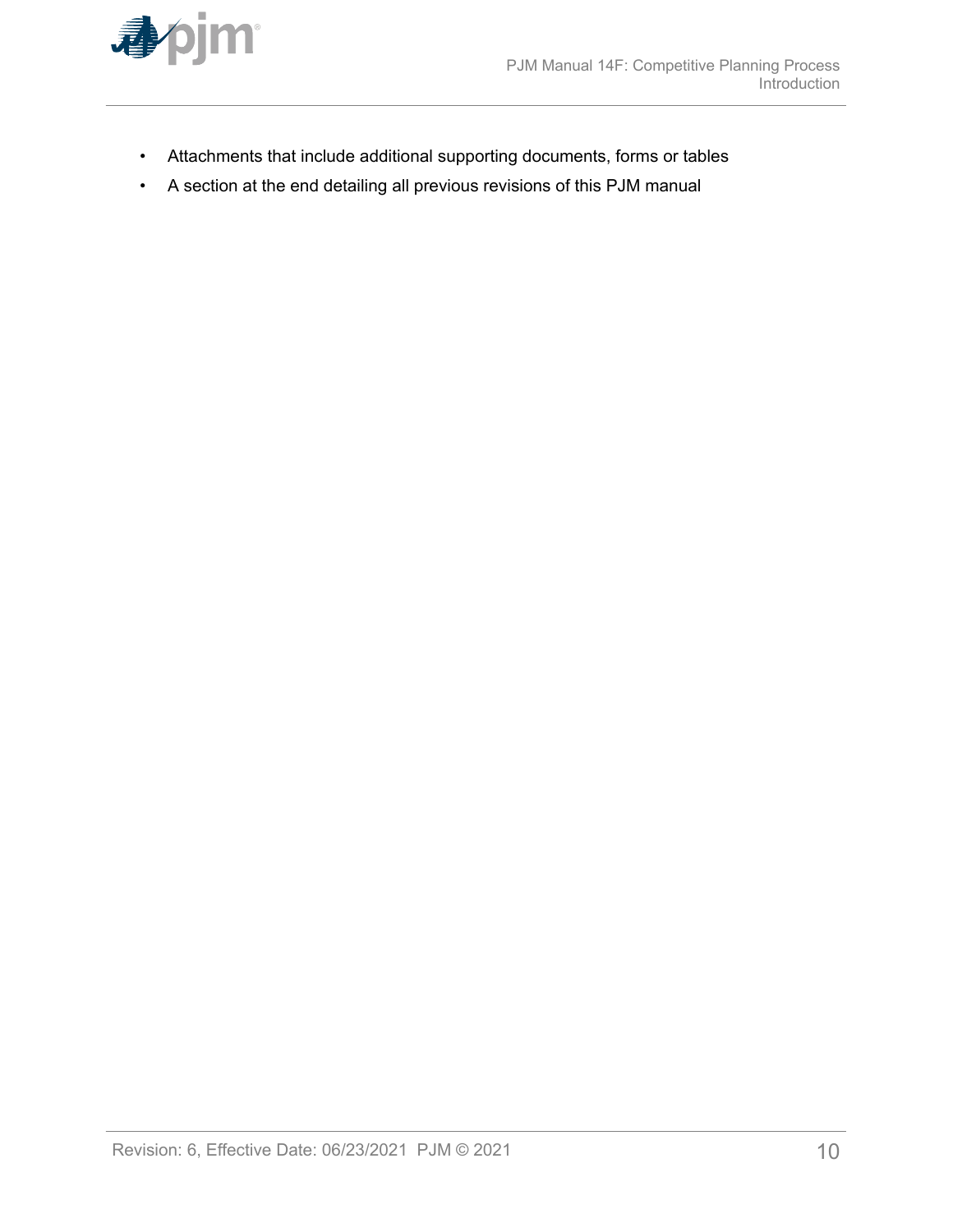<span id="page-10-0"></span>

## **Section 1: Proposal Window Overview**

The Federal Energy Regulatory Commission (FERC) issued Order No. 1000 on July 21, 2011. Order No. 1000 requires that PJM (i) provide opportunity through a competitive solicitation process for both incumbent transmission owners and non-incumbent transmission developers to propose transmission proposals, (ii) consider transmission alternatives in its regional transmission planning process; (iii) produce a regional transmission expansion plan and implement a fair cost allocation methodology. FERC required that the process accomplish the following main objectives:

- Ensure that transmission planning processes at the regional level consider and evaluate, on a non-discriminatory basis, possible transmission alternatives and produce a transmission plan that can meet transmission needs more efficiently or cost-effectively;
- Ensure that the costs of transmission solutions chosen to meet regional transmission needs are allocated fairly to those who benefit from them.

This manual describes PJM's competitive planning process. PJM's competitive planning process encompasses all aspects of analysis and evaluation pertaining to RTEP proposal windows.

## **1.1 Proposal Window Type and Duration**

The expected type of system enhancement and required in-service date dictates the duration of the proposal window, as described in Schedule 6 of the PJM Operating Agreement.

- *Long-Lead and Economic-based Projects*: PJM will open a 120-day proposal window for projects with required in-service dates greater than five years out that address identified reliability criteria violations, energy market economic constraints, operational performance and public policy requirements. PJM, as the Office of Interconnection, may shorten or extend the window as needed.
	- o *Short-Term Projects*: PJM will open a 60-day proposal window for projects to address reliability driven upgrades or Reliability Pricing Model (RPM) economic constraints with required in-service dates between 3 and 5 years out. PJM, as the Office of Interconnection, may shorten or extend the window as needed. RPM economic constraints that are also energy market economic constraints will be addressed in the 120-day proposal window.
- *Immediate-Need Reliability Projects*: If PJM determines that insufficient time remains for a proposal window to be implemented, PJM may post reliability violations that could be addressed by a project required to be in service within three years or less. If PJM determines that there is sufficient time for a proposal window for Immediate-need Reliability project proposals, PJM will open a shortened proposal window specified by PJM.
- *Interregional Proposals:* Transmission projects on an interface, that address issues in PJM, must be submitted to PJM through Schedule 6 of the PJM Operating Agreement. Such project proposals must also engage the adjacent region's respective planning process. Submitting project proposals in both regions will trigger joint evaluation to determine the more efficient, cost effective solution to address the identified issues.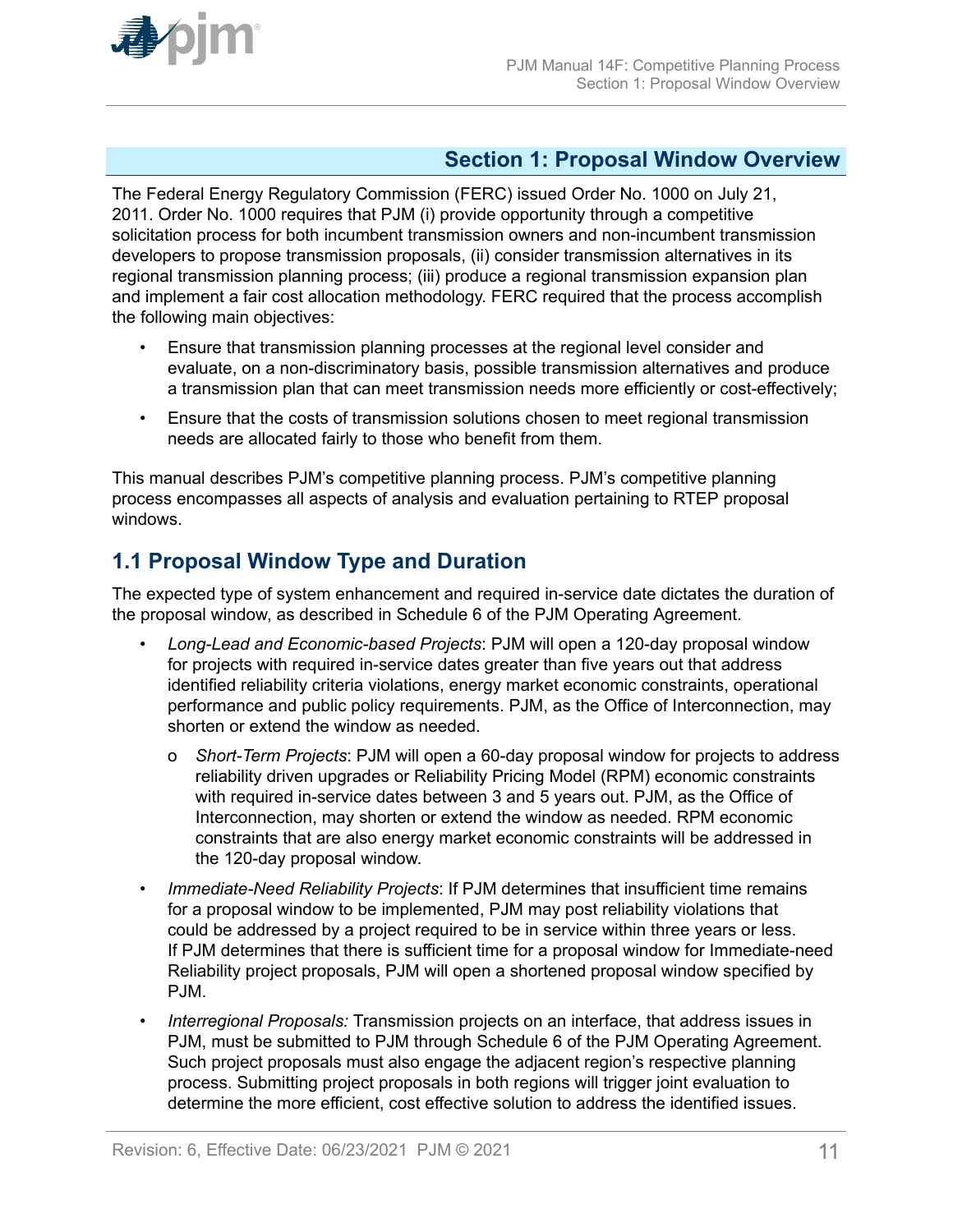<span id="page-11-0"></span>

During each proposal window, developers may submit project proposals to solve posted violations, constraints, system conditions and public policy requirements. If PJM requests additional reports or information to evaluate the submitted proposal or determines any information submitted in a proposal is deficient, the proposing entity must provide the requested information within 10 business days of receipt of the notification from PJM. PJM may also (i) shorten proposal windows should it be required to meet the needed in-service date of the proposed enhancements or expansions, or (ii) extend the proposal window as needed to accommodate updated information regarding system conditions as described in Schedule 6 of the PJM Operating Agreement.

Frequency of Proposal Windows

- PJM conducts proposal windows on both overlapping 18- and 24-month cycles, as shown in Exhibit 1. Windows included in the overlapping 18-month cycle address NERC and regional reliability criteria violations, as well as violations of Transmission Owner local planning criteria that occur over a 5 to 15 year forward-looking horizon. The scope of overlapping 18-month RTEP analyses will yield one 60-day window. However, PJM retains the right to open proposal windows on an as-needed basis.
- PJM conducts 24 month long-term proposal windows that address Market Efficiency criteria and long-term reliability criteria violations. Each long-term proposal window opens in January of odd-numbered years and closes after 120 days.
- PJM also conducts 60-day proposal windows to evaluate in the RTEP process Reliability Pricing Model (RPM) economic constraints identified according to OATT Att. DD, Section 15

*Exhibit 1: 24-Month Reliability Planning Cycle*

#### Window Scope

PJM conducts RTEP analysis on an annual basis, including all reliability testing and market efficiency analysis as described in PJM Manual 14B.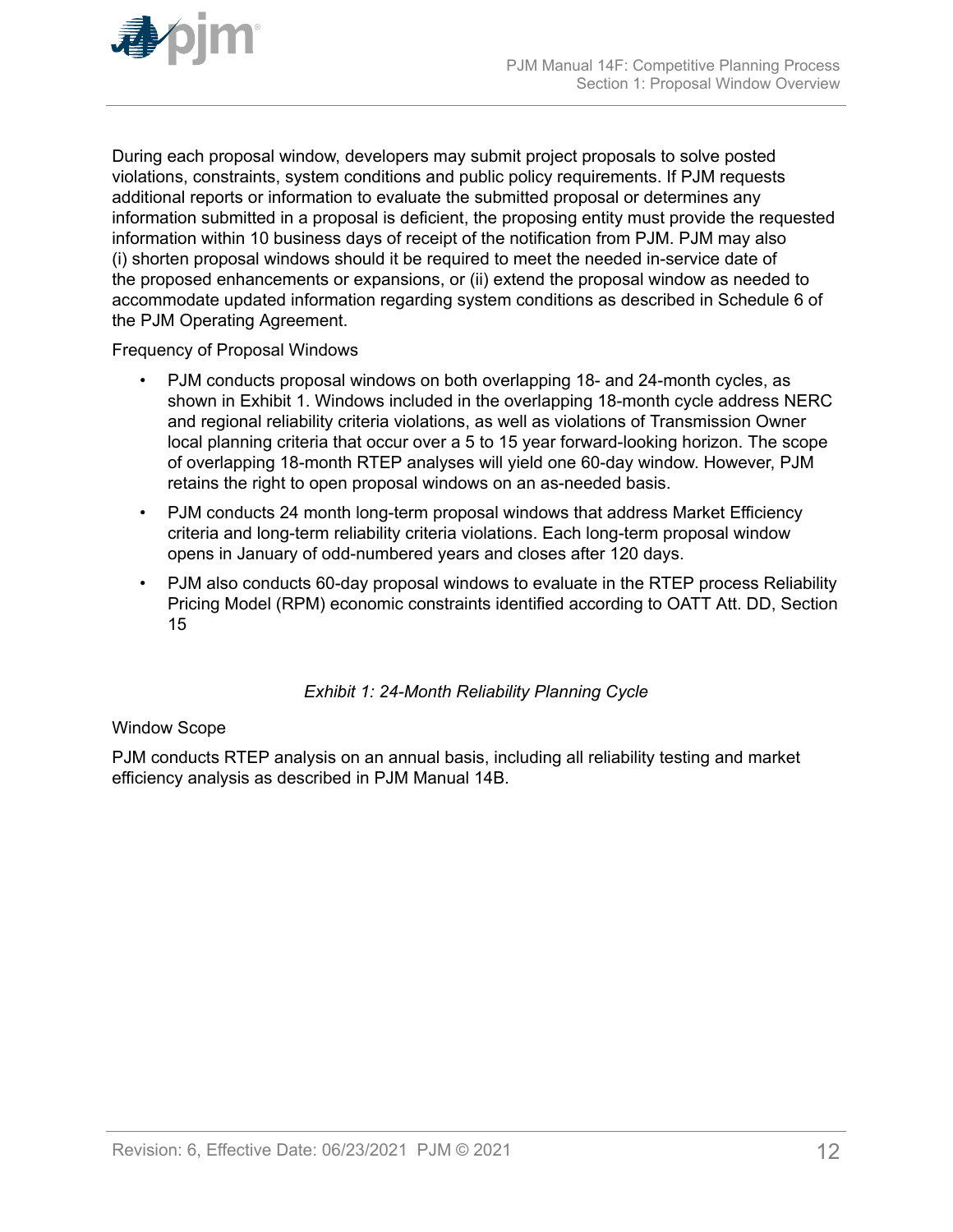<span id="page-12-0"></span>

## **Section 2: Pre-Qualification**

## **2.1 Pre-Qualification Process**

Entities that want to participate in the competitive planning process and become the Designated Entity for a transmission project that they propose, must be pre-qualified as required under Schedule 6 of the PJM Operating Agreement. An entity's eligibility is evaluated based on its technical and engineering qualifications, including its ability to develop, construct, operate and maintain transmission within the PJM region. If the entity does not have experience in a specific area, PJM requires that it provide a detailed plan for leveraging the experience of affiliates and/or contractors. PJM reserves the right to request any additional information deemed necessary to determine the entity's pre-qualification application.

To be granted pre-qualification for Designated Entity status, a pre-qualification package must be submitted to PJM during the annual 30 day pre-qualification window that opens on September 1 of each year. An entity may submit a pre-qualification package outside of the annual prequalification window for good cause shown as determined by PJM. PJM will employ reasonable efforts in its evaluation and notify the entity as soon as practicable whether they qualify as eligible to be a Designated Entity.

To remain pre-qualified for Designated Entity status, an entity is required to confirm their pre-qualification information with PJM no later than three years following its last submission. Pre-qualification confirmation packages should be submitted to the September window prior to the three year expiration.

## **2.2 Pre-Qualification Application**

Schedule 6 of the PJM Operating Agreement details the requirements for an application to pre-qualify as eligible to be a Designated Entity. The list below summarizes the required items:

- 1. Name and address of the entity, including a point of contact;
- 2. Technical and engineering qualifications of the entity or its affiliate, partner or parent company;
- 3. Demonstrated experience of the entity or its affiliate, partner or parent company to develop, construct, maintain and operate transmission facilities, including a list or other evidence of transmission facilities previously developed regarding construction, maintenance or operation of transmission facilities both inside and outside the PJM region;
- 4. Previous record of the entity or its affiliate, partner or parent company to adhere to construction, maintenance and operating standards;
- 5. Capability of the entity or its affiliate, partner or parent company to adhere to standardized construction, maintenance and operating practices;
- 6. Financial statements of the entity or its affiliate, partner or parent company for the most recent fiscal quarter, as well as the most recent three fiscal years, or the period of the entity's existence, if shorter, or such other evidence demonstrating an entity's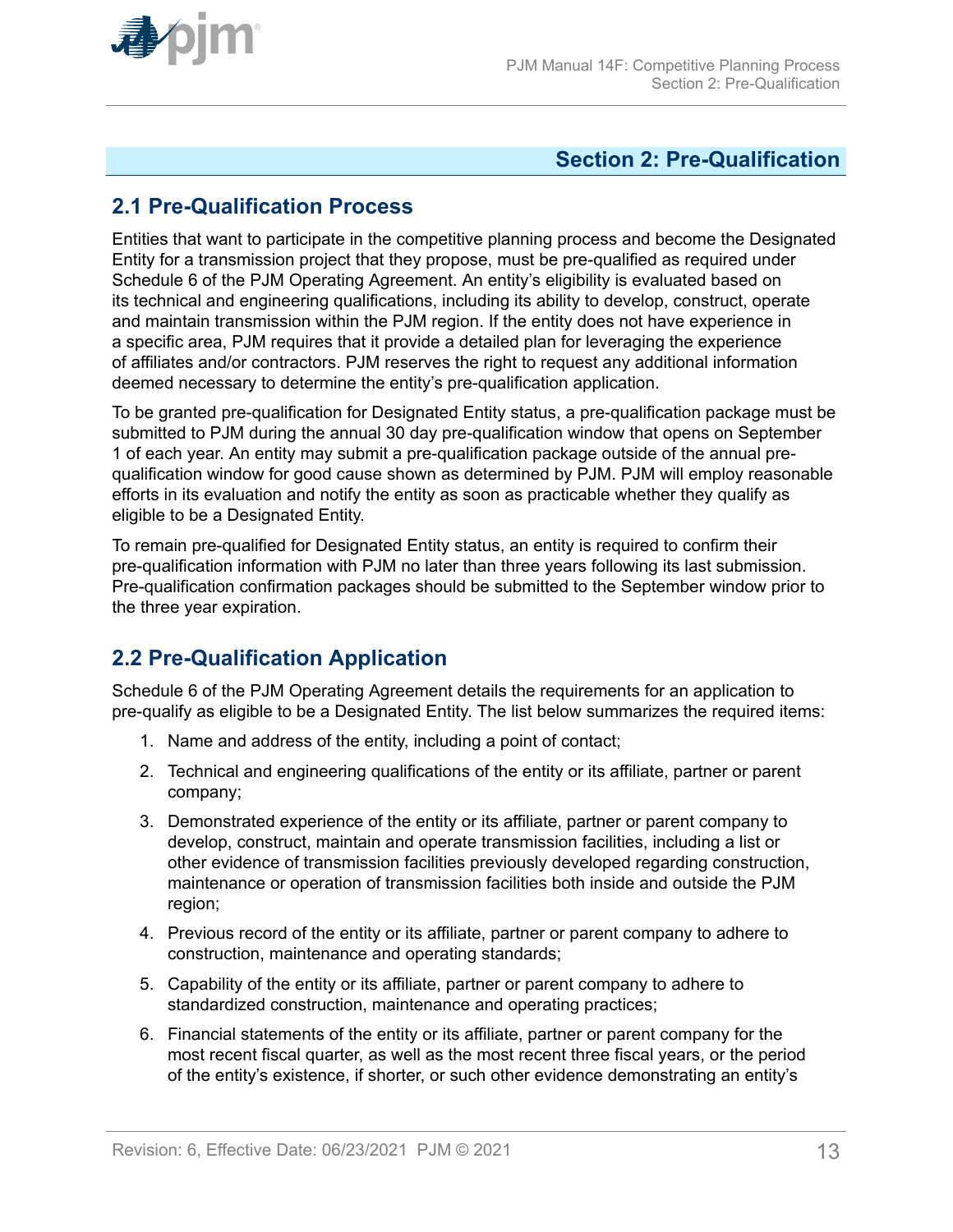<span id="page-13-0"></span>

or its affiliates, partner's or parent company's current and expected financial capability acceptable to PJM;

- 7. Commitment by the entity to execute the Consolidated Transmission Owners Agreement, if the entity becomes a Designated Entity;
- 8. Evidence demonstrating the ability of the entity or its affiliate, partner or parent company to address and timely remedy failure of facilities;
- 9. Description of the experience of the entity or its affiliate, partner or parent company in acquiring rights of way; and
- 10. Any other supporting information the PJM requires to determine the entity's prequalification status.

Entitites must submit pre-qualification applications and any updated information to PJM at the following email address: [ProposalWindow-Prequal@pjm.com](mailto:ProposalWindow-Prequal@pjm.com)

## **2.3 Processing Pre-Qualification Application**

Upon receiving a new pre-qualification application, PJM assigns a unique identifier to each application and acknowledges receipt to the submitting entity. PJM will evaluate the application or updated information and notify the entity no later than October 31 of its findings. If PJM finds that any information submitted is deficient to determine pre-qualification, PJM will inform the entity it is not pre-qualified and include in the notification the basis for its determination.

The submitting entity may then respond by supplying additional or updated information to PJM. If such information is submitted by November 30, PJM will re-evaluate the application and notify the entity no later than December 15 whether the entity is pre-qualified as eligible to be a Designated Entity. PJM will use reasonable efforts to re-evaluate any additional or updated information submitted after November 30 and notify the entity via email of its determination as soon as practicable.

If PJM determines that the entity is not now or no longer will continue to be, pre-qualified as eligible to be a Designated Entity, the entity may continue to supply additional or updated information. PJM will use reasonable efforts in its re-evaluation and notify the entity of its determination as soon as practicable.

## **2.4 Changes to Pre-Qualification Information**

Once an entity is pre-qualified as eligible to be a Designated Entity, it is required to submit any subsequent changes to the information on which its pre-qualification was based. If the change is with respect to the upcoming year, the entity should submit the updated information to PJM during the annual pre-qualification window. If the change is with respect to the current year, the entity must provide the updated information to PJM when the change occurs, and PJM will use reasonable efforts in its re-evaluation and notify the entity of PJM's determination as soon as practicable. Entities submitting updated information to PJM are required to provide their original pre-qualification identification number.

Parties should submit all pre-qualification applications to PJM at the following email address[:ProposalWindow-Prequal@pjm.com](mailto:ProposalWindow-Prequal@pjm.com)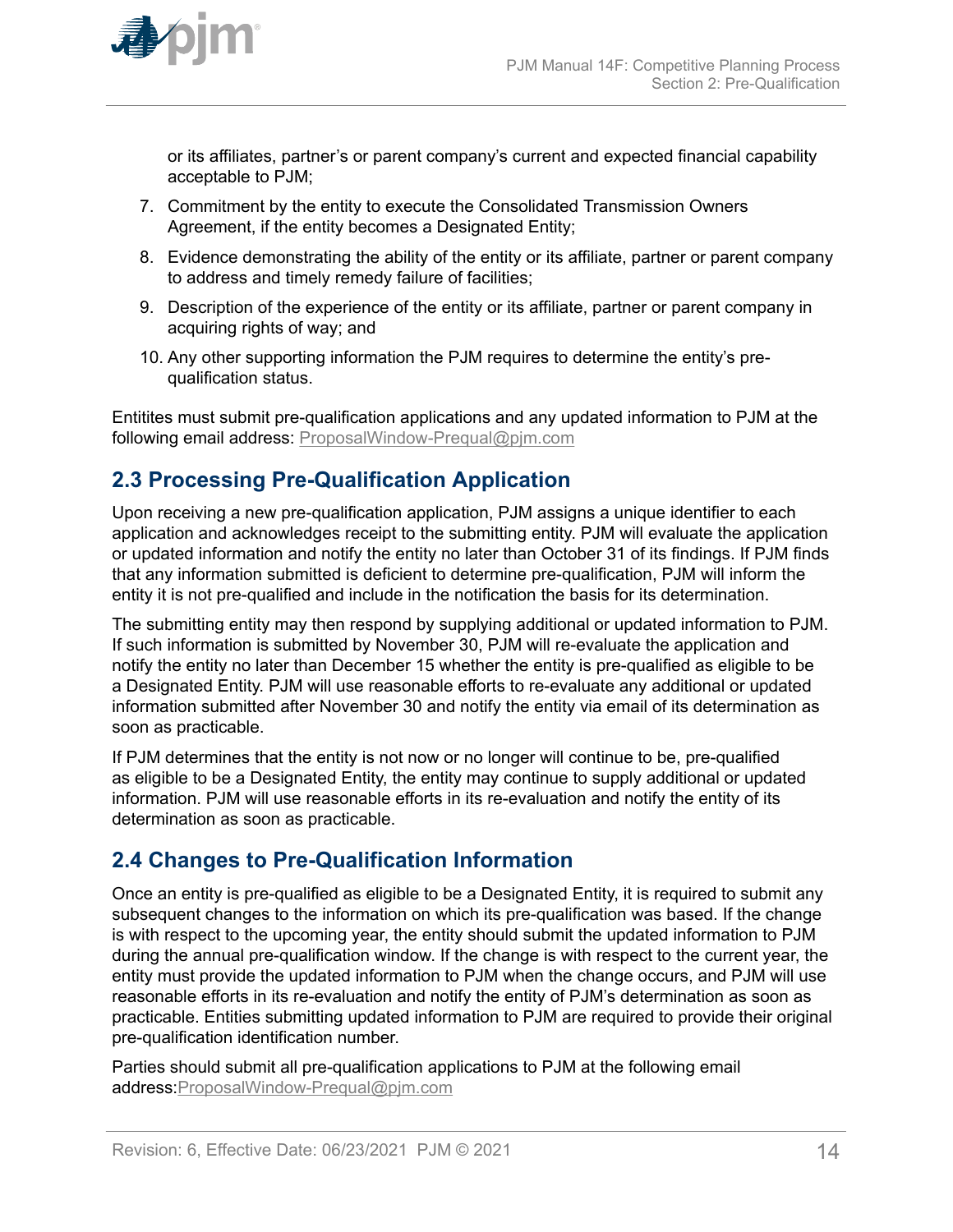<span id="page-14-0"></span>

### **Section 3: Registration Requirements**

## **3.1 General Registration**

PJM's competitive planning process requires registration for short-term and long-term proposal windows. For short-term proposal windows, individuals are instructed to submit registration annually, including a CEII request, as described in section 4.2 of this manual. Registration for long-term proposal windows, also includes the additional requirements described in section 3.4 of this manual.

## **3.2 Critical Energy Infrastructure Information (CEII) Registration**

Attachment A below describes PJM CEII registration process and how the CEII request and approval process is incorporated into PJM's competitive planning process. Receipt of PJM CEII is a two-step process that requires an entity to: (i) complete and submit a CEII Request Form for the specific CEII requested; and (ii) sign a CEII Non-Disclosure Agreement (NDA). A signed CEII NDA applies to all requests for CEII, as long as a signer's circumstances remain unchanged; however, a separate CEII Request Form must be submitted for each window. Market Efficiency window registration is discussed separately in section 3.4 of this manual.

**PJM Members** – Each member must sign and electronically submit the PJM CEII NDA or verify that it has a signed, valid CEII NDA on file with PJM. Information that enables PJM to verify the valid CEII NDA on file, must be provided by completing and submitting a CEII Request Form. This CEII Request Form must also include the following wording: *20XX RTEP Proposal Windows* (20XX is the year in which the applicable window opens).

- <http://www.pjm.com/library/request-access.aspx>; and
- <http://www.pjm.com/library/request-access/form-ceii-nda.aspx>
- Setup a My PJM login account at the following hyperlink, which will be used to identify and authorize users:<http://www.pjm.com/Login.aspx>
- **NERC registered Planning Coordinator or Transmission Planner employees:** PJM is a signatory to the *Planning Coordinator and Transmission Planners Critical Energy Infrastructure Information Sharing and Non-Disclosure Agreement.* This NDA (PCTP NDA) is an option available for all NERC registered Planning Coordinators and Transmission Planners to facilitate compliance with the FERC Order No. 1000 and the NERC MOD-32 requirements. A requestor who is an employee of a NERC registered Planning Coordinator or Transmission Planner who desires PJM CEII specifically for use in NERC MOD 32 or FERC Order No. 1000 activities (PJM's window process is an Order No. 1000 process) may gain access to PJM CEII by completing the requirements related to this PCTP NDA found at <https://eipconline.com/>. In addition, PJM's Request Form discussed for PJM members is also required.

**PJM Non-Members** – Each non-member must also sign an appropriate PJM CEII NDA and CEII Request Form and be subject to additional verification by PJM as outlined in Manual 14B. For more information, including specific CEII categories, please see the following hyperlinks:

• <http://www.ferc.gov/legal/ceii-foia/ceii.asp>; and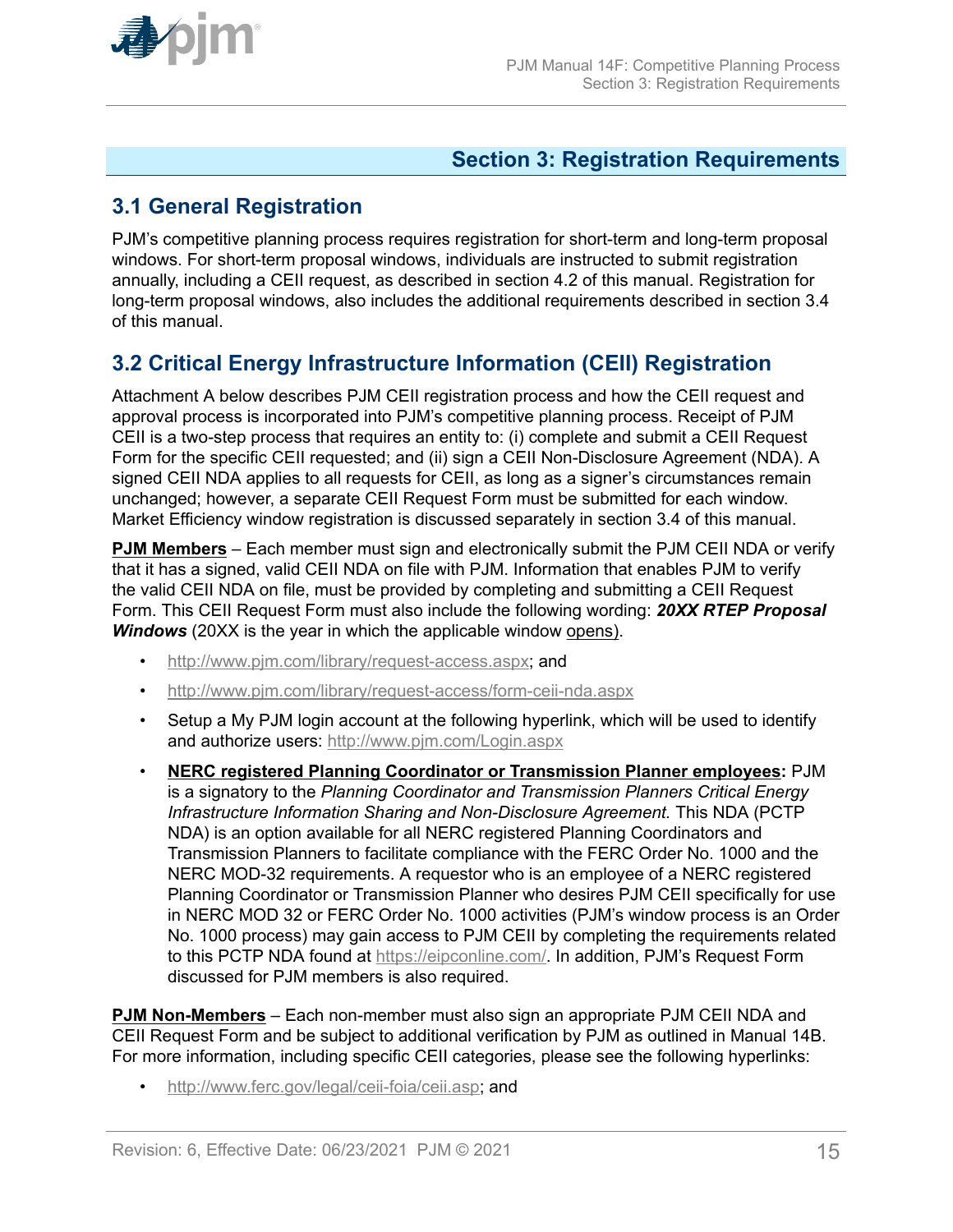<span id="page-15-0"></span>

• <http://www.pjm.com/library/request-access/form-ceii-nda.aspx>

## **3.3 Secure File Transfer**

Each entity must submit its proposals and related files via PJM's Secure File Transfer Tool. To do so, PJM requires a one-time registration but limits accounts to one primary user and one alternate user per entity. To set up a new account, please email [ProposalWindow-](mailto:ProposalWindow-Admin@pjm.com)[Admin@pjm.com](mailto:ProposalWindow-Admin@pjm.com) with the subject "Secure File Transfer Registration". If you have an account, but cannot login, please email [axwayadmin@pjm.com](mailto:axwayadmin@pjm.com)

## **3.4 Market Efficiency Requirements**

In addition to the general registration proposal window requirements detailed above, market efficiency windows also require the following:

• **PJM Window Access**: Entities will also need to request 20XX/20YY Market Efficiency Access to obtain related window information and data. Additional information can be found at the following hyperlink:

#### <http://www.pjm.com/planning/rtep-development/market-efficiency.aspx>

• **Production Cost Software License**: Some files that PJM provides for analytical evaluation of Market Efficiency windows may contain production cost and nodal simulation data subject to software license requirements. In this event, the requestor must be listed by the appropriate software vendor as eligible to receive any data for which a software license is required.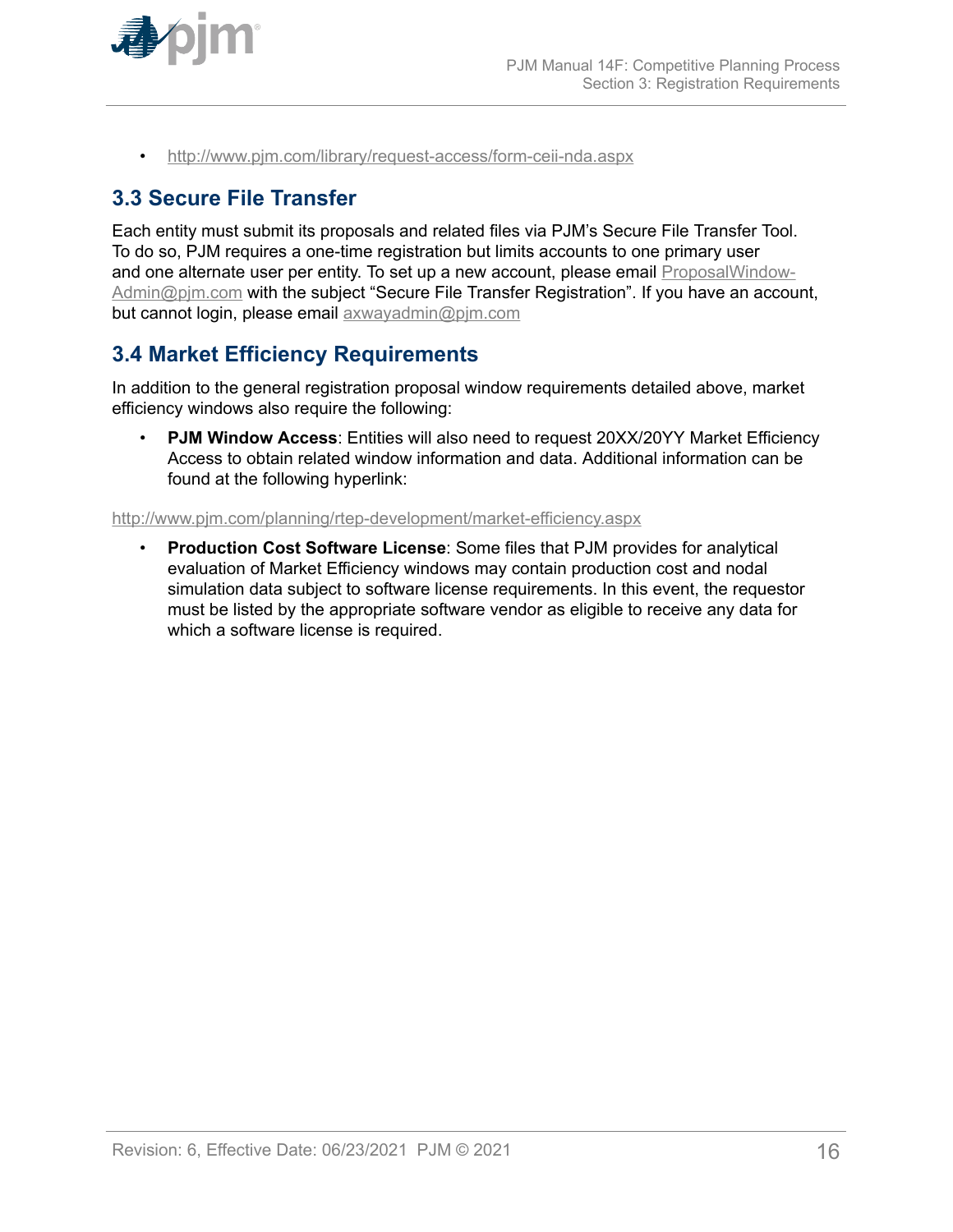<span id="page-16-0"></span>

### **Section 4: PJM Problem Statement and Requirements**

## **4.1 Public Information**

#### **4.1.1 Purpose of a Proposal Window**

PJM uses RTEP windows to seek technical solution proposals to solve identified (i) reliability criteria violations in accordance with all applicable planning criteria mandated by PJM, NERC, SERC, RFC and Local Transmission Owners, (ii) economic constraints or RPM limits and (iii) Public Policy Requirements.

PJM reliability criteria tests include, but are not limited to:

- Baseline Thermal and Voltage N-1 Contingency Analysis
- Generator Deliverability and Common Mode Thermal Analysis
- Load Deliverability Thermal and Voltage Analysis
- N-1-1 Thermal and Voltage Analysis
- Transmission Owner Criteria
- Congestion Analysis
- RPM Analysis

#### **4.1.2 Terminology**

PJM will post on the planning page of the PJM website a spreadsheet of potential violations. The following column headings are representative of the data fields that will be used to identify the specific facility. (Not all column headings will appear in every sheet within the spreadsheet.) Additional information deemed necessary by PJM will be provided on a separate attachment together with a results file.

A typical thermal analysis spreadsheet could include the following content:

| <b>Column</b><br><b>Headings</b> | <b>Title</b>              | <b>Description</b>                                                                              |
|----------------------------------|---------------------------|-------------------------------------------------------------------------------------------------|
| FG#                              | Flowgate Number           | A sequential numbering of the identified potential violations                                   |
| Fr Bus                           | From Bus Number           | PSSE model Bus number corresponding to one end of line<br>identified as a potential violation   |
| Fr Name                          | From Bus Name             | PSSE model Bus name corresponding to one end of line<br>identified as a potential violation     |
| To Bus                           | To Bus Number             | PSSE model Bus number corresponding to other end of line<br>identified as a potential violation |
| To Name                          | To Bus Name               | PSSE model Bus name corresponding to other end of line<br>identified as a potential violation   |
| <b>Monitored Facility</b>        | <b>Monitored Facility</b> | The circuit on which a potential violation is occurring                                         |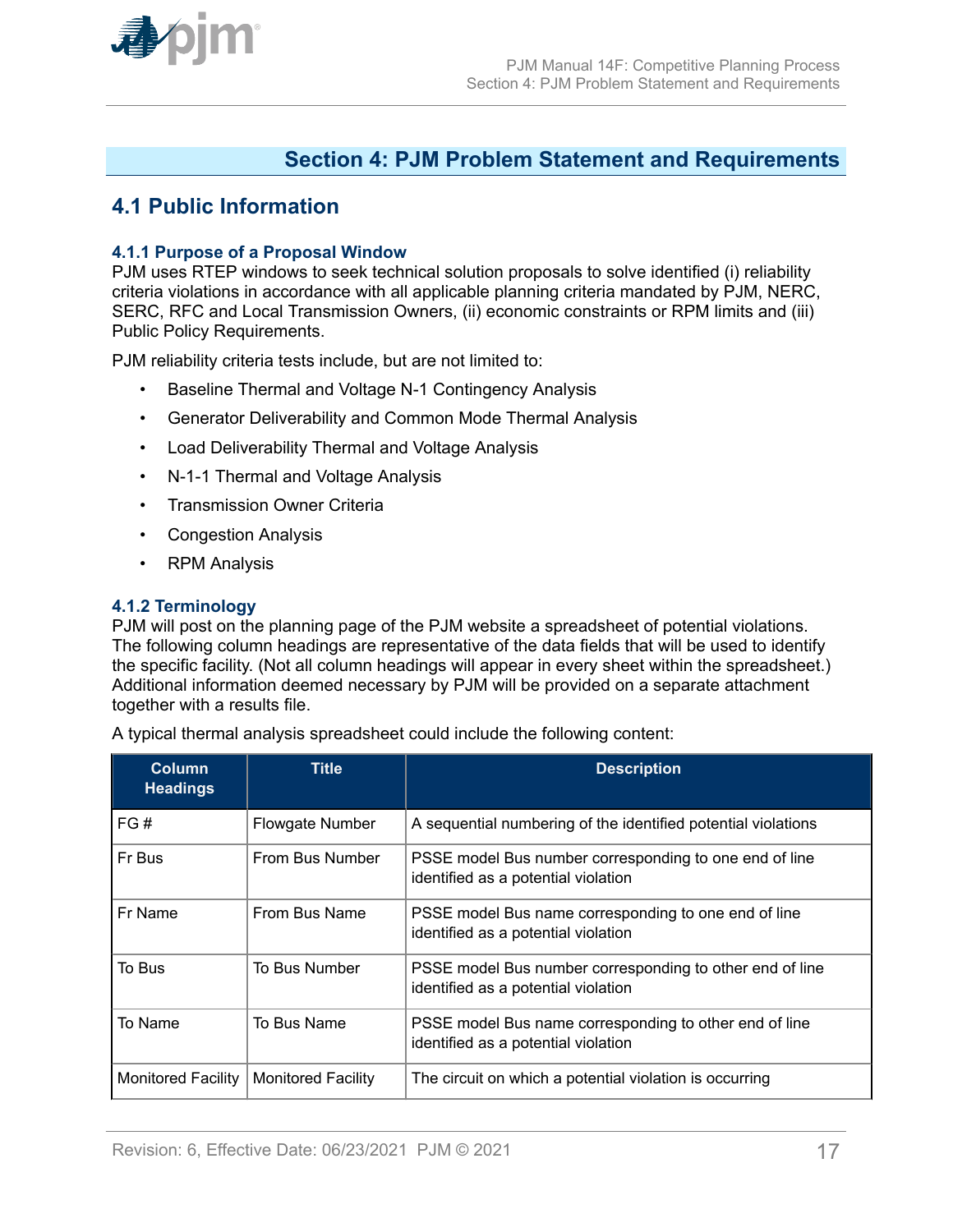

| <b>Column</b><br><b>Headings</b> | <b>Title</b>                                     | <b>Description</b>                                                                                                                                             |
|----------------------------------|--------------------------------------------------|----------------------------------------------------------------------------------------------------------------------------------------------------------------|
| Base Rate (MVA)                  | Base Rate (MVA)                                  | Normal Facility Rating (Rate A)                                                                                                                                |
| % Overload                       | Percentage Overload                              | Percentage above base rate                                                                                                                                     |
| CKT                              | Circuit                                          | Circuit number of identified potential violation                                                                                                               |
| <b>KVs</b>                       | Kilovolt level (A/B)                             | Kilovolt level of both sides of potential violation, if A does not<br>equal B, potential violation is a transformer                                            |
| Areas                            | Area Numbers (A/B)                               | Area numbers of both ends of potential violation (A=From Bus<br>Area Number, B=To Bus Area Number) If A does not equal B,<br>potential violation is a tie line |
| Rating                           | Line Rating                                      | Applicable Thermal rating (MVA) of line                                                                                                                        |
| $DC Ld(\%)$                      | <b>Direct Current</b><br>Loading percentage      | Percentage above 'Line Rating' determined from DC testing                                                                                                      |
| AC $Ld(\%)$                      | <b>Alternating Current</b><br>Loading percentage | Percentage above 'Line Rating' determined from AC testing                                                                                                      |
| Cont Type                        | Contingency Type                                 | Contingency Categorization (potential options include: Single,<br>Bus, Line FB, Tower)                                                                         |
| <b>Cont Name</b>                 | <b>Contingency Name</b>                          | Contingency Name as identified in associated contingency file or<br>embedded in the spreadsheet                                                                |
| Contingency                      | Contingency                                      | <b>Contingency Description</b>                                                                                                                                 |
| <b>Violation Date</b>            | <b>Violation Date</b>                            | Date on which violation is expected to occur                                                                                                                   |
| Analysis Case                    | Analysis Case                                    | Case title to use in replicating analysis                                                                                                                      |

#### A typical voltage analysis spreadsheet could include the following content:

| <b>Column</b><br><b>Headings</b> | <b>Title</b>      | <b>Description</b>                                                                |
|----------------------------------|-------------------|-----------------------------------------------------------------------------------|
| FG#                              | Flowgate Number   | A sequential numbering of the identified potential violations                     |
| Bus #                            | <b>Bus Number</b> | PSSE model Bus number corresponding to bus identified as a<br>potential violation |
| Name                             | <b>Bus Name</b>   | PSSE model Bus name corresponding to bus identified as a<br>potential violation   |
| KV                               | Kilovolt level    | Kilovolt level of bus identified as potential violation                           |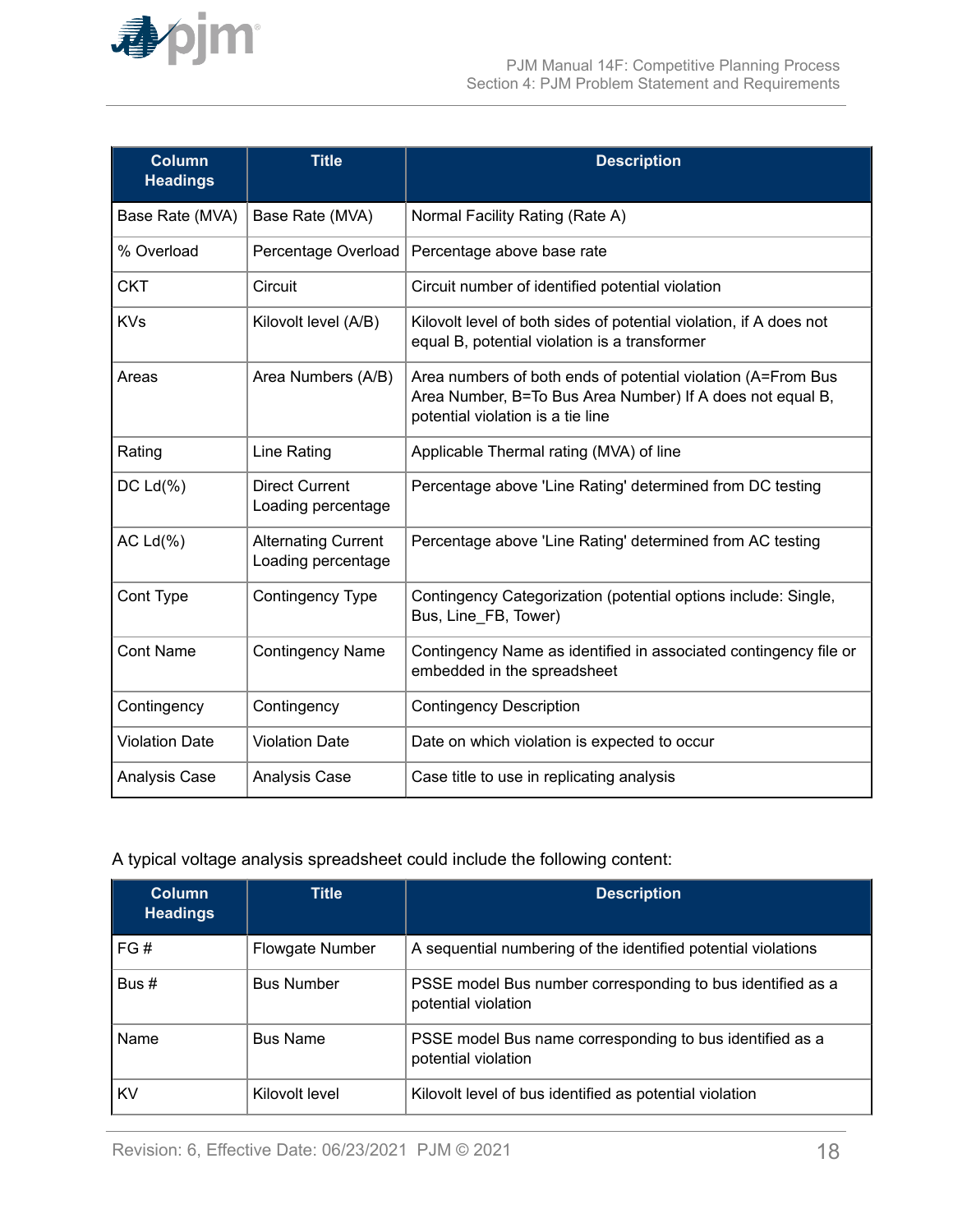

| <b>Column</b><br><b>Headings</b> | <b>Title</b>                         | <b>Description</b>                                                                                         |
|----------------------------------|--------------------------------------|------------------------------------------------------------------------------------------------------------|
| Area                             | Area Number                          | Area number of bus identified as potential violation                                                       |
| ContVolt                         | <b>Contingency Voltage</b><br>(P.U.) | Per Unit Voltage at identified bus after contingency is applied                                            |
| BaseVolt                         | <b>Basecase Voltage</b><br>(P.U.)    | Per Unit Voltage at identified bus before contingency is applied                                           |
| Low Limit                        | Low Voltage<br>Limit(P.U.)           | Threshold of Per Unit Low voltage, if ContVolt is under this limit, a<br>potential violation is identified |
| <b>Upper Limit</b>               | <b>High Voltage</b><br>Limit(P.U.)   | Threshold of Per Unit High voltage, if ContVolt is over this limit, a<br>potential violation is identified |
| Cont Type                        | <b>Contingency Type</b>              | Contingency Categorization (potential options include: Single,<br>Bus, Line FB, Tower)                     |
| Vdrop(%)                         | Voltage drop                         | The Percentage that the voltage has dropped as a result of the<br>contingency                              |
| Contingency                      | <b>Contingency Name</b>              | Contingency Name as identified in associated contingency file                                              |
| Contingency 1                    | <b>First Contingency</b>             | N-1 (First) Contingency identified                                                                         |
| Contingency 2                    | <b>Second Contingency</b>            | N-1-1 (Second) contingency identified in N-1-1 analysis                                                    |
| <b>Violation Date</b>            | <b>Violation Date</b>                | Date on which violation is expected to occur                                                               |
| Analysis Case                    | <b>Analysis Case</b>                 | Case title to use in replicating analysis                                                                  |

#### A typical market efficiency spreadsheet file could include the following content:

| <b>Column</b><br><b>Headings</b> | <b>Title</b>             | <b>Description</b>                                             |
|----------------------------------|--------------------------|----------------------------------------------------------------|
| <b>Facility Name</b>             | <b>Facility Name</b>     | The circuit on which market congestion is occurring            |
| Area                             | Area                     | The Transmission zone in which the congestion occurs           |
| <b>Type</b>                      | Type                     | The Type of Facility (i.e. Interface, Line)                    |
| Frequency                        | Frequency                | The number of hours the Facility was constrained for the year. |
| Market<br>Congestion             | <b>Market Congestion</b> | The total Market Congestion for the facility for the year.     |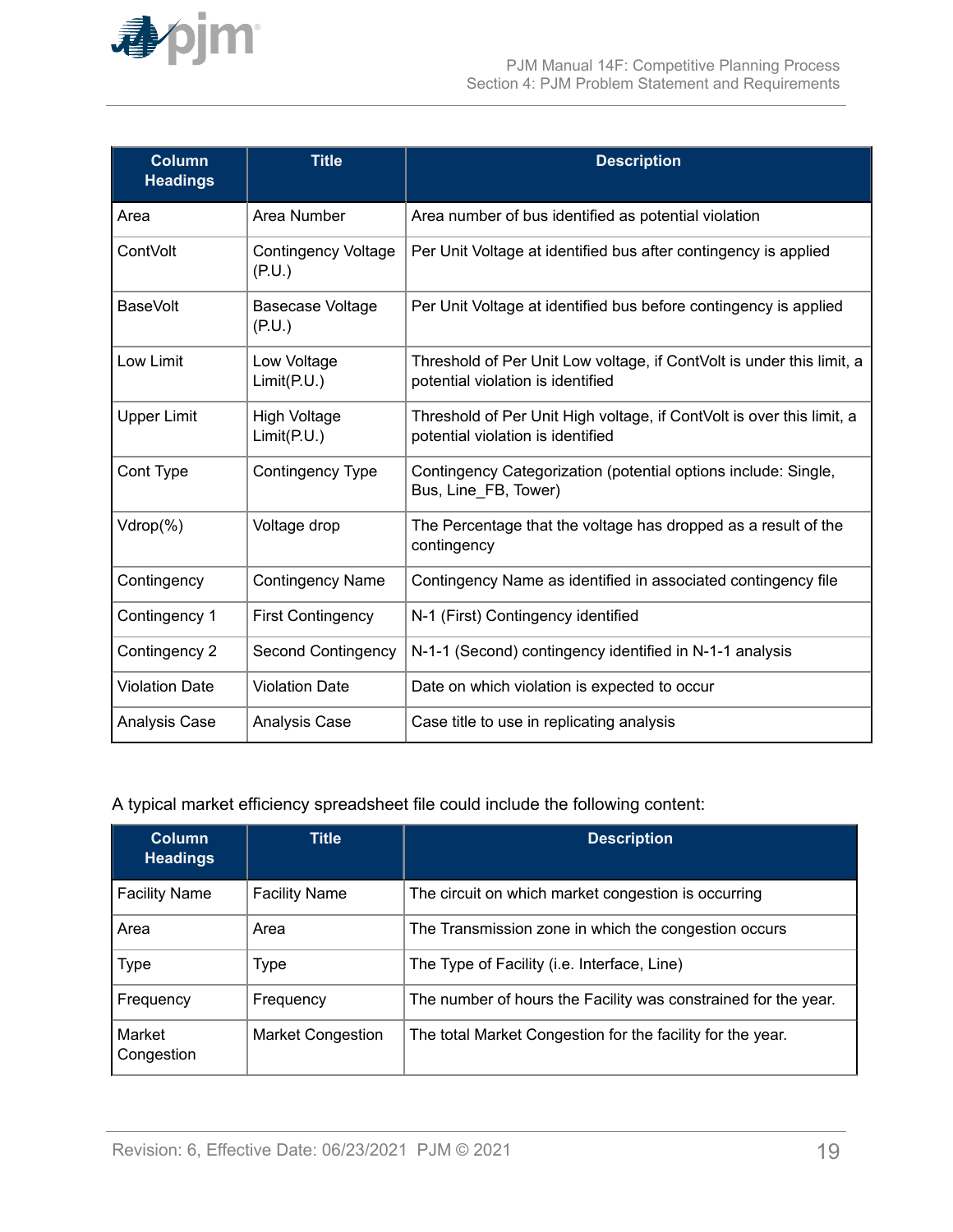<span id="page-19-0"></span>

| <b>Column</b><br><b>Headings</b> | Title        | <b>Description</b>                                                                                                      |
|----------------------------------|--------------|-------------------------------------------------------------------------------------------------------------------------|
| <b>Notes</b>                     | <b>Notes</b> | Information, if applicable, about the facility and congestion. (i.e.<br>potential RTEP upgrades, Reason for congestion) |

#### **4.1.3 Proposal Development by Submitting Entities.**

Proposal submittals must include the analyses completed by the proposing entity to identify its proposed solution(s), consistent with the RTEP procedures PJM uses, as detailed in Manual 14B:

<http://pjm.com/~/media/documents/manuals/m14b.ashx>

Additionally, all proposed solutions must meet the performance requirements outlined in the applicable PJM Transmission Owner criteria:

<http://www.pjm.com/planning/planning-criteria/to-planning-criteria.aspx>

#### **4.1.4 Data and Information Provided by PJM**

PJM provides the following data and related information. Please note these files are Critical Energy Infrastructure Information (CEII) and should be handled in accordance with the steps described in section 3.2:

- 1. Base Power Flow Case: The data in the spreadsheet notes which case(s) correspond to each identified reliability criteria violation;
- 2. Contingency List: All contingency types, including for example: Single, Bus, Tower, Line w/ stuck breaker);
- 3. Subsystem File: Identifies all subsystem zones to be considered in the analysis;
- 4. Monitor File: Identifies specific ranges of facilities by area and kV level to be considered in the analysis;
- 5. Applicable Ratings (if different from than the ratings in the power flow cases);
- 6. Spreadsheet containing detailed power flow results and any additional technical comments; and
- 7. Market Efficiency production cost supporting files.

### **4.2 Secure Information**

PJM posts an on-line a public version of the "Problem Statement and Requirements" documentation and associated analytical files, some of which require CEII authorization as discussed in Attachment A of this manual. These files include:

- Flowgates identified in RTEP analyses;
- Detailed flowgate tabs for generator deliverability results;
- Power flow cases;
- Associated contingency, subsystem and monitor files;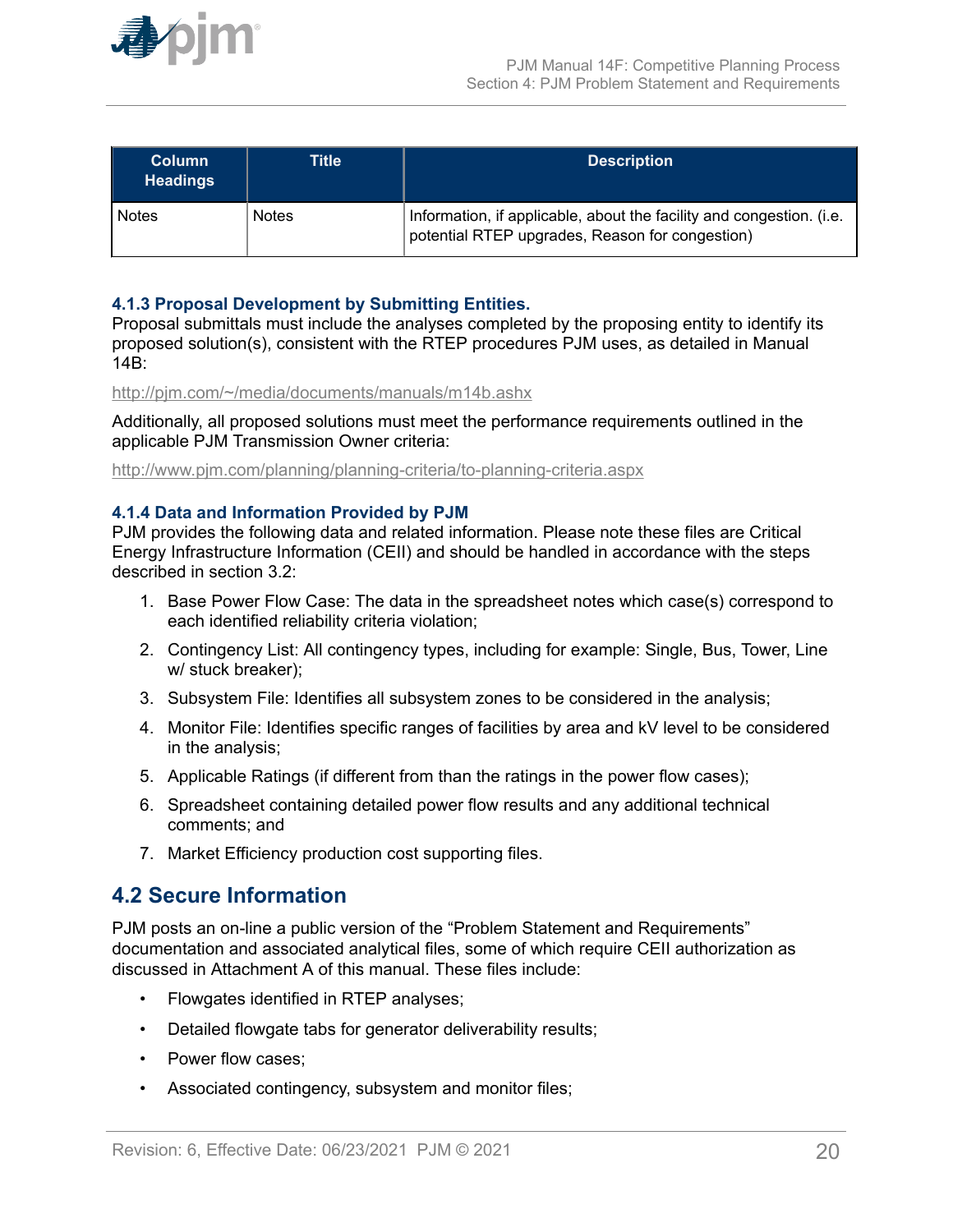

- Production cost cases; and
- Associated production cost event, outage library and load forecast files.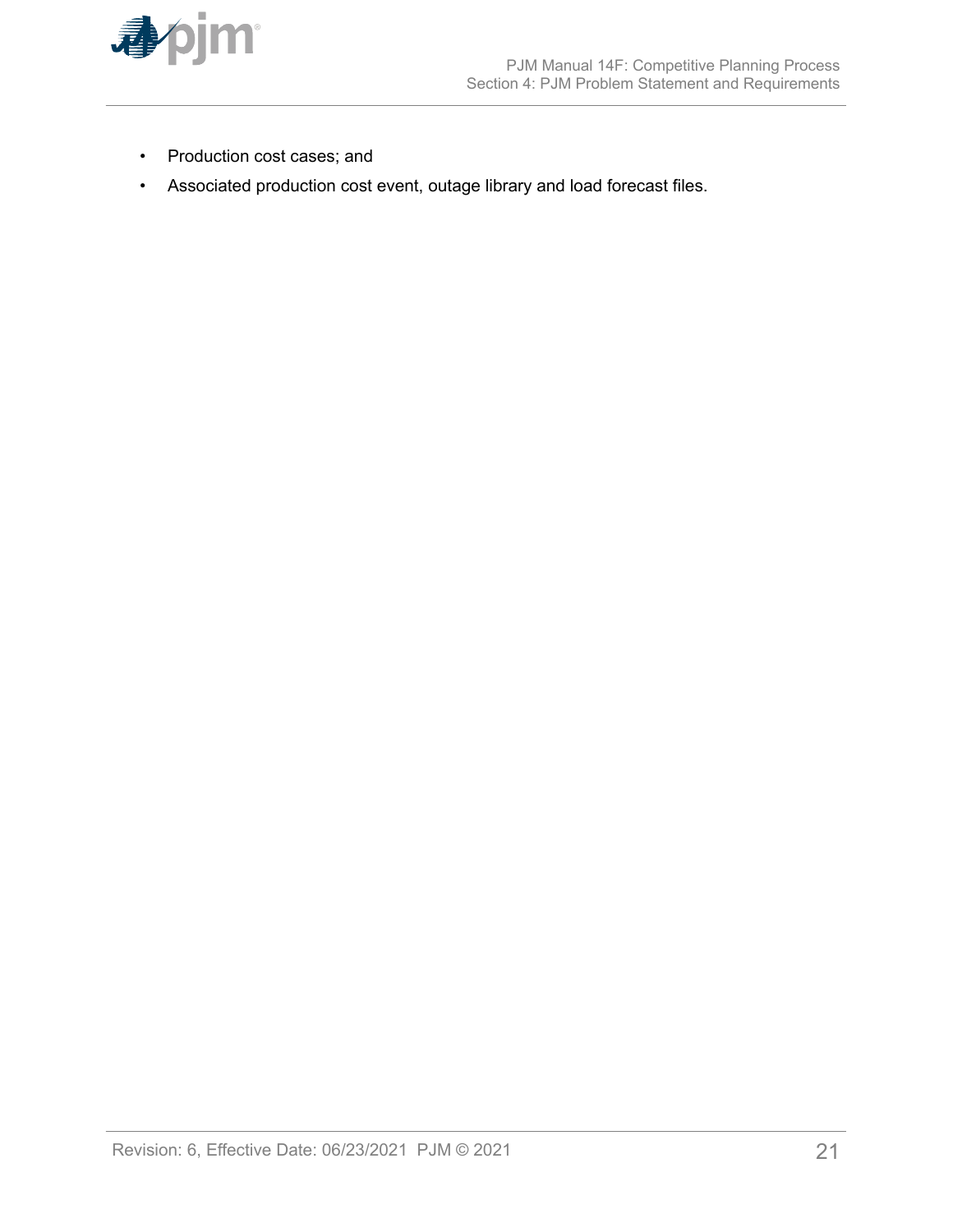<span id="page-21-0"></span>

## **Section 5: Violations Included in a Proposal Window**

## **5.1 Criteria Driver Classification**

Criteria driver classification type is based on the nature of the project driver. Baseline criteria drivers include Reliability, Market Efficiency and Public Policy. The project evaluation process focuses on project submisions that result from the competitive planning process for either Reliability Criteria and/or Market Efficiency Criteria. Transmission projects required to meet public policy goals are coordinated through the competitive planning process. Projects are initially evaluated according to the window type for which they were originally received.

Supplemental projects, while not included as a criteria driver, are considered in the development and evaluation of baseline upgrades, including competitive proposals. Supplemental projects identified in previous RTEP cycles are included as an input assumption in RTEP cases, and as a base assumption are included in analysis performed in the evaluation of proposals.

PJM will consider Multi-Driver projects, as described in Schedule 6 of the PJM Operating Agreement, as submitted via an RTEP Proposal Window.

## **5.2 Quality Control Check and Posting of Violations**

In coordination with PJM transmission owners, generation owners, neighboring regions and any other affected parties, PJM will perform a quality control check of the identified potential violations and needs. The quality control check may reveal that identified potential violations can be removed from the potential violation list if they are found to be not valid. The quality control check may also reveal that other potential violations not on the original violation list may be added as deemed necessary by PJM.

PJM will post the preliminary findings of the analysis in advance of opening the proposal window, in order to give all stakeholders an opportunity to review the identified potential violations and needs.

### **5.3 Proposal Window Violation Inclusion Review Process**

#### **5.3.1 Identify Violations and Needs**

After PJM identifies potential violations and needs based on the analyses performed under the criteria tests described in PJM Manual 14B, PJM initiates a review process to determine if each flowgate is appropriate for inclusion in a RTEP proposal window. PJM will apply best efforts to allow a reasonable amount of time between the posting of its results and the opening of a proposal window. By default, all identified PJM market monitored reliability criteria violations are assumed to be included in an RTEP Proposal window unless they fall into one of the following exemption categories, as described in more detail below:

- Immediate-need Reliability Projects;
- Lower Voltage (<200 kV) Facilities; and
- Transmission Substation Equipment.

The above stated exemptions will be posted to give stakeholders a reasonable opportunity to review and provide comments for consideration on the violations expected to be included or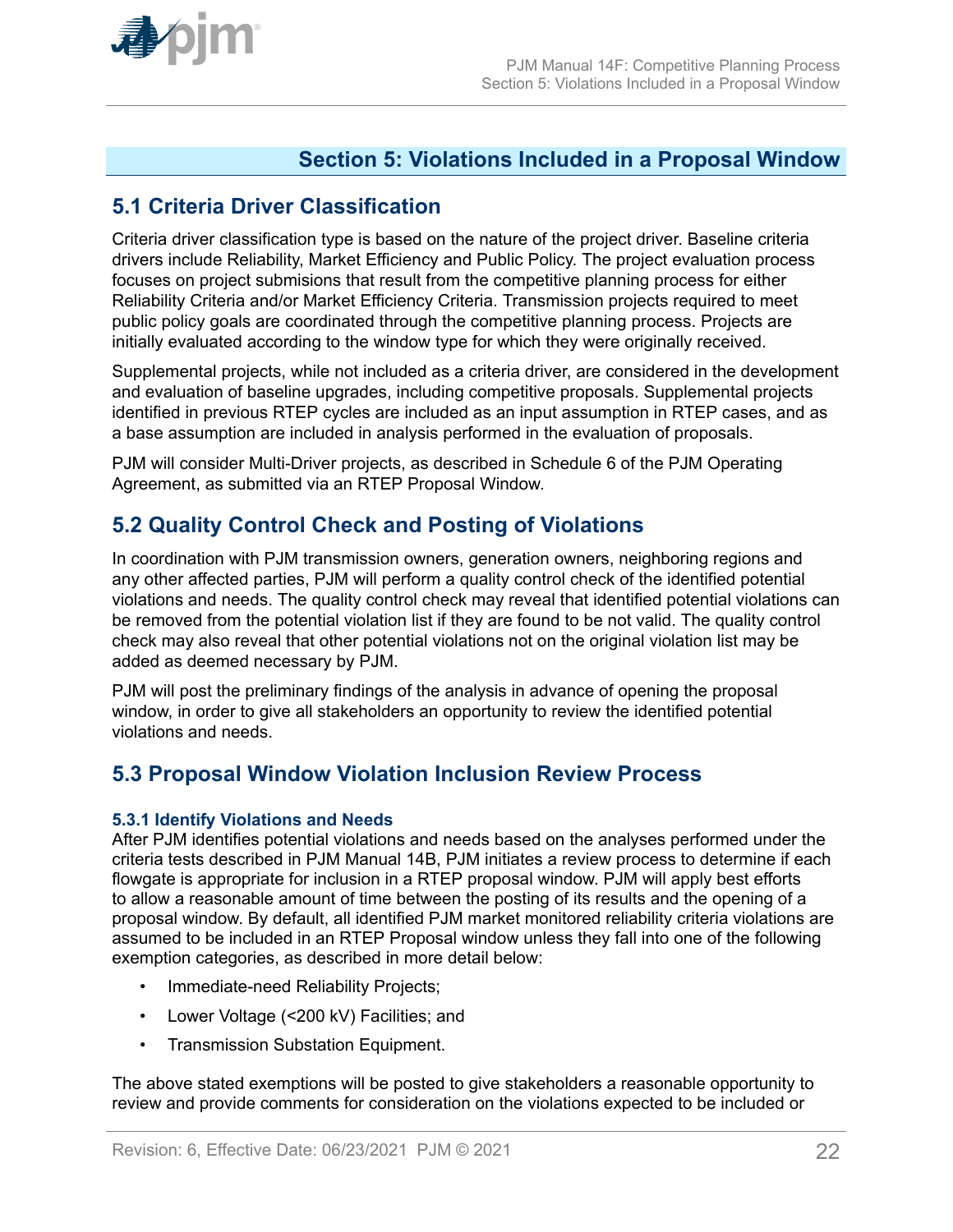<span id="page-22-0"></span>

excluded from the competitive planning process via the TEAC, as described in Schedule 6 of the PJM Operating Agreement. Stakeholders must provide written comments to PJM regarding PJM's determination to exempt a potential violation from a proposal window no later than 30 days after the opening of the window. All written comments will be publicly available on the PJM website for a review period of at least 10 days.

If PJM determines that a previously exempted violation should be included in a proposal window, a minimum of a 30 day open proposal window for the violation will be provided. This could fall within a currently open window, the extension of a currently open window or the use of an addendum window.

#### **5.3.2 Immediate Need Reliability Projects**

Immediate-need Reliability Projects are those that are required to be in service in 3 years or less. As defined in Schedule 6 of the Operating Agreement, if PJM determines that insufficient time remains for PJM to conduct a short-term project proposal window for a potential reliability violation needed in three years or less, PJM may exclude the immediate-need reliability violation(s) from the proposal window process. If, however, PJM determines that sufficient time exists to include an immediate-need reliability violation in an RTEP Proposal Window, PJM will open a proposal window, as described in Schedule 6, of the PJM Operating agreement.

#### **5.3.3 Lower Voltage Facilities**

Potential reliability violations on facilities below 200 kV are excluded from the competitive planning process unless the identified violation(s) satisfies one of the following two exceptions to the lower voltage facility exemption:

- 1. The reliability violations are thermal overload violations identified on multiple facilities rated below 200 kV that are impacted by a common contingent element such that the multiple reliability violations could be addresses by one or more solutions, including but not limited to a higher voltage solution; or
- 2. The reliability violation are thermal overload violations on multiple facilities rated below 200 kV that given the location and electrical features of the violations, one or more solutions could potentially addresses or reduce the flow on multiple lower voltage facilities, thereby eliminating the multiple reliability violations.

If the identified reliability violation does not satisfy either of the two exceptions, PJM will develop a solution to address the violation that will not be included in a proposal window. PJM will post the proposed solution on the PJM website for review and comment by the TEAC and other stakeholders.

#### **5.3.4 Transmission Substation Equipment**

Thermal reliability violations on transmission substation equipment that can be solved by an upgrade to an existing transmission facility in a substation (with the exception of power transformers) shall be excluded from the Competitive Planning Process.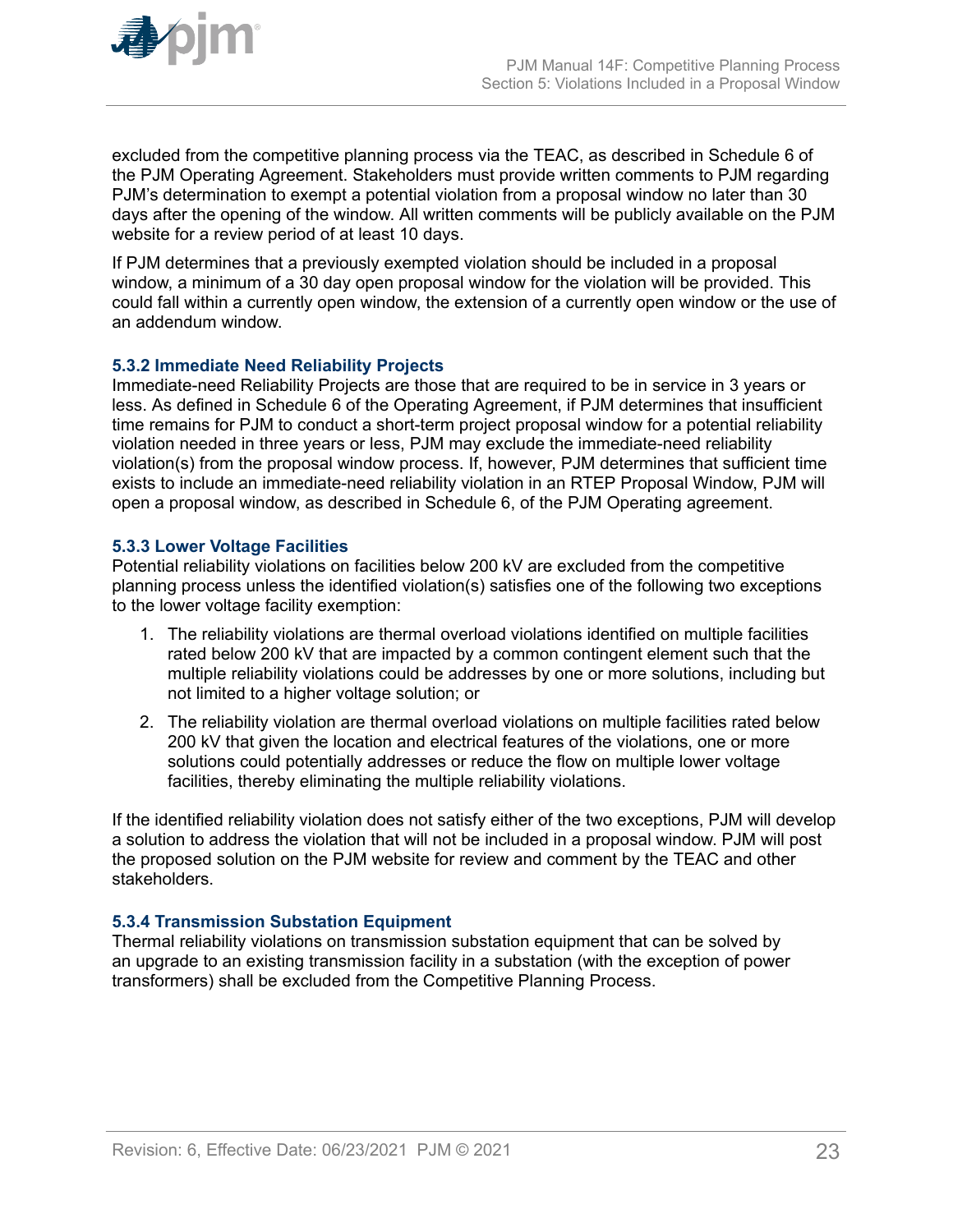<span id="page-23-0"></span>

### **Section 6: Proposal Requirements**

## **6.1 Proposal Requirements**

Project proposal packages must be submitted no later than the date on which the window closes. There are three categories of information required for a complete package and one item only required if necessary.

- Technical analysis files and documentation
- Completed proposal submittal template
- Project diagrams
- Company evaluation and operations and maintenance information (if required)

#### **Note:**

All projects requiring the signing of a Designated Entity Agreement must meet or exceed the minimum design standards as developed by the Designated Entity Design Standards Task Force.

The standards can be found on the Design, Engineering and Construction page under Planning at pjm.com: <http://www.pjm.com/planning/design-engineering.aspx>

#### **6.1.1 Technical Analysis Files and Documentation**

PJM requires the following technical information be provided for a complete project proposal package:

- 1. Detailed analysis spreadsheet showing the planning analysis results for the project
- 2. Complete set of power flow and dynamic cases modeling the proposed solution. Each case must be solvable with no convergence issues and must conform to industry standards. A single PSS/E IDEV file must be provided so that the proposal may be modeled and easily applied in other analyses. Any new busses created must not be labeled with previously used bus numbers. Critical contingency files to reproduce results driving proposed solution must also be provided and include all additions/edits/removals of single/line/tower/breaker contingencies driven by the proposal. All cases and data files for dynamic simulations must be in the current PSS/E version format
- 3. Equipment parameters and assumptions
	- a. All parameters (ratings, impedances, mileage, etc.)
	- b. For reactive devices, settings and outputs
	- c. For synchronous machines, MW and MVAR output assumptions
- 4. All necessary PSS/E idev files or appropriate data to model upgrade
- 5. Market Efficiency project proposal packages require the following additional items:
	- a. All production cost modeling files to accurately model the project topology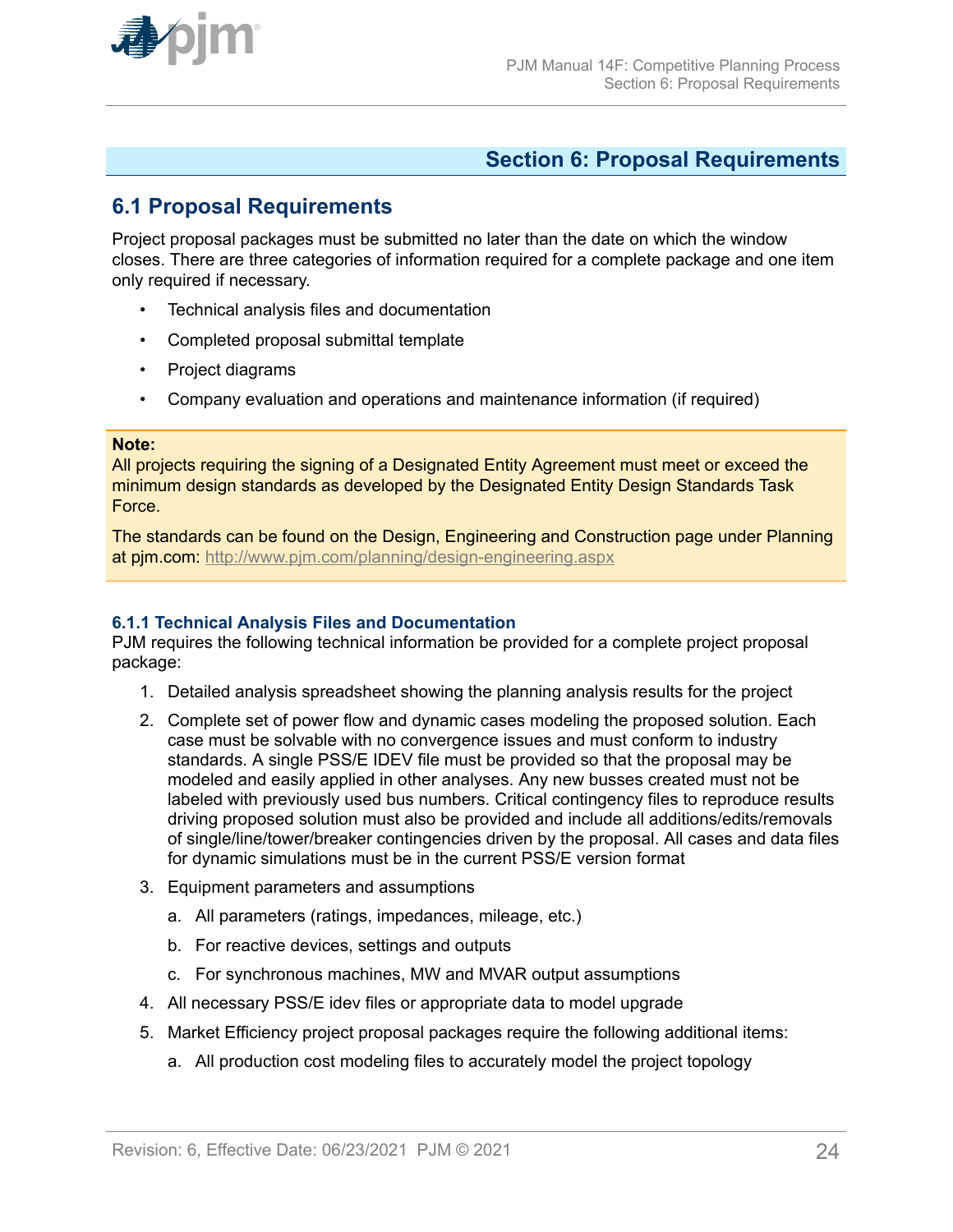<span id="page-24-0"></span>

- b. In addition to all other requirements, if the project requires updates to the flowgate file, the Market Efficiency proposals should also include:
	- i Description of changes/updates that were applied to the transmission flowgate file (if any):
		- 1) List of flowgates that were modified
		- 2) Brief description of the update: change type (interface changes, changes to the monitored lines or to the contingencies)
	- ii The event file (updated on top of PJM's published event file) should contain:
		- 1) New ratings of flowgates
		- 2) Updates to the contingency section based on your proposal
		- 3) New flowgate definitions and removal of existing flowgates that are no longer accurate based on the proposal
	- iii Expected increase/decrease for all impacted reactive interface ratings from proposed projects
- 6. Additionally, PJM **requests** but does not require the following analysis for Market Efficiency proposals:
	- a. Detailed benefit/cost evaluation showing savings from project in production costs, gross load payments, net load payments, and congestion costs for all study years
	- b. Estimation of the benefit-to-cost (B/C) ratio for the proposed solution
	- c. PV analysis for projects that impact reactive interfaces
	- d. PROMOD change cases to implement project
	- e. CETL analysis for all RPM proposed projects

#### **6.1.2 PJM Proposal Submittal Template**

The PJM proposal submittal template captures the project details, such as the criteria violations or system constraints that are being targeted by the project, the overall and specific project descriptions and the details of any cost commitment being proposed. The blank proposal submittal template will be published with the window information prior to the opening of a window.

If a cost commitment proposal is proposed, a detailed explanation of the proposed cost cap mechanism, including a detailed explanation with illustrative examples of those components of the total cost of bringing the project into service that are intended to be covered by the cost cap and those cost components which are not covered by the cost cap.

The proposal submittal must include the proposed contractual cost commitment language to be included in the Designated Entity Agreement detailing the terms of the cost commitment including language which allows parties to be able to identify the type of costs covered by the cost commitment and those excluded;

Entities submitting a cost commitment must submit supporting rationale for any exclusions, including, but not limited to detailed information such as past experiences relevant to the construction of such projects, past experience with the events giving rise to the proposed exclusion and discussion of why the developer has chosen to exclude the particular risk from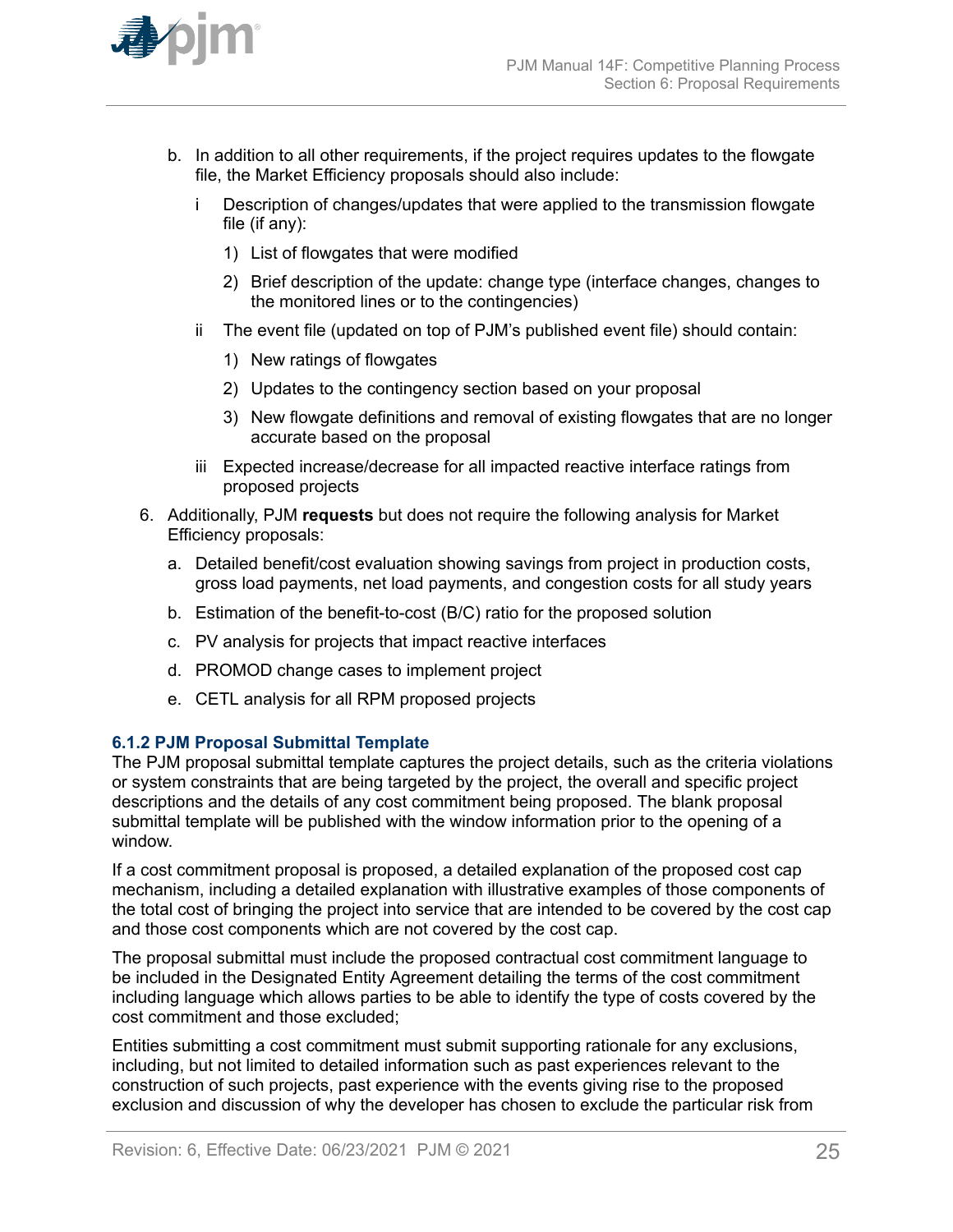<span id="page-25-0"></span>the cost commitment so that PJM can assess the likelihood of the triggering of exclusions relative to the overall cost commitment proposal. Commercially sensitive information must be marked as confidential by the proposer if disclosure of such information could adversely impact a proposer's ability to negotiate with vendors;

A redacted proposal submittal template is required to be provided as well and should be created following the instructions found in the template and in accordance with the redaction guidelines described in Section 6.2. Redacted proposal submittal templates will be posted as soon as practicable after the close of each proposal window. PJM will post all PJM project submittal templates.

#### **6.1.3 Project Diagrams**

PJM requires project diagrams to understand the proposal details such as modifications to existing infrastructure, new substation layouts and configurations and project routes. Project diagrams include, but are not limited to the following:

- Single line diagrams
- Substation general arrangement/station layout
	- o If expansion of the substation is necessary, identify the following:
		- − Area to be modified
		- − Land ownership or acquisition plan
- Line routing diagram(s) identifying areas of new right-of-way acquisition
- Detailed project schedule
	- o At a minimum the schedule shall include the following major work activities:
		- − Engineering and Design
		- − Siting and Permitting
		- − ROW and Land acquisition
		- − Material procurement
		- − Construction
		- − Testing/Commissioning

#### **6.1.4 Company Evaluation and Operations and Maintenance Information**

A proposing entity seeking Designated Entity status for the project being proposed is required to also include in their project proposal package any information in addition to that provided in the entity's pre-qualification package necessary for PJM to understand how that project will be developed, constructed, operated and maintained. This information should be supplied with the proposal package in a separate document.

#### **6.1.5 Additional Proposal Package Requirements and Submittal Information**

PJM will not accept a project proposal with multiple options. Each project proposal with a unique set of electrical characteristics and/or routing characteristics must be submitted separately.

Any proposals received after close of the proposal window will not be accepted.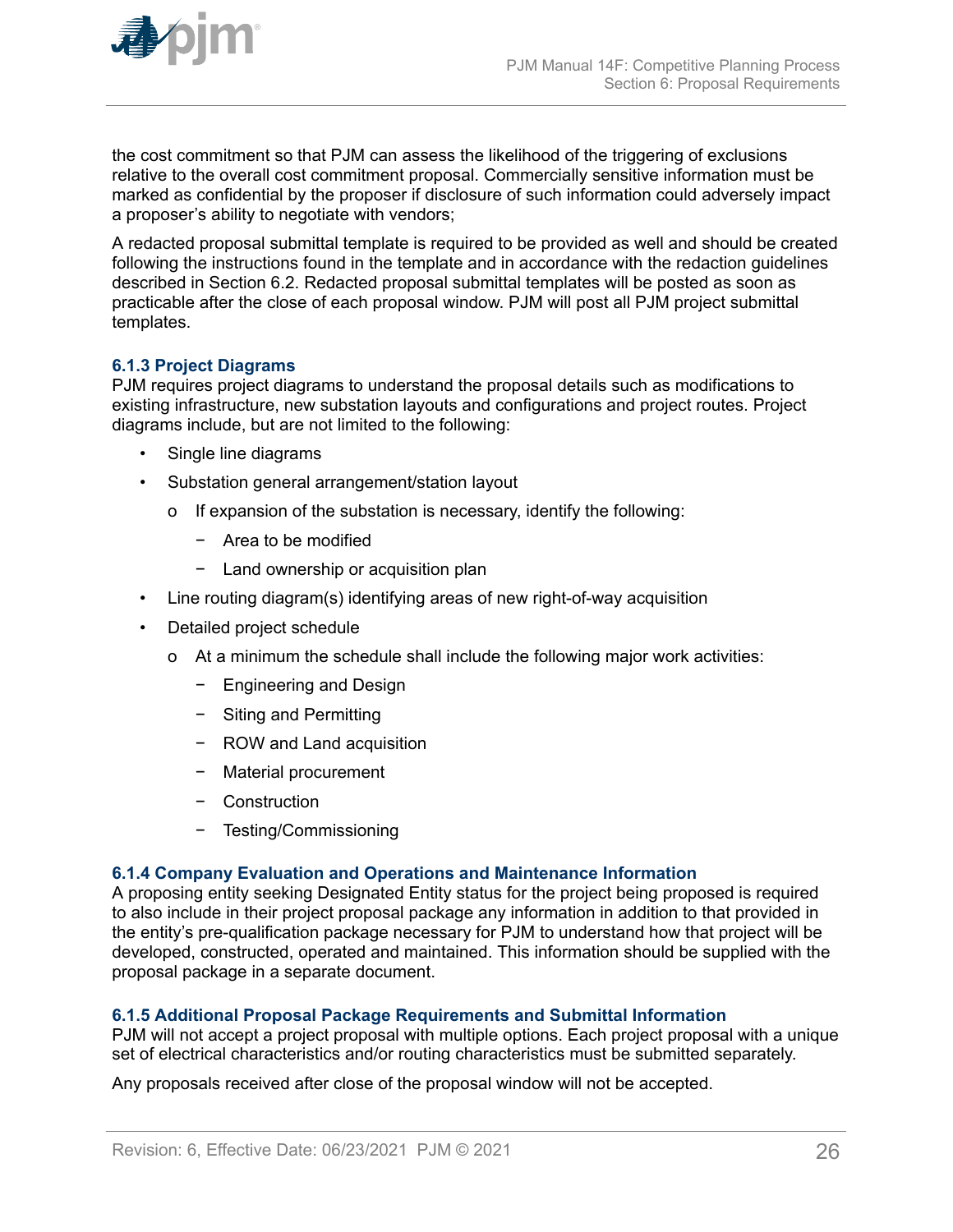<span id="page-26-0"></span>

Interregional solution proposals must follow the documentation procedures discussed in section 7.1.

PJM may also specify additional information in the Problem Statement and Requirements document that is posted with the project proposal window information.

PJM provides the following options for the submittal of deliverables:

- 1. Preferred [Via secure file transfer tool portal](https://sftp.pjm.com/) See section 4.3 for transfer tool portal registration;
- 2. Alternative Via electronic mail to [ProposalWindow-Admin@pjm.com;](mailto:ProposalWindow-Admin@pjm.com)
- 3. Alternative (e.g.: DVD or flash/thumb drive) Via FedEx to Manager, Transmission Planning, PJM Interconnection, L.L.C. 2750 Monroe Boulevard, Audubon, PA 19403.

## **6.2 Redaction Requirements**

Each proposal must include a redacted version of the project's completed PJM proposal submittal template for public posting. The purpose of submitting redacted and un-redacted versions is to enable the protection of Critical Electrical Infrastructure Information (CEII) and/or proprietary information from disclosure as defined in Attachment A.

The PJM proposal submittal template directions for redaction should be followed. PJM reserves the right to review the proposing entity's proposed redactions to ensure the appropriate level of transparency while protecting CEII, confidential and proprietary information.

Items that should not be redacted:

- Description and scope of project including substation and line detail, and general breaker configuration, e.g. ring bus, breaker-and-a-half etc.
- Violations/issues solved by the proposal
- General route of project
- Cost and schedule details
- Technical specifications and parameters (ratings, impedances etc.)
- Cost commitment information
- General assumptions needed to evaluate projects
- General plans for operations and maintenance
- Environmental, land, and permitting information (except specific routes and landmarks)
- Construction responsibilities by other entities

Items that can be redacted from proposals:

- Detailed breaker descriptions (i.e.: failure of this breaker will result of loss of)
- Single-line diagrams that include breakers
- Geographic maps that identify specific location of project
- Descriptions of specific landmarks in the area (names of rivers, trails, highways, etc.)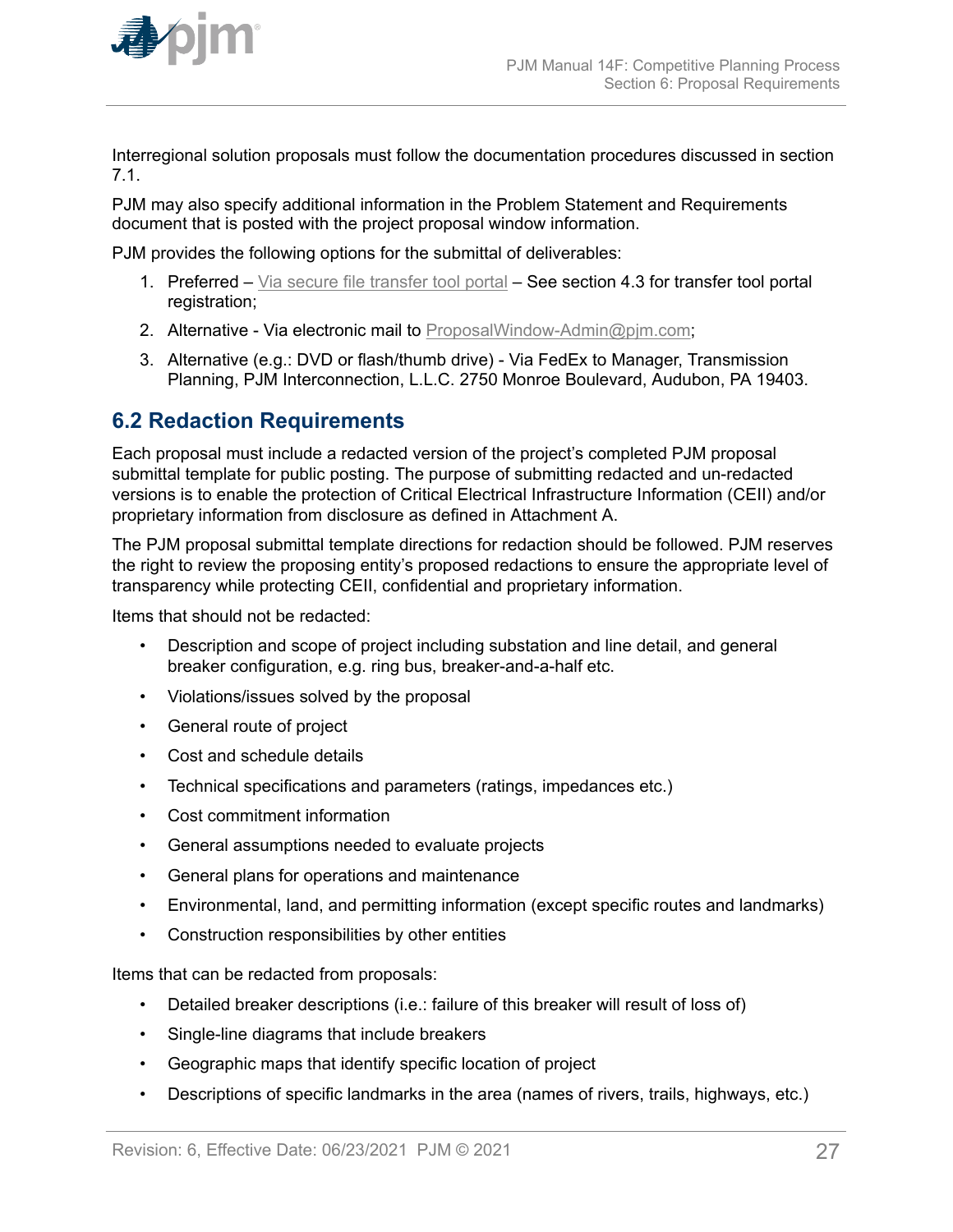<span id="page-27-0"></span>

• Proprietary information (such as detailed estimates, commercially sensitive practices, agreements with vendors/suppliers and intellectual property)

The above are suggested guidelines for proposing entities to use as they submit their proposals. PJM may require additional redactions to protect CEII or require the disclosure of redacted information as necessary.

The Terms and Conditions relative to a cost commitment will be treated as public information and will be included with the proposal on PJM's website. To aid in transparency, to the maximum extent possible, supporting information provided by the project proposer concerning the cost commitment will be treated as public information and posted on the PJM website. Specific supporting information that could adversely impact the project proposer's ability to negotiate with vendors may be eligible for confidential treatment based on the particular stage of project consideration and construction.

Any documents, data or other information submitted with a project proposal for which confidential treatment is requested must be submitted in writing and designated as confidential pursuant to the procedures adopted by PJM and include supporting justification. PJM shall consult with the entity concerning such designation. After consultation with the project proposer, information that PJM considers inappropriately labeled as confidential will not be given consideration in the evaluation of the proposed cost commitment.

## **6.3 Using Proposal Submittal Tool**

See Attachment B below for instructions and a link to a demonstration video on how to use PJM's secure online file transfer tool

### **6.4 Proposal Fee Structure**

See Attachment C below for a detailed breakdown on PJM's proposal fee structure including fees, due dates and general wire transfer details.

### **6.5 Proposal Window Communications**

RTEP proposal window announcements will be communicated through the Transmission Expansion Advisory Committee (TEAC) [\(http://pjm.com/committees-and-groups/committees/](http://pjm.com/committees-and-groups/committees/teac.aspx) [teac.aspx](http://pjm.com/committees-and-groups/committees/teac.aspx)). Interested parties should register for the TEAC email list to receive the most up-todate information.

PJM also employs user email lists for each calendar year to announce the posting of files and provide the password to access these files. See 'Window Registration Process' in section 3 for additional details.

Contacting PJM with Questions Regarding RTEP Proposal Windows

PJM utilizes the Planning Community for all questions related to the competitive planning process.

The Planning Community can be accessed via the TEAC webpage (linked above) or directly via: <https://pjm.force.com/planning/s/>

Registration for the Planning Community requires a myPJM login, and can be requested via: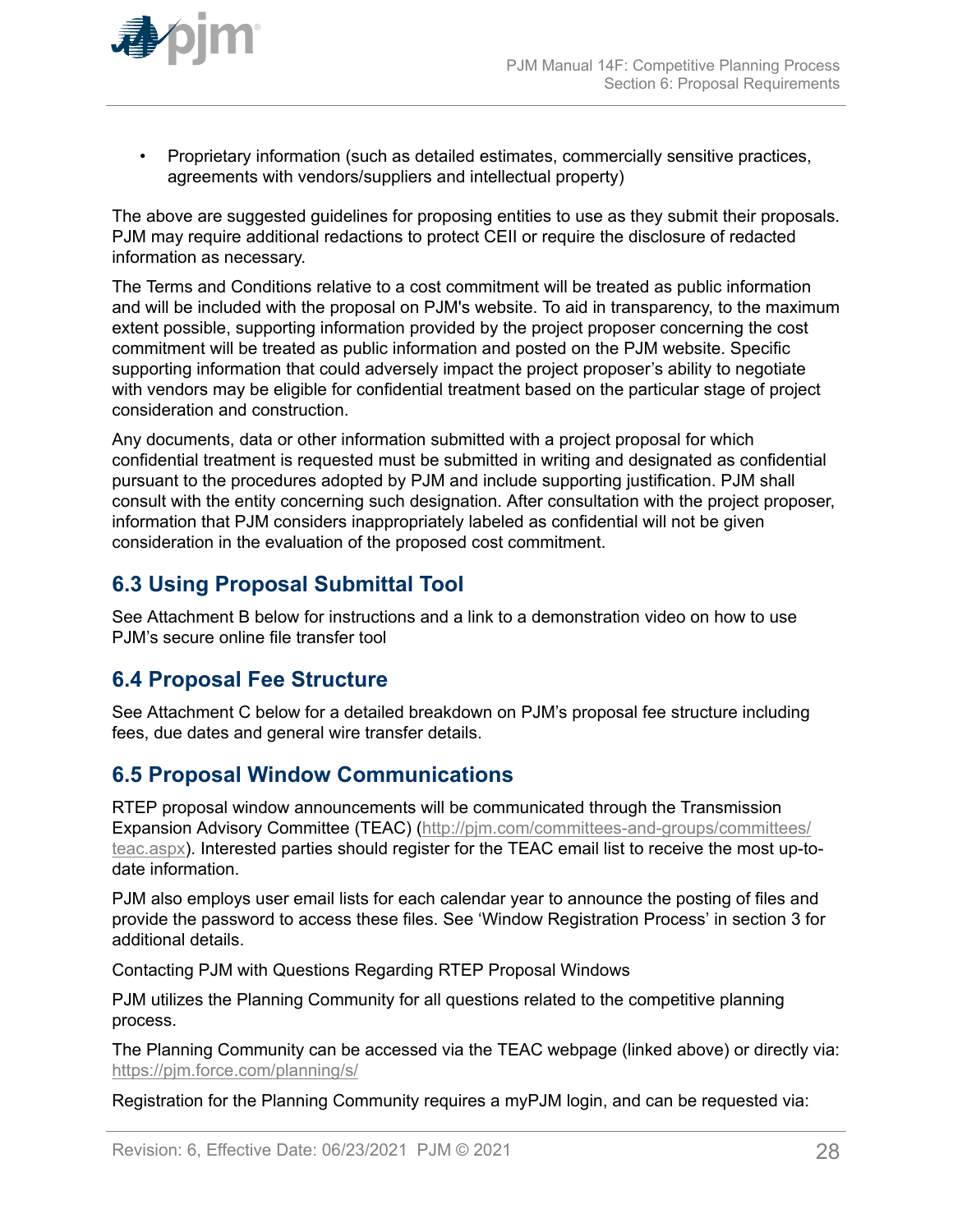<span id="page-28-0"></span>

#### [http://www.pjm.com/committees-and-groups/committees/community-registration.aspx?](http://www.pjm.com/committees-and-groups/committees/community-registration.aspx?id=planning) [id=planning](http://www.pjm.com/committees-and-groups/committees/community-registration.aspx?id=planning)

Within the Planning Community, members can post questions to several different topics including the competitive planning process, economic planning process and stakeholder meetings. Additionally, members can submit confidential questions directly to PJM.

## **6.6 Interregional Proposal Requirements**

Interregional proposals must be entered into both the PJM RTEP window process -- in accordance with this manual -- as well as the process of the applicable planning region adjacent to PJM. Interregional agreements may also provide for relatively small, lower cost but highly beneficial projects that may be identified and approved through a single joint planning process and avoid the normally required separate process for both PJM and the adjacent region. Any availability of these new project types will be described in the applicable Tariff, Operating Agreement and joint agreement provisions referenced in this manual.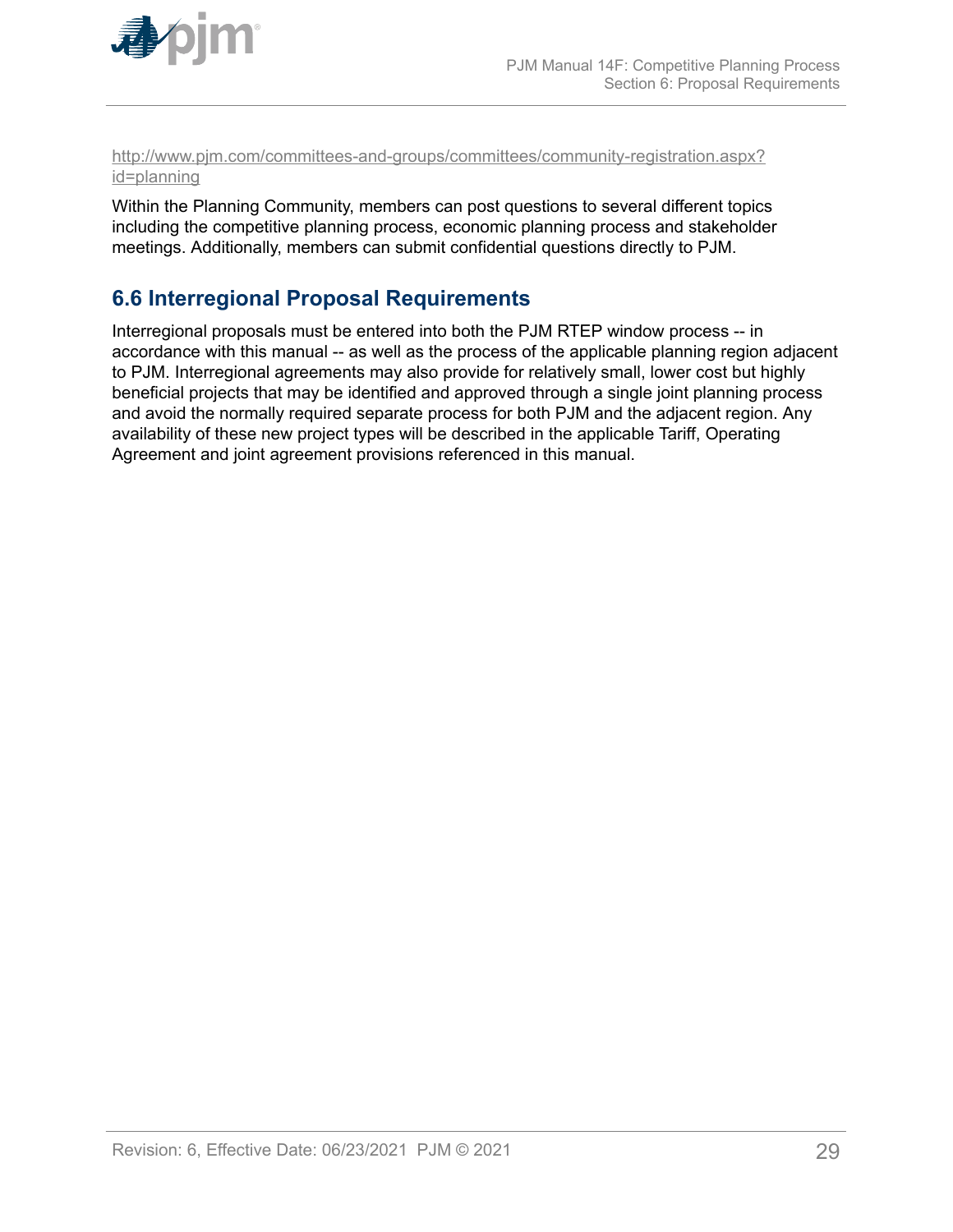<span id="page-29-0"></span>

## **Section 7: Interregional Process**

## **7.1 PJM's Interregional Planning Process**

PJM conducts Interregional Planning activities with each adjacent planning region pursuant to PJM's Tariff, Operating Agreement and joint agreement provisions applicable to each interface. This section of Manual 14F provides an overview of the PJM Interregional Planning process. The provisions of the applicable Tariff or Agreements control in the event of any discrepancy with the material presented in this manual.

PJM's ties to its directly connected neighbors are grouped into three interfaces that can accommodate transmission proposals that address issues and provide benefits to PJM and adjacent regions. The interfaces are to the west (Midcontinent Independent System Operator ("MISO")), the northeast (New York Independent System Operator ("NYISO") and Independent System Operator - New England ("ISO-NE")) and the southeast (Southeastern Regional Transmission Planning ("SERTP")). Proposals for Interregional Transmission projects on all interfaces should address issues identified in both regions and be entered into PJM's regional proposal windows process as an Interregional Project Proposal. Such projects must also engage the adjacent region's process for transmission proposals. Entering proposals in both regions will trigger the process of joint evaluation of an Interregional Project Proposal, along with competitive PJM regional project proposals to determine the more efficient or cost effective solution to address identified issues. Stakeholders who are interested in providing interregional transmission project proposals should actively engage the adjacent region's transmission planning process, the PJM transmission regional planning process as well as available joint planning processes.

## **7.2 References for Interregional Process and Requirements**

- [Joint Operating Agreement Between the Midcontinent Independent System Operator,](https://www.pjm.com/library/governing-documents.aspx) [Inc. and PJM Interconnection, L.L.C.](https://www.pjm.com/library/governing-documents.aspx)
- [Northeastern ISO/RTO Planning Coordination Protocol](http://www.pjm.com/~/Media/documents/agreements/NE_Protocol.ashx)
- [Joint Operating Agreement Among and Between New York Independent System](http://www.pjm.com/library/governing-documents.aspx) [Operator, Inc. and PJM Interconnection, L.L.C](http://www.pjm.com/library/governing-documents.aspx)
- [Schedule 6-A of the Amended and Restated Operating Agreement of PJM](https://www.pjm.com/library/governing-documents.aspx) [Interconnection, L.L.C. Interregional Transmission Coordination Between the SERTP](https://www.pjm.com/library/governing-documents.aspx) [and PJM Regions](https://www.pjm.com/library/governing-documents.aspx)
- [Schedule 6-B of the Amended and Restated Operating Agreement of PJM](https://www.pjm.com/library/governing-documents.aspx) [Interconnection, L.L.C. Interregional Transmission Coordination Between PJM New York](https://www.pjm.com/library/governing-documents.aspx) [Independent System Operator, Inc. and ISO New England Inc.](https://www.pjm.com/library/governing-documents.aspx)
- [PJM Tariff, Schedule 12-B \(SERTP cost allocation provisions\)](https://www.pjm.com/library/governing-documents.aspx)
- [PJM regional process related to interregional activities can be followed at the](http://www.pjm.com/committees-and-groups/committees/teac.aspx) [Transmission Expansion Advisory Committee \(TEAC\)](http://www.pjm.com/committees-and-groups/committees/teac.aspx)

The following sections provide more information about the typical processes followed on each PJM interface. The provisions of the various agreements governing the Order No. 1000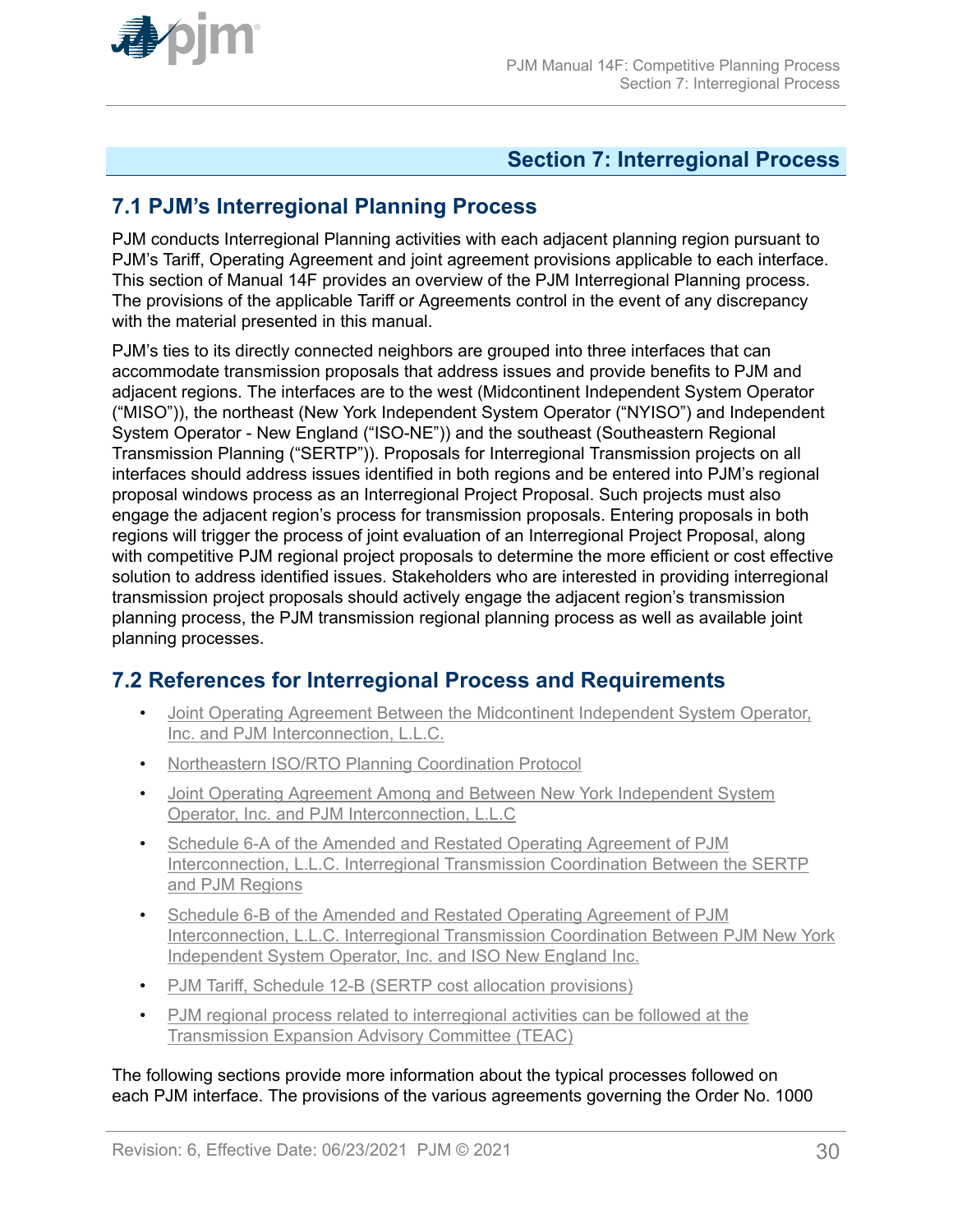<span id="page-30-0"></span>

interregional processes implement, and in some cases go beyond, the minimum requirements to:

- Exchange regional transmission planning data, issues
- Review regional transmission plans and solutions
- Determine the need for coordinated analysis of potential interregional transmission that is more efficient or cost effective than regional plans
- Provide opportunities for stakeholder reviews and input
- Provide cost allocation provisions for dividing the costs of an interregional transmission project between directly connected regions

## **7.3 Midcontinent Independent System Operator (MISO)**

Unique to the PJM-MISO interface, an interregional transmission project may be located in both regions or wholly located in one region. There are four types of interregional projects that may be proposed on the MISO interface, each governed by the provisions of the applicable documents cited above. Reliability projects (Cross-Border Reliability Projects and Interregional Reliability Projects), Public Policy projects, Market Efficiency projects, and Targeted Market Efficiency projects. PJM and MISO will split costs between regions according to the benefit split between regions determined according to agreement and tariff provisions.

Interregional Reliability project or Public Policy project costs are split between regions based on each region's proportion of avoided alternative regional project costs. In the case that a reliability project beneficial to both regions does not qualify as an Interregional Reliability project, it may qualify for shared costs under the Distribution Factor method for Cross Border Baseline Reliability projects. Market Efficiency project costs are split between regions based on the PJM and MISO studies indicating the proportion of the economic benefit to each region. Targeted Market Efficiency project costs are split between regions based on each region's avoidance of future Reciprocal Coordinated Flowgate congestion as calculated by PJM and MISO.

Stakeholders can follow the timeline of analyses on the MISO interface through participation in the PJM-MISO Interregional Planning Stakeholder Advisory Committee (IPSAC). Information on the PJM-MISO IPSAC can be found on the PJM Planning Interregional pages of the PJM website ([http://www.pjm.com/committees-and-groups/stakeholder-meetings/ipsac](http://www.pjm.com/committees-and-groups/stakeholder-meetings/ipsac-midwest.aspx)[midwest.aspx\)](http://www.pjm.com/committees-and-groups/stakeholder-meetings/ipsac-midwest.aspx).

Interregional planning with MISO proceeds on annual and biennial cycles. In the 4<sup>th</sup> quarter of each year, PJM and MISO review regional issues and solutions with stakeholders at an IPSAC meeting. At this meeting, the anticipated plan for any targeted studies and opportunities for stakeholder input on targeted upgrades will be outlined.

The biennial cycle process typically follows 2 consecutive calendar years. The biennial study cycle plan will be discussed in the 4<sup>th</sup> quarter IPSAC meeting prior to commencement of a biennial cycle, typically at the end of odd-numbered years. This meeting will provide the anticipated plan for consideration of the more complex interregional issues including, identification of regional and interregional issues, regional model review, regional and interregional proposal opportunities, any needed interregional model reviews, and regional and interregional proposal evaluations. The biennial cycle may address reliability, market efficiency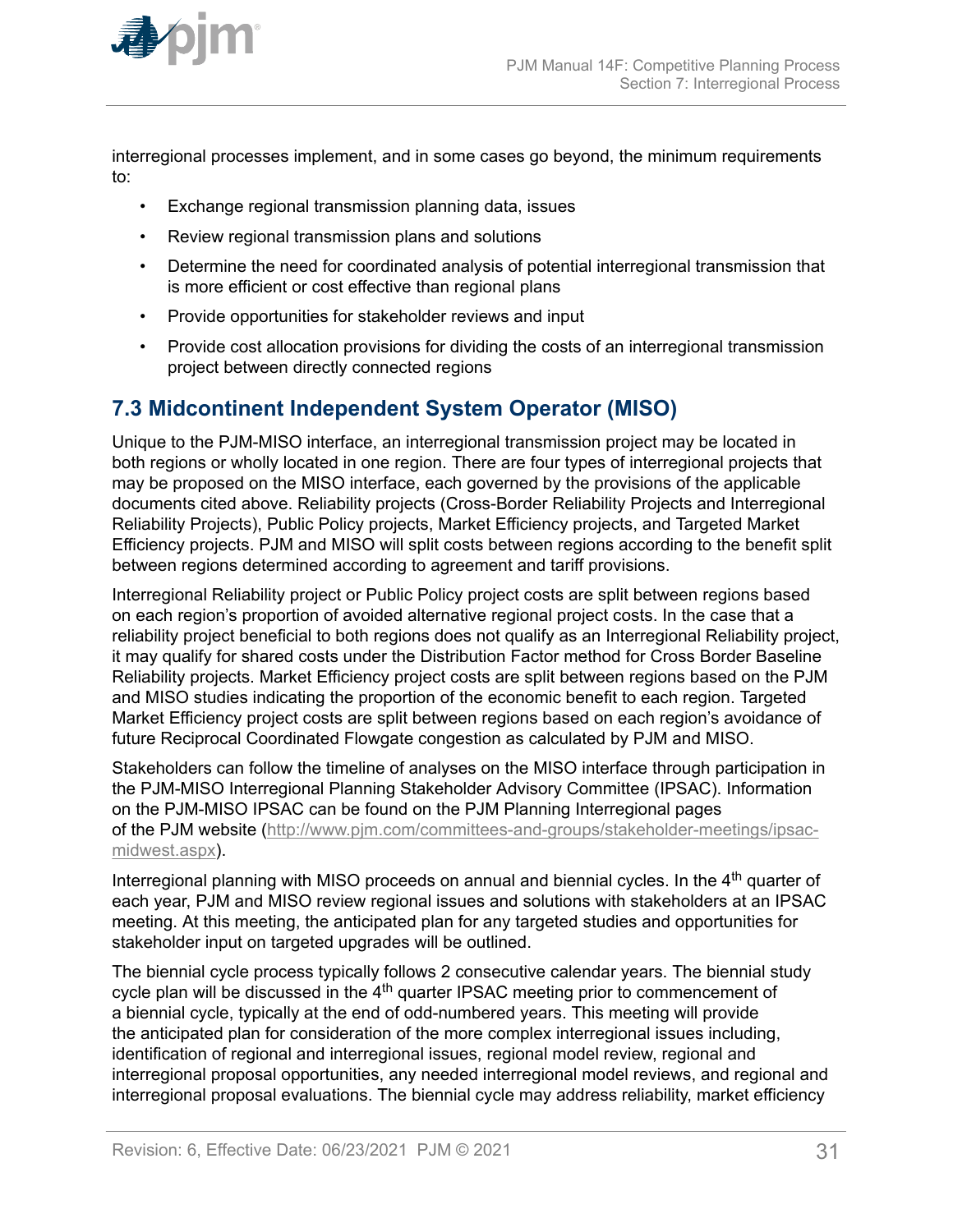<span id="page-31-0"></span>

and public policy as applicable in a given cycle. Project proposals can be entered in PJM's long-term window, November of the first year of the cycle through February of the second year of the cycle (In section 1.1, the provisions regarding the RTEP process, the biennial cycle years are sometimes referred to as year zero and year one).

Updates and summaries of PJM's regional transmission planning related to interregional activities with MISO are available in meeting materials of the TEAC at the link shown in section 6.2.

Regional as well as Interregional Public Policy planning in PJM originates with the PJM Independent State Agencies Committee (ISAC) and can also be followed through participation in PJM TEAC meetings. When PJM public policy issues are identified, the TEAC process will provide any necessary information regarding stakeholder participation and input.

## **7.4 Northeast Protocol**

Coordinated planning among PJM, NYISO and ISO-NE regions (parties) is conducted pursuant to the Northeast Protocol agreement ("Protocol"). Interregional transmission projects may be proposed on this interface that meet the requirements of this Protocol. In generalan interregional transmission proposal must be located in the region of two or more of the parties to the Protocol and displace regional transmission plans of two or more of the parties. Any combination of reliability, economic or public policy project potentially may be displaced.

Fulfillment of the minimum Order No. 1000 requirements is achieved under the Northeast Protocol. The exchange of transmission data and plans and review of the plans occurs annually under the provisions of the Protocol. This process, including the opportunity for stakeholder review and input, can be followed through the Interregional Planning Stakeholder Advisory Committee for the Northeast Protocol at [http://www.pjm.com/committees-and-groups/](http://www.pjm.com/committees-and-groups/stakeholder-meetings/ipsac-ny-ne.aspx) [stakeholder-meetings/ipsac-ny-ne.aspx](http://www.pjm.com/committees-and-groups/stakeholder-meetings/ipsac-ny-ne.aspx). ,Updates and summaries of these planning activities are also included in the meeting materials of the TEAC, provided in section 6.2.

In addition, periodically, the parties develop a Northeast Coordinated System Plan document. This document describes the ongoing coordination efforts and includes any Interregional Transmission Projects or other transmission coordination accomplishied by the parties.

## **7.5 Southeastern Regional Transmission Planning (SERTP)**

The SERTP consists of the entities in the planning region connected to PJM's southern border. SERTP includes entities subject to FERC's Order No. 1000 requirements and additional sponsoring entities who voluntarily participate in the SERTP's regional planning efforts. The FERC-jurisdictional entities are Duke Energy, Southern Company, Louisville Gas & Electric and Kentucky Utilities and Ohio Valley Electric Corporation (including Indiana-Kentucky Electric Corporation). In addition, participating entities include the Associated Electric Cooperative, Dalton Utilities, Georgia Transmission Corporation, Municipal Energy Authority of Georgia, PowerSouth and The Tennessee Valley Authority.

As with the MISO, NYISO and ISO-NE interfaces, the minimum Order No. 1000 requirements are fulfilled with SERTP. Coordination of planning with SERTP includes the annual data and plans exchange process as well as a more in depth biennial review and assessment of the transmission plans and potential for interregional transmission.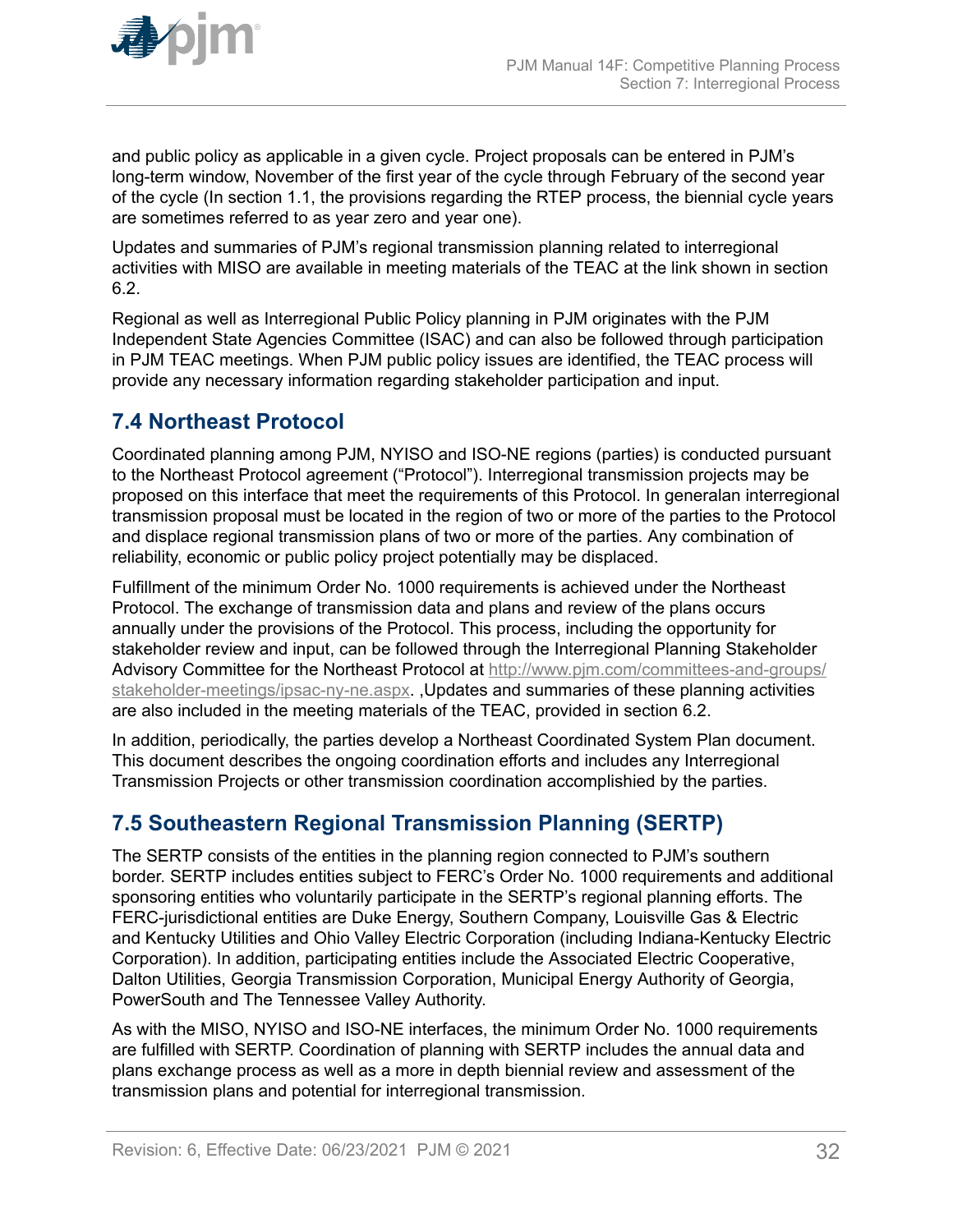

This interregional process is embodied in the Open Access Transmission Tariff provisions of each of the jurisdictional entities. Stakeholders interested in participating in coordinated planning among PJM and the SERTP entities are encouraged to follow the regional transmission planning processes of each region, where updates and analyses will be discussed. PJM's process is addressed in the meeting materials that can be found at the TEAC link provided in section 6.2. The SERTP process can be followed at: [http://southeasternrtp.com/](http://southeasternrtp.com/home.cshtml) [home.cshtml](http://southeasternrtp.com/home.cshtml).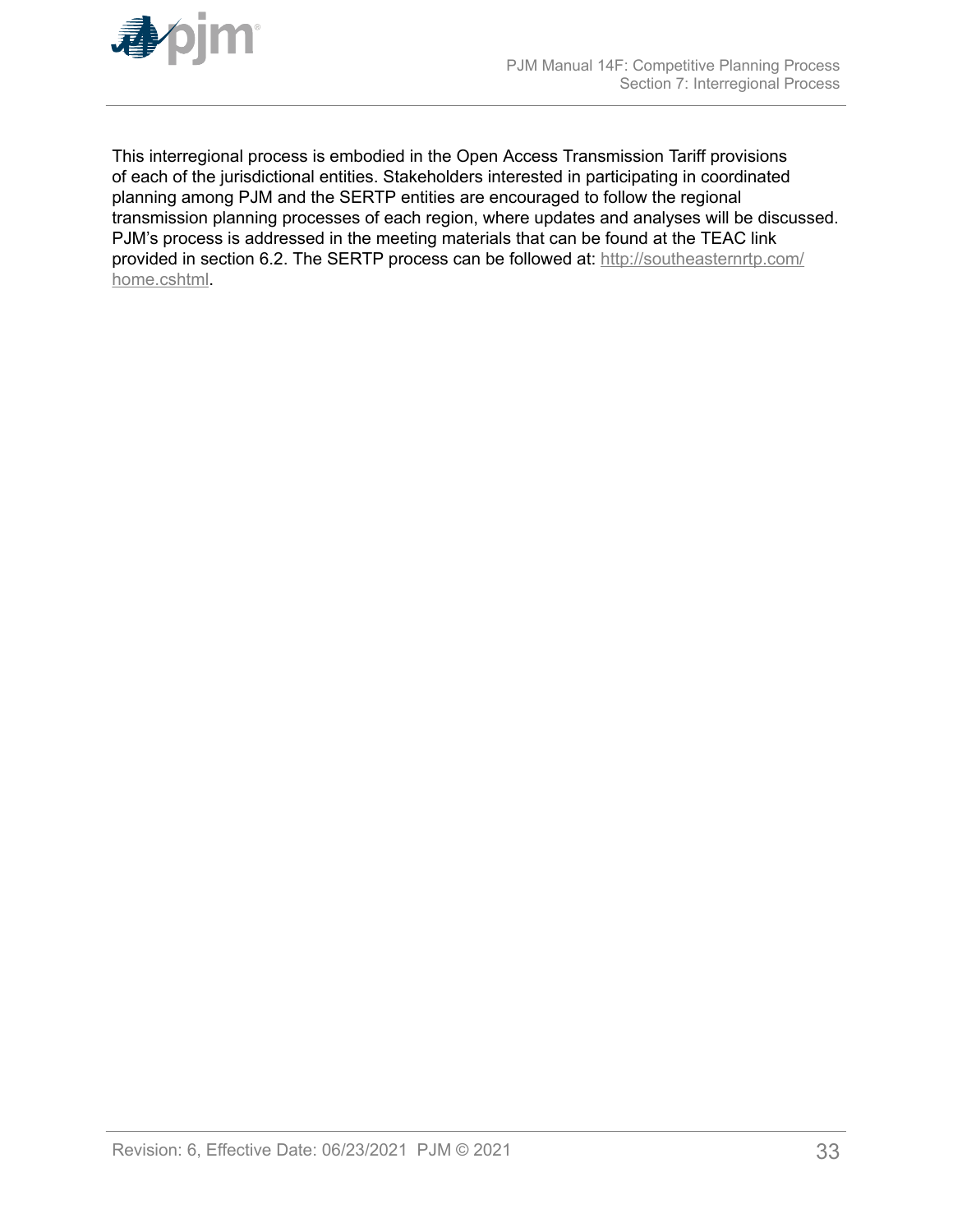<span id="page-33-0"></span>

## **Section 8: Project Evaluation**

## **8.1 Reliability Criteria Project Evaluation**

#### **8.1.1 Initial Review and Screening**

Following submittal of project proposals through an open proposal solicitation process, PJM performs a preliminary analytical quality assessment of the project proposals received.

The following factors will be used to perform the initial review and screening of reliability project submissions. The initial review will utilize data and information that is provided by the project sponsors as part of their project proposal:

- Initial Performance Review PJM will evaluate whether or not the project proposal solves the required reliability criteria drivers that were posted as part of the open solicitation process. Competing projects may be organized into logical groups that share comparable scope and cost. Generally, project proposals will pass the initial reliability performance review if they demonstrate acceptable system performance and do not exhibit or trigger any additional problems for the initial power flow, short circuit or dynamic stability tests, as applicable. If a proposal does not pass the initial performance review, it will not be recommended based on the current submission.
- Initial Planning Level Cost Review PJM will review the submitted project cost by the project sponsor as well as any cost containment mechanisms that are relevant to the project proposal. For the purpose of evaluation, competing projects may be organized into logical groups that address similar criteria violations. Project cost estimates and scope will be evaluated for reasonableness based on projects of similar scope and magnitude.
- Initial Feasibility Review PJM will review the overall proposed implementation plan and determine if the project, as proposed, can feasibly be constructed. The initial feasibility review may consider physical aspects, permitting, required approvals and overall timing.

Using the information obtained through the initial review, PJM will select project proposals to perform a detailed review.

PJM will regularly retool its analysis based on updated system information to ensure that solutions address the identified violations, do not cause any new violations (such as thermal, reactive, short circuit or stability) and are still needed to address reliability criteria and/or market efficiency criteria. PJM retains the right to select the more efficient or cost effective project to address the violation/constraint/issue.

#### **8.1.2 Detailed Proposal Review**

As part of the detailed proposal review, PJM will perform a review of primary considerations focusing on violation mitigation. These primary considerations will include:

- Conformance to Reliability Standards NERC, RFC, SERC thermal, voltage and stability
- PJM Reliability Requirements, from the PJM Reliability and Adequacy Agreements – Load Deliverability, Generator Deliverability, Light Load Reliability Criteria, 15 Year Analysis, Short Circuit analysis, Transmission Owner Criteria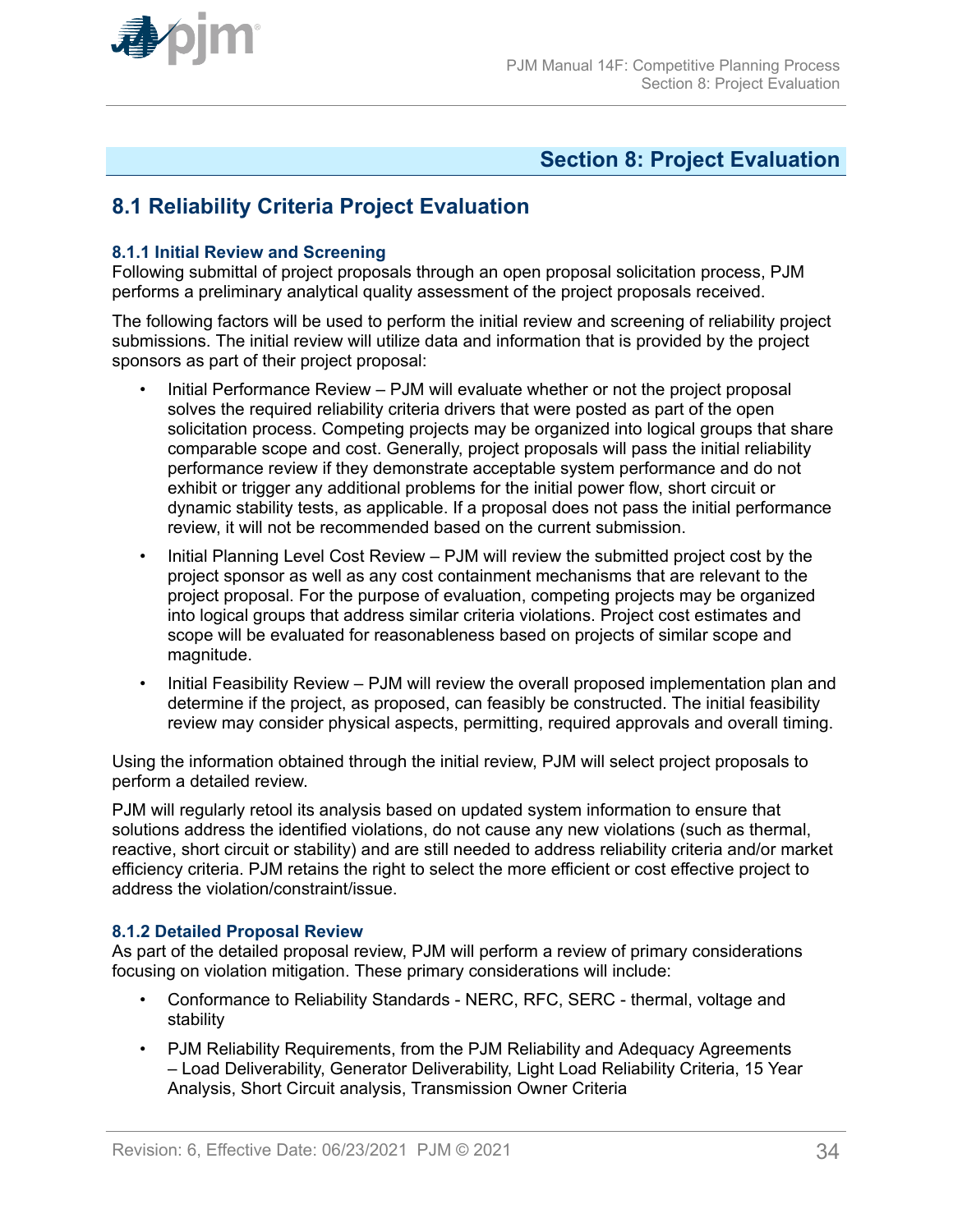<span id="page-34-0"></span>

• Industry practices and generally acceptable methods

In performing this review, PJM will utilize both the system models that the project sponsors provided and PJM models developed independently. If PJM analysis determines that a proposal does not meet the primary considerations, the proposal will not be recommended based on the current submission.

- Detailed Performance Review PJM will examine the selected proposals for performance with respect to all performance criteria that proposals are anticipated to impact. PJM will potentially evaluate any applicable criteria that may impact the performance measurement of the project even if it was not explicitly stated as part of the original problem statement. This is in contrast to the initial screening review that only examined the analysis that was performed by the project sponsors.
- Detailed Planning Level Cost Review PJM will perform a review of the total project cost, including review of cost estimates submitted by the project sponsor and review of cost estimates that may be provided for upgrade work related to the proposed project which would be performed by the affected incumbent Transmission Owner(s). For this review, PJM may validate the total project costs through the use of an independent consultant, internal resources or combination of both as necessary. PJM will also evaluate the benefit of any cost containment mechanisms and may engage an independent consultant to assess the potential benefit of any cost containment/ commitment.
- Detailed Feasibility Review PJM may perform an in-depth review of the constructability of the project. This review will typically include an evaluation of project scope, complexity and constructability factors that impact the project cost and/or schedule including but not limited to right-of-way acquisition, land acquisition, siting and permitting requirements, project complexity, project coordination complexity, outage coordination and project schedule.

#### **8.1.3 Decisional Process**

When multiple proposals pass the primary considerations PJM will determine the relevancy of a set of additional considerations that inform the decision to identify the more efficient or cost effective project to address the issue. After determining which considerations are relevant to a given evaluation, PJM will identify the differentiating factors among the proposals under evaluation.

Considerations that inform decisions:

- Cost or Cost Containment Mechanism
	- o Cost commitment proposals are voluntary. Although the submission of cost commitment proposals could, in certain circumstances, prove beneficial, cost commitment proposals do not substitute for the need for a given proposal to meet PJM's technical specifications concerning the proposal and its ability to address the need which gave rise to the competitive solicitation.
	- o In analyzing any proposed cost commitment and exclusions to a cost cap, PJM will assess the likelihood and consequence of project execution risk factors listed below and impact of the cost commitment.
- Cost Estimate Review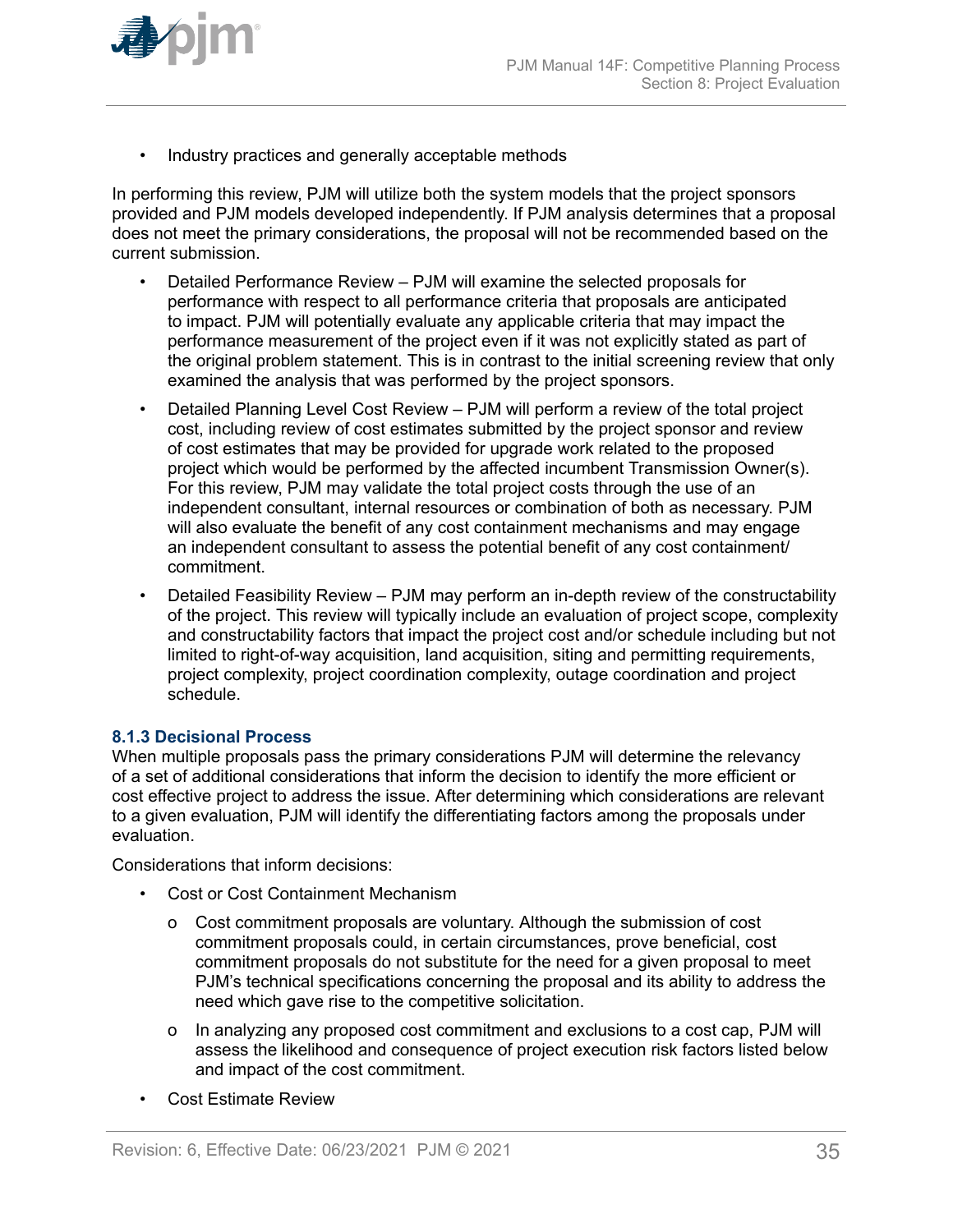

- Grid Resilience/Performance
	- o Transfer Capability to what degree are the transfer capabilities to/from and within PJM increased or decreased?
	- o Coordination with other entities does the proposal enhance or diminish reliability in another neighboring system?
	- o Operational Performance are there other impacts or benefits to operations performance?
	- o Grid Resilience does the proposal enhance grid resilience through increased redundancy or operational flexibility?
	- o Industry practices and generally acceptable methods
	- o Route Diversity does the proposal include an additional diverse route that provides enhanced flexibility?
- **Reliability Margin** 
	- o Consideration of the margin the proposal allows before the facility will hit the next limit
	- o Project Longevity How many years into the future is a solution alternative expected to be effective?
	- o What are the future risk factors? Additional load, generation deactivation, additional transmission, future NERC standards, generation or merchant interconnection, impacts to the existing projects?
- Project Execution Risk/Schedule/Timing
	- o Environmental impact risks
	- o Project Complexity
	- o Impact to existing facilities
	- o Technology Considerations Is technology proven?
	- o Schedule Time to construct and feasibility of the schedule
	- o Siting and Permitting Risks
	- o Right-of-Way (ROW) and land acquisition– Is new ROW/land required?
	- o Physical constraints
	- o Outage Impacts What outages are needed, how long, and what are impacts to system?
- Sensitivity Analysis

PJM Enhanced Disclosure Templates are approved and included in the BPM. PJM will post Disclosure Templates on the PJM website as soon as practicable after the close of each proposal window. PJM will post all PJM project submittal templates.

A constructability, independent cost and comparative analysis will generally only be performed and posted for proposal window project finalists meeting the technical need (more than one),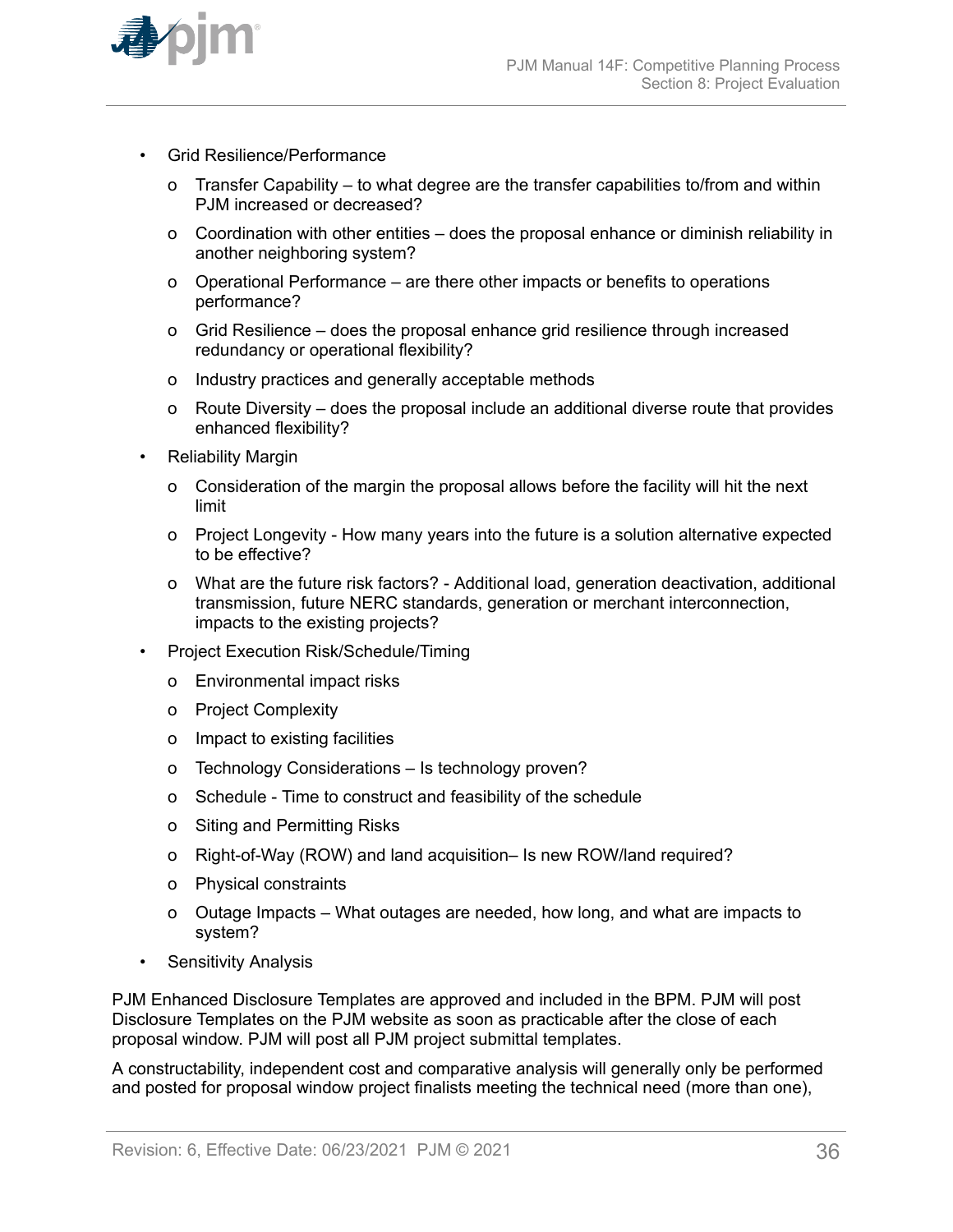

<span id="page-36-0"></span>

including Transmission Owner Upgrades. The comparative analysis may be omitted when there is a single clear and obvious, more efficient or cost-effective project proposal.

- Details of such analysis, including assumptions related to preparation of independent cost estimates and allocation of the total estimated cost across categories of costs similar to those outlined on item 10.b.iii of the [5/3/18 proposed] PJM Template labeled "Cost Containment Commitment", will be posted for stakeholder feedback.
- When evaluating finalist proposals involving Upgrades (in part or in whole), PJM shall use an independent cost estimate of Upgrades when comparing the costs to other competing projects.
- PJM shall determine the reasonableness of developer cost estimates and shall, for project comparison purposes, use a cost PJM determines to be appropriate based on project risks, feasibility, and the terms of any binding cost containment proposal.

In scrutinizing the cost of project proposals, the Office of Interconnection shall complete for each project finalist's proposal, including Transmission Owner Upgrades, a PJM-completed Comparative Framework demonstrating the comparative risks to be borne by ratepayers as a result of the proposed binding cost commitment or the use of non-binding cost estimates, including, but not limited to, a comparative analysis of item 10.b.iii of the [5/3/18 proposed] PJM Template labeled "Cost Containment Commitment". Such comparative analysis shall be presented to the TEAC for review and comment.

- Caps on O&M Costs will not be part of the PJM evaluation process for binding cost commitment proposals. Binding cost containment proposals related to construction cost caps, project total return on equity (including incentive adders), and/or capital structure will be part of the PJM evaluation process for binding cost commitment proposals.
- For binding cost containment proposals related to construction cost caps, project total return on equity (including incentive adders), and/or capital structure, the Developer shall be required to agree to language for inclusion as a non-conforming Term and Condition in the Designated Entity Agreement regarding its project to ensure that the appropriate submissions to the Federal Energy Regulatory Commission with respect to the Developer's recovery of its revenue requirement for the project provide certainty of compliance with the binding cost commitments.
- The materials provided to the TEAC shall describe in a clear and transparent manner, the method by which the Office of Interconnection scrutinized the cost aspects of each finalist proposal, including any binding cost commitments.

PJM shall retain the ability to select the project based on all relevant factors, with cost and binding cost containment being one component. PJM's rationale with respect to the evaluation process and the resulting decision will be explained and reviewed at TEAC and stakeholders will be given the opportunity to provide feedback related to each proposal window. Additionally, PJM will provide an end-of-RTEP cycle comparative summary table (including performance, constructability, cost and cost commitment).

#### **8.1.4 Company Evaluation**

In parallel to the analytical evaluation, PJM will perform a planning level company evaluation to ensure that the proposing entity possesses the ability to design, construct, own, operate and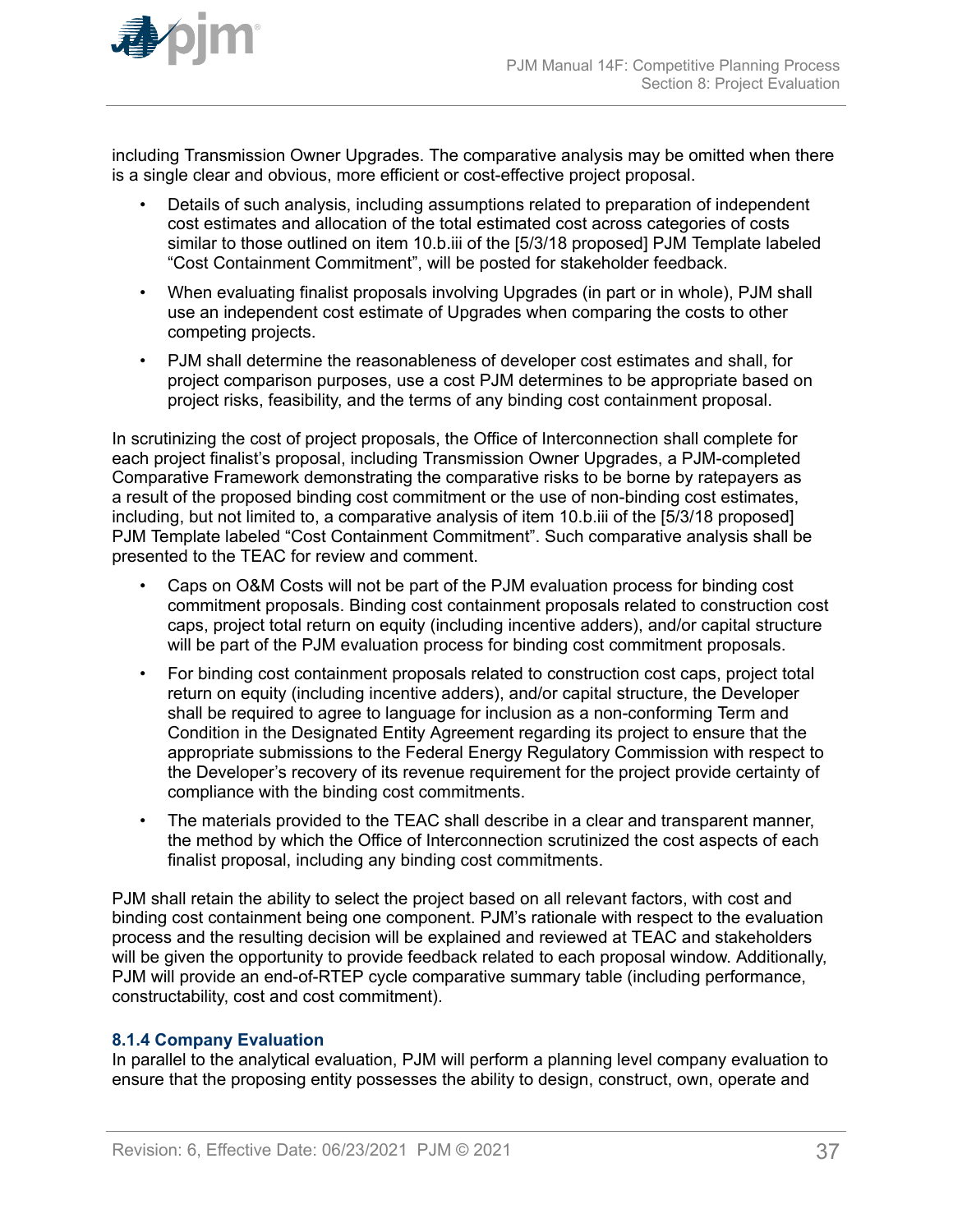<span id="page-37-0"></span>

maintain the proposed solution. Considerations reviewed in this evaluation include, but is not limited to:

- Project Specific Scope
- Company Experience and Capability
- Project Execution Plan
- Project Operations and Maintenance Plan

#### **8.1.5 Project Recommendation**

PJM shall retain the ability to select the project based on all relevant factors, with cost and binding cost containment being one component. PJM's rationale with respect to the evaluation process and the resulting decision will be explained and reviewed at TEAC and stakeholders will be given the opportunity to provide feedback related to each proposal window. Additionally, PJM will provide an end-of-RTEP cycle comparative summary table (including performance, constructability, cost and cost commitment). Cost commitments included in project proposals will be noted by PJM in its presentation of the proposals to the TEAC. Nothing in this Manual is intended to interfere with the ability of the Designated Entity to propose rates, through the FERC ratemaking process.

The materials provided to the TEAC shall describe in a clear and transparent manner, the method by which the Office of Interconnection scrutinized the cost aspects of each finalist proposal, including any binding cost commitments

PJM will present to the TEAC the findings from the technical analysis performed and any other constructability or independent evaluations of the proposed alternatives and the recommended solutions. As part of the project recommendation process, PJM will present a preliminary recommendation at a TEAC meeting and then a final recommendation at a subsequent TEAC meeting. Stakeholders will be provided the opportunity to comment and ask questions about all aspects of the proposal review process and recommended projects. Subsequently, PJM will formalize the recommendation of the projects presented to the PJM Board of Managers for ultimate approval.

After PJM Board of Managers approval, there are many follow-up steps to the PJM process. These include, but are not limited to, completing the Designated Entity Agreement and acceptance of construction responsibility. Cost containment language shall be included in the Designated Entity Agreement as a non-standard term and filed with FERC.

Prudency review shall be exclusively through FERC ratemaking process.

Schedule E Non-Standard Terms and Conditions of the DEA shall contain the proposed cost commitment language submitted by the Designated Entity, subject to any language modifications or clarifications that proved necessary as a result of stakeholder input or PJM's analysis during the evaluation process. If the Designated Entity commits to capping project construction costs or any other aspect related to revenue recovery for the Project, the following additional language shall also be included in the Schedule E - Non-Standard Terms and Conditions of the Designated Entity Agreement:

• Inclusion of the cost commitment in the Designated Entity Agreement is not intended to preempt the right of any party to seek modifications to be ordered by the Commission or otherwise challenge the recovery of costs through the FERC ratemaking process.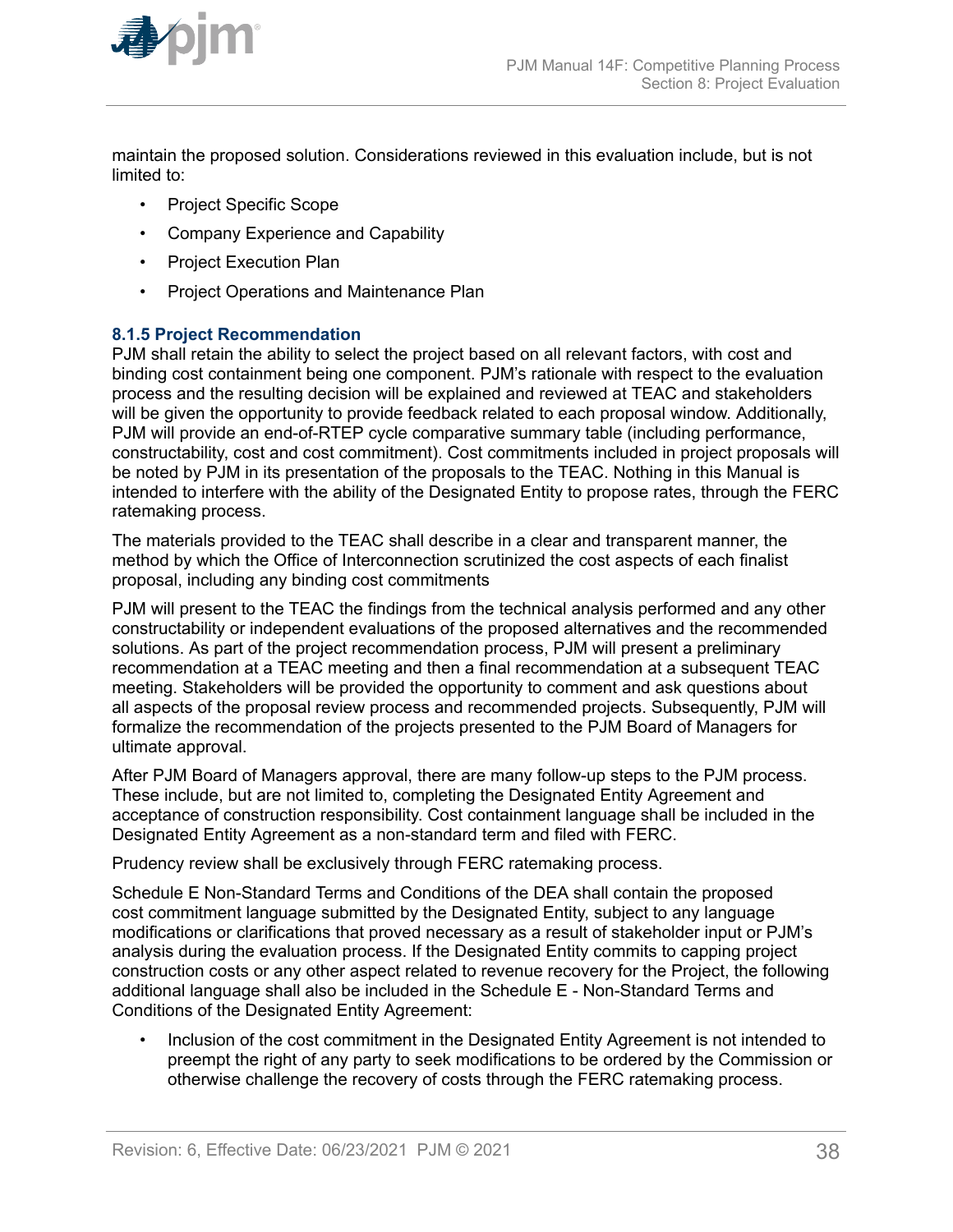<span id="page-38-0"></span>

• The Designated Entity shall notify PJM in writing within a reasonable time after the Designated Entity becomes aware of a condition that would result in (i) the cost commitment being exceeded or (ii) triggering any exclusions to the cost commitment. PJM, in turn, will communicate such information to stakeholders via notice posted on PJM's website and to FERC by written notice.

## **8.2 Market Efficiency Project Evaluation**

Schedule 6 of the PJM Operating Agreement discusses Market Efficiency criteria used in considering the inclusion of Market Efficiency projects in the recommended plan. This document provides primary criteria and secondary factors for consideration that may be utilized as guidelines in order to facilitate the Market Efficiency Project recommendation process.

#### **8.2.1 Primary Considerations**

All submitted proposals will be reviewed to determine which of the PJM identified congestion drivers are addressed by the proposal. PJM identified congestion drivers may be either energy market congestion or Reliability Pricing Model (RPM) economic constraints. The initial review will also determine if there are any major deficiencies in the proposal. Requirements that are provided in the Problem Statement will be assessed for compliance. If minor deficiencies are identified, the proposer will be contacted and provided an opportunity to submit responses in sufficient detail to ensure the project proposal is complete and responsive to the identified system conditions. If the proposal does not substantially address a PJM identified congestion driver, or is otherwise substantially deficient, it will be rejected and the proposer will be notified.

#### **8.2.1.1 Eligible Energy Market Congestion Drivers**

Coincident with the opening of each market efficiency proposal window PJM will identify eligible congestion drivers for which market efficiency projects are being solicited. Only proposals which address one or more of these PJM identified congestion drivers will be evaluated. Eligible congestion drivers will be selected to focus proposals on significant issues.

In determining eligible energy market congestion drivers PJM will consider all binding flowgates internal to the PJM footprint (including tie lines), current active Market-to-Market flowgates listed in the NERC book of flowgates, and potential future Market-to-Market flowgates between PJM and MISO. Potential future (prospective) Market-to-Market flowgates will be identified using the principles of studies 2 & 4 of the flowgate qualification tests as outlined in the MISO-PJM JOA, Attachment 2, Section 3.2.1. Specifically, the following steps will be followed:

- 1. Using the same topology used to identify congestion the Market Efficiency process, PJM will define its control areas to align with the CMP processes as described in section 3.2
- 2. Monitored facilities included in MISOs Market Efficiency process will be combined with the full set of contingencies used in both PJM Market Efficiency process to establish the domain of flowgates that will be tested for eligibility.
- 3. Each of these flowgates will be studied in a sensitivity analysis that will establish the flowgates as congestion drivers should they meet either study criteria:
	- a. GLDF Threshold Study

Under the historical control area representation, if any two PJM generating stations at electrically unique locations have a Generation-to-Load Distribution Factor (GLDF) that is 5% or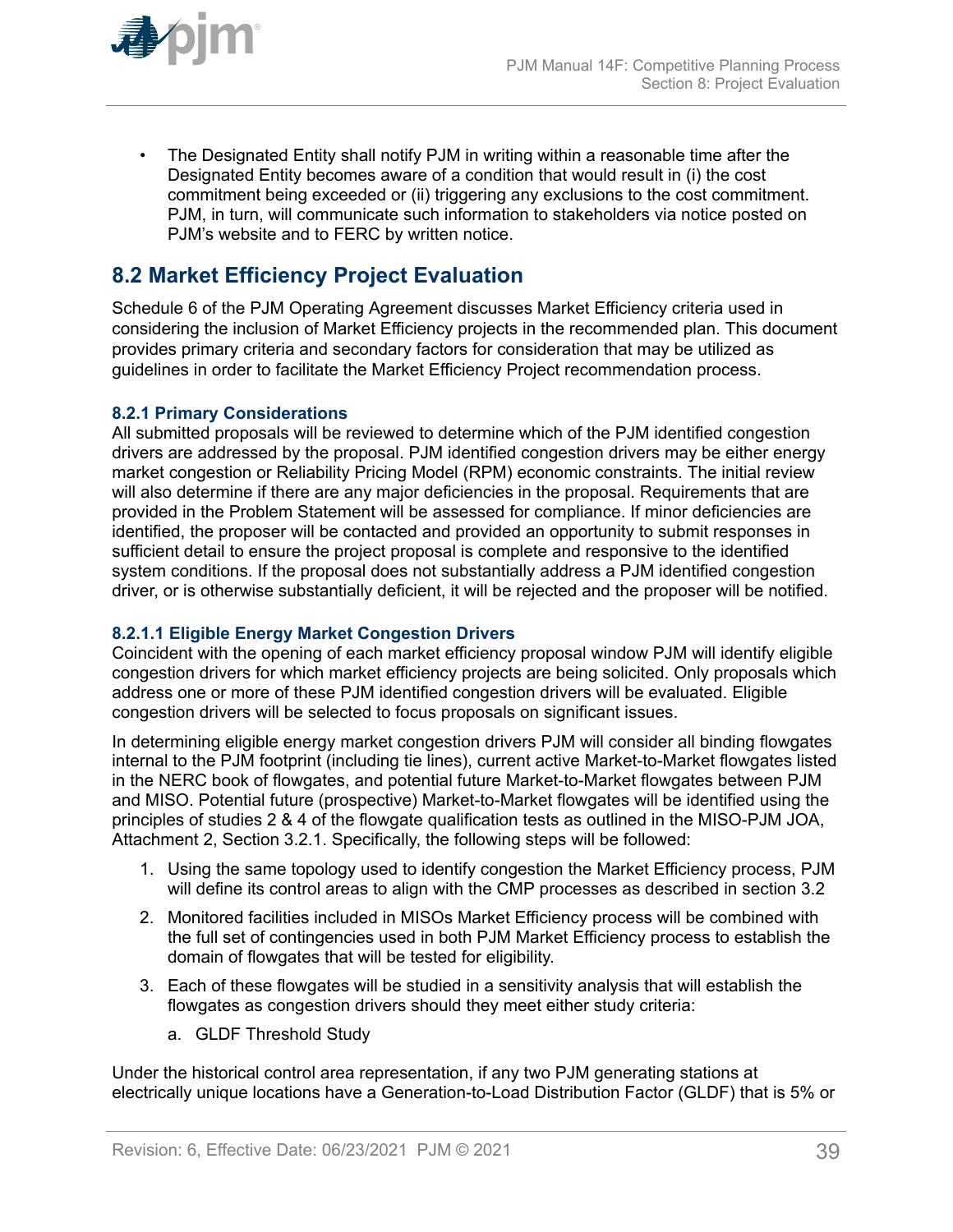<span id="page-39-0"></span>

greater, this flowgate will be eligible to be an identified congestion driver in the Market Efficiency process.

b. TDF Threshold Study

Under the historic control area representation, if any historical control area to historical control area transaction (Generation-to-Generation transfer) has a 5% or greater Transfer Distribution Factor (TDF), this flowgate will be eligible to be an identified congestion driver in the Market Efficiency process

#### **8.2.1.2 Eligible Reliability Pricing Model (RPM) economic constraints**

In determining eligible Reliability Pricing Model (RPM) economic constraints PJM follows the existing OATT Att. DD, Section 15 language. Only proposals which address one or more of these PJM identified constraints will be evaluated.

Projects that address RPM economic constraints are expected to be in service prior to June 1 of the Delivery Year for which the Base Residual Auction is being conducted. In the event a transmission expansion cannot be placed in service by this date, PJM will consider alternative solutions to address the RPM constraints that can be placed in service before RTEP year.

#### **8.2.1.3 Congestion Mitigation**

Consistent with Schedule 6 of the PJM Operating Agreement, a Market Efficiency proposal must substantially relieve congestion on one or more PJM identified congestion drivers. Substantial relief will be determined as either: at least 50% of the modeled congestion on the identified flowgate, or an annual average congestion reduction of \$1 million on the identified flowgate. PJM identified congestion drivers may be either energy market congestion or Reliability Pricing Model (RPM) economic constraints.

#### **8.2.1.4 Benefit/Cost (B/C)**

Consistent with Schedule 6 of the PJM Operating Agreement, a Market Efficiency proposal addressing one or more identified congestion driver must meet a B/C ratio threshold of at least 1.25:1. The B/C ratio is calculated using the procedure described in Manual 14B, section 2.6.5. The Market Efficiency Discount Rate and Fixed Carrying Charge Rate are subject to change for any given 24-month Market Efficiency cycle. Therefore, during every cycle, these values are published along with other Market Efficiency input assumptions. Rates published during the 2016/17 cycle are documented in the Appendix.

A proposal that does not meet the minimum B/C ratio test will not proceed further in the analysis as a stand-alone proposal to address the specific congestion constraint(s) for which it was submitted. However, the proposal, or a portion of the proposal, could be combined with other proposal(s) or a portion of other proposal(s) to address specific congestion issue(s) or other congestion issues as part of an overall plan to address system-wide congestion issues

#### **8.2.1.5 Cost Estimate Review**

Consistent with Schedule 6 of the PJM Operating Agreement, for a Market Efficiency proposal with costs in excess of \$50 million, an independent review of such costs will be performed. Additional constructability review may be performed, as deemed appropriate, to evaluate competing proposals.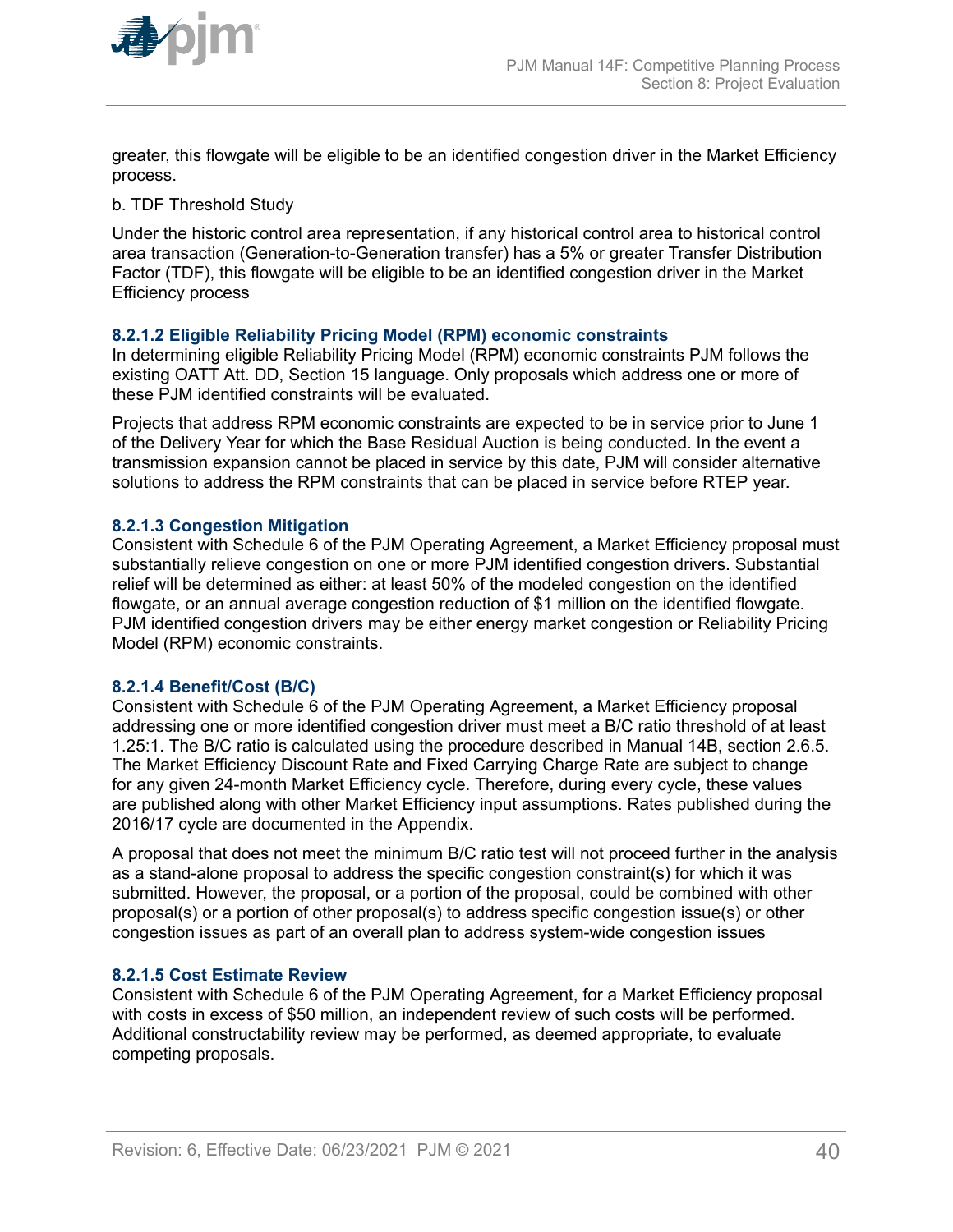<span id="page-40-0"></span>

#### **8.2.2 'Other' Secondary Considerations**

When primary considerations do not identify an obvious cost effective solution, differentiate between proposals, or if PJM decides that further analysis is required to address potential constructability and reliability consequences, then some or all of the following secondary factors will be considered in the Market Efficiency projects selection process. (For example, a project proposal with a high 10:1 B/C ratio is clearly cost effective, but a proposal with a lower or marginal B/C ratio closer to 1.25:1 may require other considerations to be addressed)

#### **8.2.3 Zonal/Total Savings**

Consistent with Schedule 6of the PJM Operating Agreement, a Market Efficiency proposal with zonal/total benefits such as production cost savings, load payments (net and gross) reductions, Auction Revenue Rights (ARR) credits, total system congestion savings, capacity market savings (capacity market cost savings and load capacity payments savings) shall be considered during the final selection process.

#### **8.2.4 Risk Evaluation**

Cost escalation risks, schedule delay risks, and project development risks, such as siting and permitting, shall be considered during the final selection process. PJM will assess the applicable risks, consider their impacts on the execution of each project, and consider the results of such analysis in the selection decision.

Cost escalation risks may be addressed by including a cost containment provision in the project proposal. When applicable, PJM will evaluate the risk mitigation of the cost containment provisions by a subjective analysis of the potential for cost escalation and the ability of the cost containment proposal to address the risk for those aspects of the proposal for which the cost containment provisions apply. To the degree that the analysis confirms risk mitigation benefits, the proposal with cost containment may be given preference in the overall selection process.

#### **8.2.5 Sensitivity Evaluation**

Consistent with Schedule 6 of the PJM Operating Agreement, sensitivities of future conditions shall be considered within the Market Efficiency project selection process in order to mitigate the potential for inappropriately including or excluding Market Efficiency projects. Some of these future sensitivities may include but are not limited to load forecast uncertainty, transfer level variations, fuel cost variations, generator retirements, and uncertainties as a result of constructability evaluation. The degree to which each sensitivity is applied in the selection decision varies with each proposal, but the magnitude of the potential economic impact of each sensitivity is the main driver. PJM typically will study future sensitivity impacts on load forecast variations and fuel cost variations for eligible proposals. While the sensitivities may vary based on expected volatility, a reasonable range for load and gas sensitivities is documented in the Appendix. Given the scenario where multiple projects are proposed to address the same congestion driver, all other factors being equal, PJM may select the proposal that exceeds 1.25:1 B/C for all the sensitivities considered in its selection process compared to other proposals that did not consistently meet the 1.25:1 B/C for all the sensitivities considered in the selection process.

#### **8.2.6 Reliability Impact**

Prior to recommending a Market Efficiency project for PJM Board approval, PJM will perform a reliability impact study to ensure the proposed project will not create any reliability violations requiring additional reliability upgrades or expansions in addition to the proposed solution. Any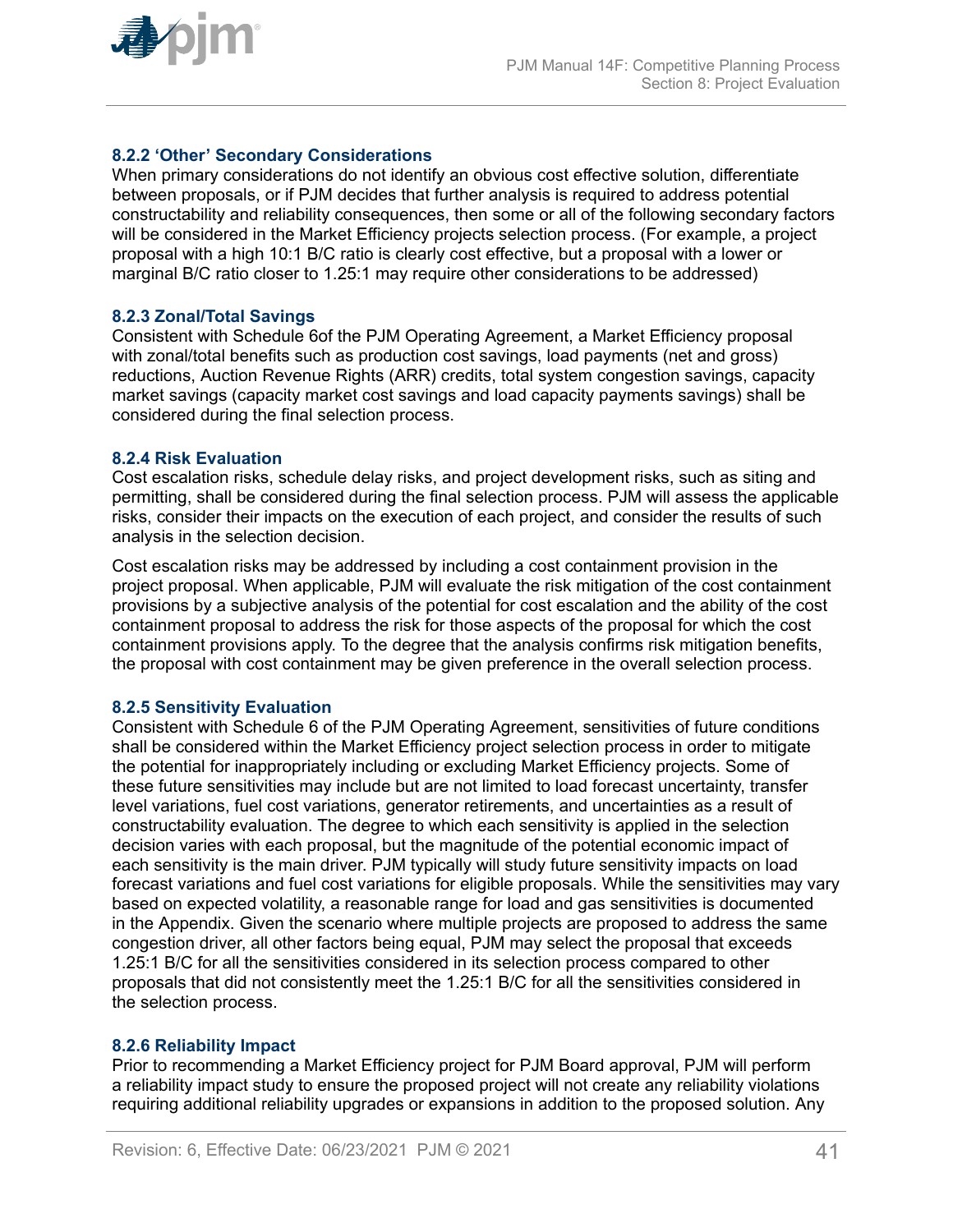<span id="page-41-0"></span>

reliability violations and resulting upgrade and expansion costs to mitigate those violations will be considered added costs to the initially proposed solution and will trigger a holistic review including primary and other considerations, including recalculation of the B/C ratio. Such additional evaluation may impact the overall performance evaluation of the project.

#### **8.2.7 Outage Impact**

The duration of the outages and the transmission congestion associated with the outages required to install the project will be assessed. The outage congestion will not be included in the B/C ratio calculation for the project, but rather, as an ancillary cost sensitivity associated with the project.

#### **8.2.8 Recommending RTEP Market Efficiency Proposals**

Consistent with Schedule 6 of the PJM Operating Agreement, based on aforementioned primary and other considering factors, PJM ultimately will recommend proposals (for PJM Board approval) that relieve transmission constraints and which are economically justified. Cost containment language shall be included in the Designated Entity Agreement as a non-standard term and filed with FERC.

## **8.3 Public Policy Project Evaluation**

PJM will consider all public policy driven proposals and evaluate them to ensure they do not trigger reliability criteria violations. PJM will evaluate a Public Policy proposal as described in Schedule 6 of the PJM Operating Agreement.

## **8.4 Comparative Cost Framework**

#### **8.4.1 Applicability**

PJM will initiate the comparative cost framework to evaluate the costs of project proposals that are submitted through PJM's competitive proposal window process, with the final comparative cost framework being performed once project proposals are found to pass an engineering screen. The comparative cost framework is a multi-step process that calculates project costs and permits the comparison of costs among projects addressing the same violation(s) or constraint(s) (competing projects) submitted through the proposal window.

If there is only one project proposal submitted to address violation(s) or constraint(s), the comparative cost framework analysis set forth here is not necessary. Instead, PJM will review the potential risks, if any, associated with the estimated costs submitted for that project proposal.

#### **8.4.2 Assessment of Project Proposals With Cost Commitment Provisions**

If a project proposal includes a cost commitment provision, PJM will assess the details of the proposed cost commitment provision and corresponding cost estimate. Such assessment may include, for example, a review of proposed project-specific risks, scope of the proposed project, the estimated construction costs, risks of proposed costs increasing relative to the cost commitment provision, risks of proposed costs exceeding the cost commitment provision, and the risk of the sponsor's inability to complete the proposed project.

A cost commitment provision submitted as part of a project proposal may include, but is not limited to, the capital structure (debt to equity ratio) and caps on: initial capital costs (total costs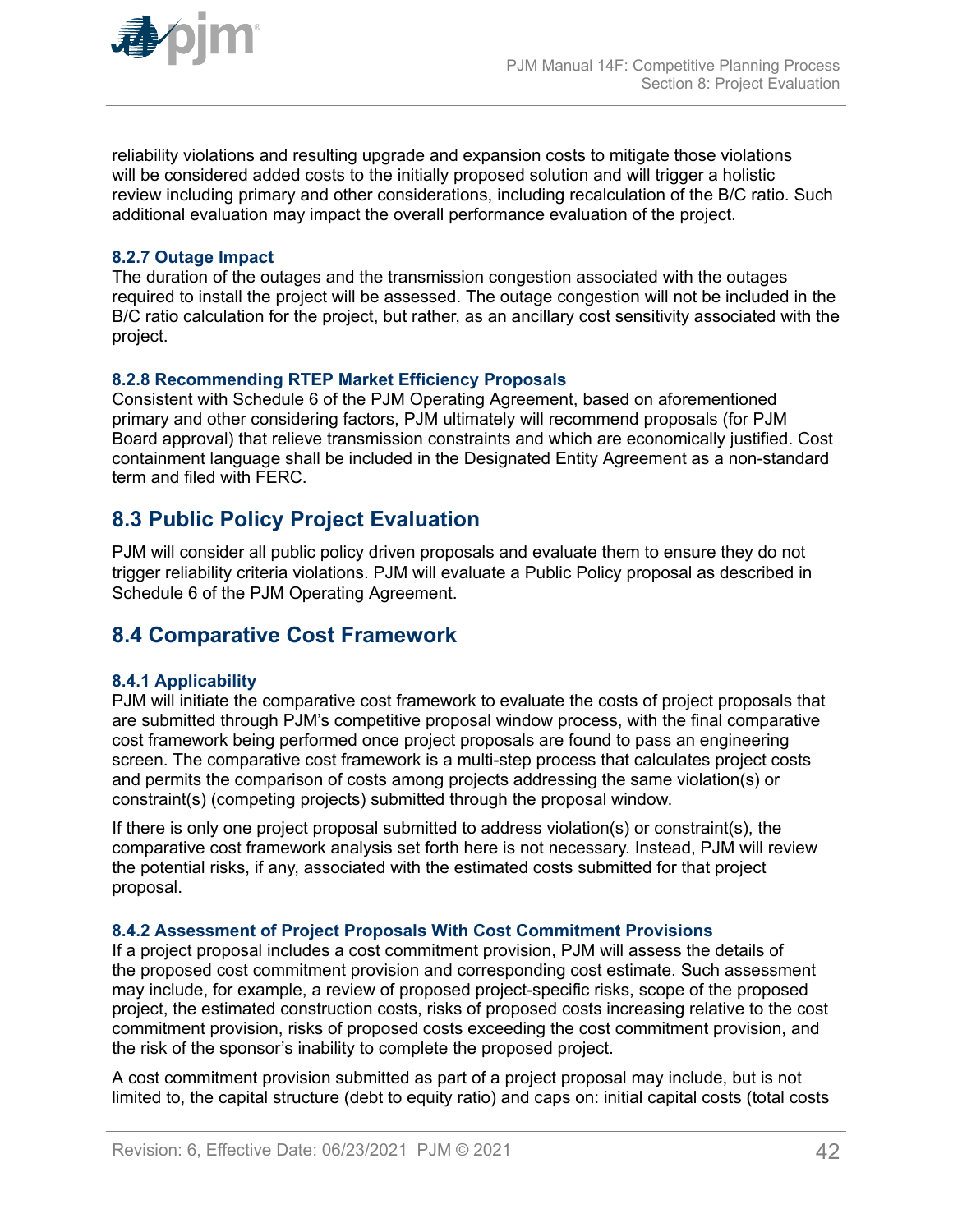<span id="page-42-0"></span>

associated with bringing the project into service); the annual revenue requirement; the rate of return on equity (ROE); the debt cost; the total capital cost; allowance for funds used during construction (AFUDC); construction work in progress (CWIP); abandonment costs and schedule guarantees. A cost commitment proposal may also exclude defined cost elements from the cost commitment provision.

#### **8.4.3 Assessment of Project Proposals Without Cost Commitment Provisions**

If a project proposal does not include a cost commitment provision, PJM will assess factors that may include, but are not limited to, project specific risks (for example, the risk of a proposed project's estimated costs being exceeded), scope of the project, magnitude of the proposed cost, the estimated construction costs, annual revenue requirements and the cost of capital.

#### **8.4.4 Financial Analysis Used In the Comparative Cost Framework**

In order to perform a comparative cost framework analysis, PJM will first identify the competing projects to be compared. Then, for each set of identified competing projects, PJM will perform a financial analysis using the following non-exhaustive list of defined inputs: feedback from the detailed feasibility review; data and information from the project proposals submitted to PJM; and financial input assumptions and cost commitment exclusions. The financial input assumptions may include, for example: ROE, capital structure, debt cost, administrative and general costs (A&G), ongoing capital expenditure (CapEx), service life, federal tax rate, state tax rate, property tax rate, AFUDC, CWIP, and any schedule guarantees.

Financial analysis scenarios will then be used to evaluate the sensitivity of the project proposals' estimated costs relative to variations in the magnitude of, and combinations of, certain input levels.

The estimated costs of project proposals will be compared using the net present value of the annual revenue requirements over the life of each project proposal. PJM will also consider any separate or additional upgrade costs required to accommodate the proposed project on the system.

Prior to PJM running its financial analyses for the project proposals in each set of competing projects, PJM will advise the Transmission Expansion Advisory Committee of the key inputs to the financial analyses that PJM plans to use, and any additional sensitivities it will perform.

Upon completion of the final cost comparative framework, PJM will present to stakeholders the results of the financial analysis.

In accordance with the Open Access Transmission tariff, Attachment M, the MMU has access to all data submitted to PJM through PJM's competitive proposal window process.

The MMU may, at its discretion, perform an independent financial analysis of projects submitted to PJM through PJM's competitive proposal window process.

#### **8.4.5 Review Cost Commitment Election**

The quality and effectiveness of the cost commitment selected by the project proposer, including any exceptions, exclusions or limitations to the elected level of cost commitment, will also be evaluated by PJM.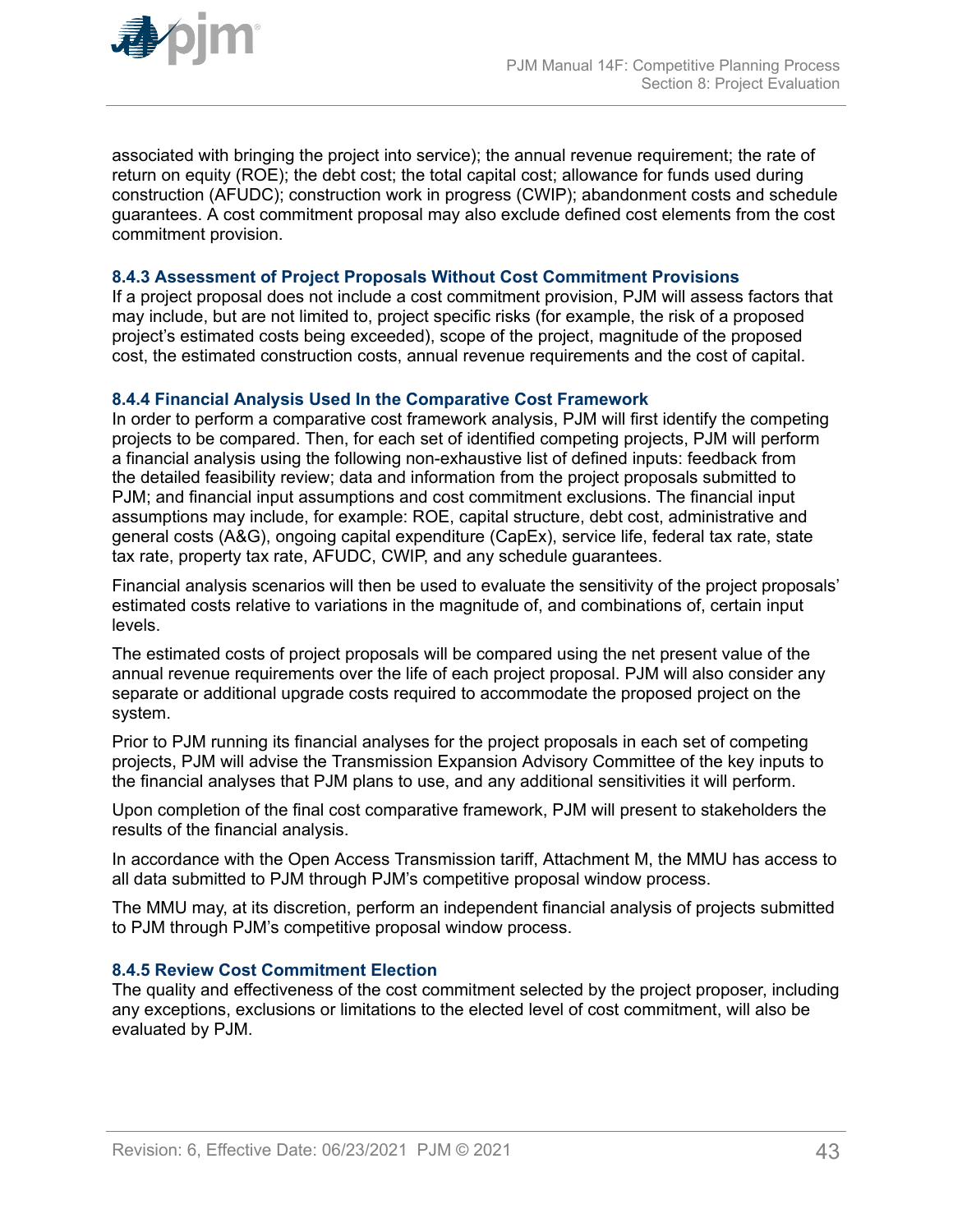<span id="page-43-0"></span>

## **Section 9: Designation Process**

This section describes the designation process for greenfield projects selected through the PJM proposal window process. The designation process is for projects selected under Schedule 6 of the PJM Operating Agreement as described in section 4.2.2 of the Consolidated Transmission Owners Agreement.

## **9.1 Proposal Window Agreements**

#### **9.1.1 Designated Entity Agreement (DEA)**

Greenfield transmission projects that originate through an RTEP proposal window will utilize the Designated Entity Agreement (DEA) to assign construction responsibility to the Designated Entity for the RTEP project. The DEAis a two-party agreement between the Designated Entity and PJM. The terms and conditions of the DEA govern the construction period of the transmission project and define specific rights and obligations of the parties. The form DEA can be found in the PJM Tariff at Attachment KK.

#### **9.1.1.1 Security**

The Designated Entity is required to submit a security deposit for the project that is calculated as 3% of the PJM estimated costs for the portion of the transmission project being designated to the Designated Entity. A Letter of Credit, which meets PJM criteria, or cash are acceptable forms of security. Security is required to be maintained throughout the term of the DEA.

Information further detailing the DEA can be found in PJM Manual 14C.

#### **9.1.2 Interconnection Coordination Agreement (ICA)**

The Interconnection Coordination Agreement (ICA) provides for the coordination required between the Designated Entity and Interconnected Transmission Owner(s) for a greenfield transmission project selected through an RTEP proposal window. The ICA is required in those circumstances where the Designated Entity is not a signatory to the Consolidated Transmission Owners Agreement (CTOA). The ICA formalizes the coordination responsibilities between the Transmission Owner and Designated Entity during the construction phase of the project. An ICA is required for each Transmission Owner to whom the greenfield project is interconnecting who is required to coordinate work with the Designated Entity to facilitate the connection of the identified transmission project to the system. The form for the ICA can be found in the PJM Tariff, Attachment LL.

### **9.2 Designation Process and Timeline**

When PJM staff completes the evaluation phase, a project may be recommended to the PJM Board of Managers for their consideration. If the Board elects to approve the project, the designation process, as detailed in the PJM Operating Agreement is initiated.

Within 15 business days of the PJM Board of Manager's approval of the project, PJM staff is required to notify the proposing entity of their designation. The notification is to include the required in-service date of the project and a date by which all necessary state approvals should be obtained.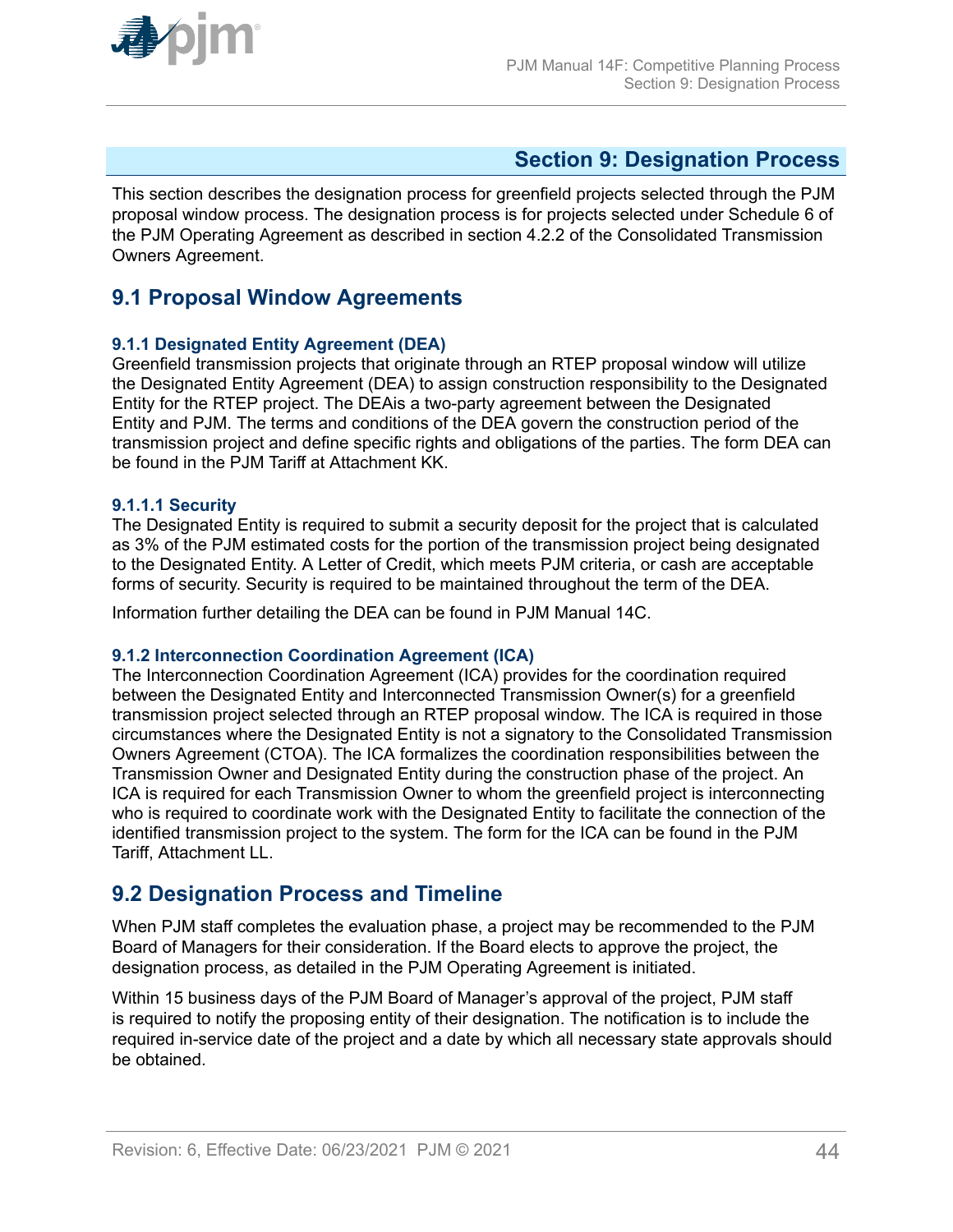<span id="page-44-0"></span>

Within 30 days of receiving notification of designation, the proposing entity shall notify PJM of their acceptance of designation. The acceptance is also required to contain a development schedule with a minimum breakdown aligning with the standard DEA milestones. PJM may request additional milestones as deemed appropriate. PJM may, for good cause, extend the date by which the development schedule is due.

PJM will review the development schedule and within 15 days or other reasonable time, will respond with any questions or issues that need to be addressed and tender an executable DEA to the Designated Entity. Within 60 days of receiving an executable DEA, or other time mutually agreeable to both entities, the Designated Entity is required to submit the security as described in the DEA and an executed copy of the DEA.

Exhibit 2 provides an outline of the process.



*Exhibit 2: Designation Process Timeline*

#### **9.2.1 Designation of Interregional Projects**

Interregional Transmission Projects must be proposed in PJM's proposal window process and be selected for cost allocation in PJM's RTEP. The cost of an Interregional Transmission Project applicable to PJM's RTEP evaluation is the cost allocated to PJM according to the applicable interregional process outlined in section 6 of this manual. Interregional Transmission Projects, or the portion thereof, located in the PJM region will selected and designated according rules applicable to the project type as outlined in this manual.

#### **9.2.2 Project Assignment**

A project may be assigned in full to another entity subject to the assignment provisions of the Designated Entity Agreement.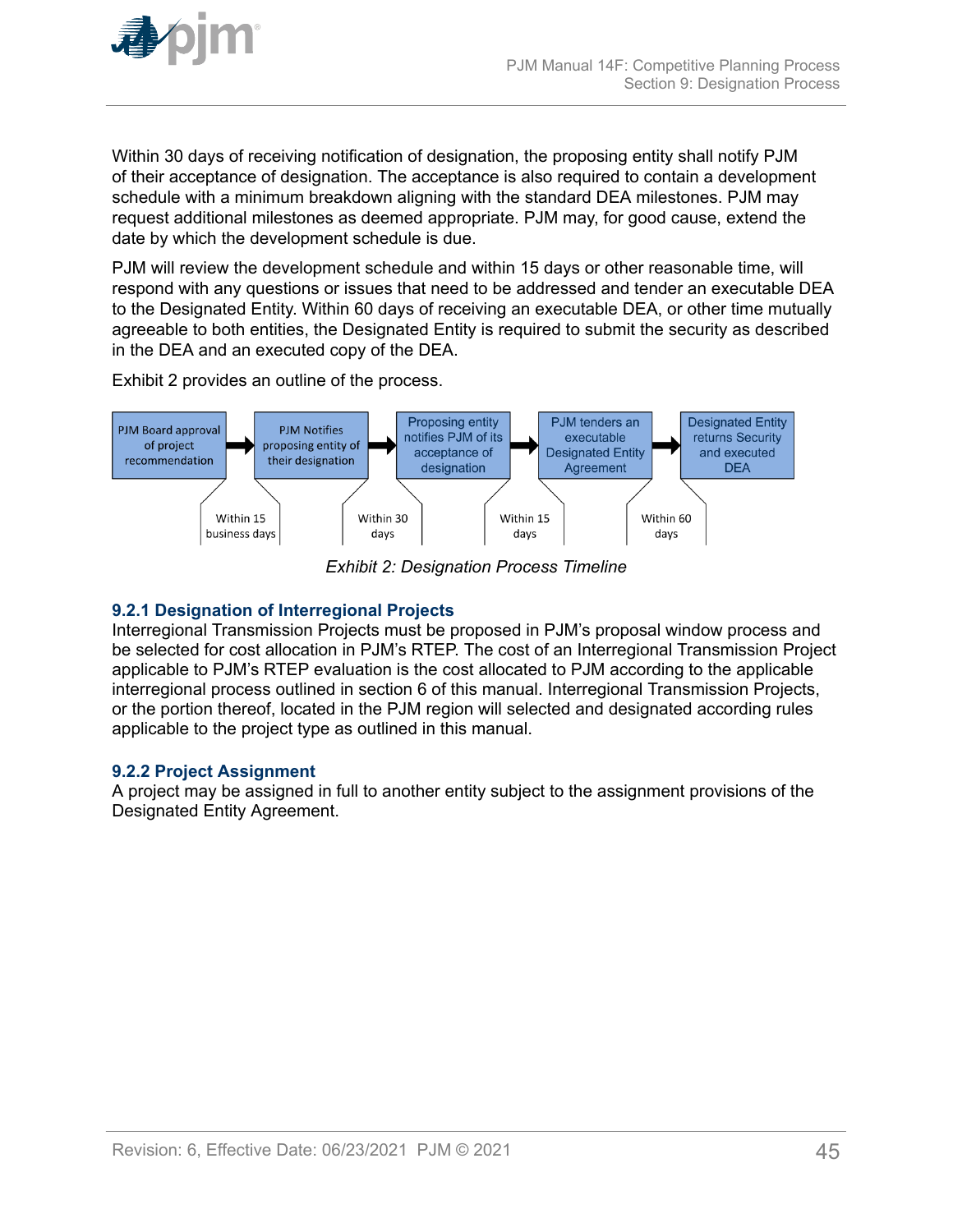<span id="page-45-0"></span>

## **Attachment A: Critical Energy Infrastructure Information (CEII)**

## **A.1 CEII Definition**

PJM adopts the Federal Energy Regulatory Commission's ("FERC" or "Commission") definitions of Critical Energy Infrastructure Information ("CEII") and Critical Infrastructure at 18 CFR §388.113 (c) as follows:

- 1. Critical Energy Infrastructure Information means specific engineering, vulnerability, or detailed design information about proposed or existing critical infrastructure that:
	- a. Relates details about the production, generation, transportation, transmission, or distribution of energy;
	- b. Could be useful to a person in planning an attack on critical infrastructure;
	- c. Is exempt from mandatory disclosure under the Freedom of Information Act, 5 U.S.C. 552; and
	- d. Does not simply give the general location of the critical infrastructure.
- 2. Critical Infrastructure means existing and proposed systems and assets, whether physical or virtual, the incapacity or destruction of which would negatively affect security, economic security, public health or safety, or any combination of those matters.

## **A.2 Introduction**

#### **A.2.1 General Intent**

PJM's intent is to provide a process for eligible recipients to access CEII consistent with the Commission's standards for handling CEII material. PJM information that contains CEII can only be obtained by complying with PJM's CEII authorization process.

#### **A.2.2 Examples of CEII**

The Commission considers certain information to be CEII including the information filed in transmission owners' respective FERC Order 715, Part 2, Part 3, and Part 6 ([http://](http://www.ferc.gov/legal/ceii-foia/ceii.asp) [www.ferc.gov/legal/ceii-foia/ceii.asp](http://www.ferc.gov/legal/ceii-foia/ceii.asp)) submittals. This information includes electrical models, detailed single-line diagrams and analysis of the filer's actual transmission system. PJM treats as CEII all power flow model, system analysis and contingency and monitored element files. Power flow models specifically configured for short circuit analysis that do not contain load and generation dispatch are not considered CEII. Other information may also qualify as CEII under FERC definitions.

#### **A.2.3 Rules When CEII Includes Confidential Member Information**

CEII information may include confidential data from PJM Transmission Owners, Generation Owners and other parties. PJM requires the entity seeking such confidential information to demonstrate that the affected members have given their consent to its release in compliance with the Tariff and Operating Agreement. Confidential information is governed by the PJM Operating Agreement.

While power flow cases are considered CEII, they may, but generally do not, contain confidential information. Some PJM power flows are special cases that contain both confidential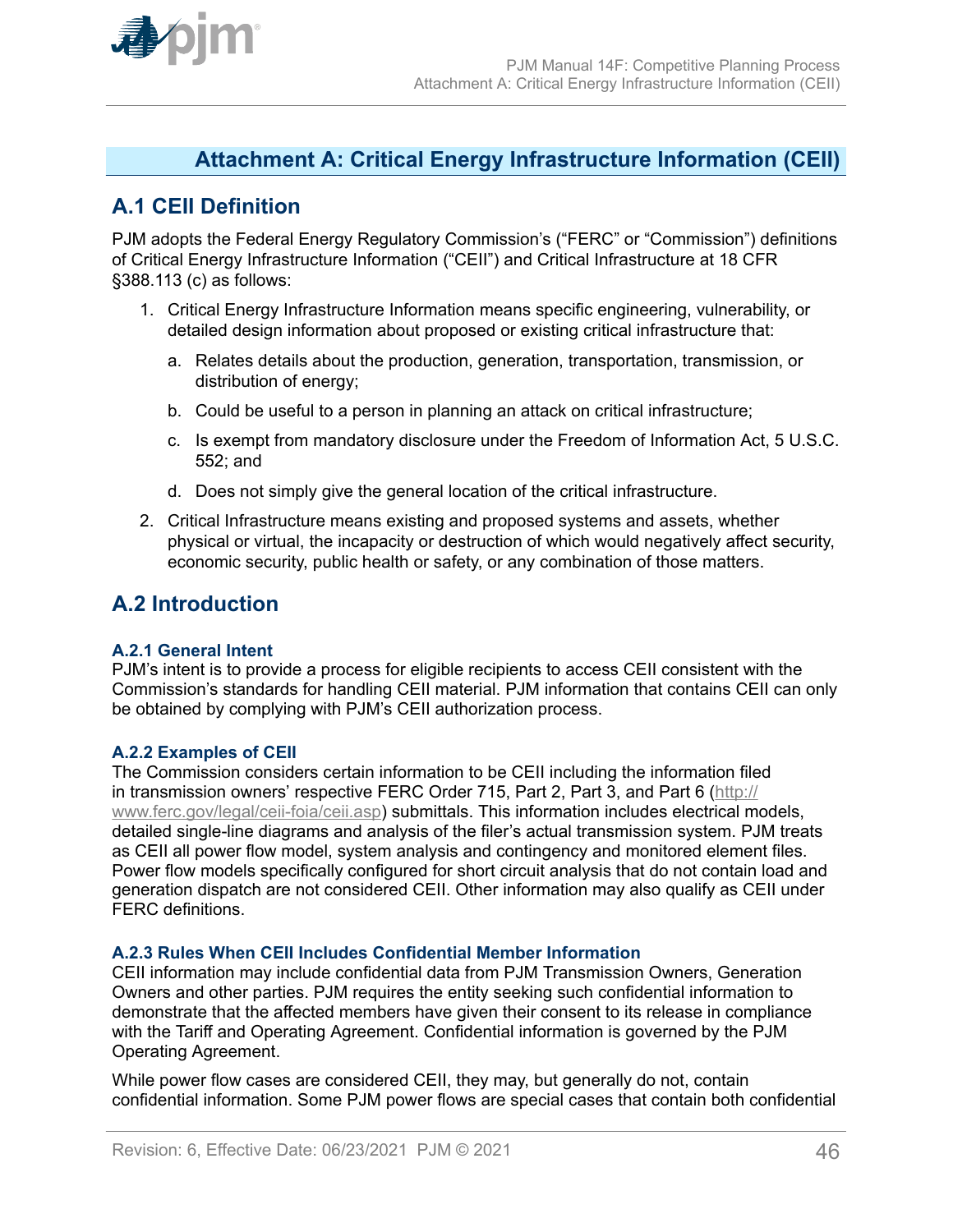<span id="page-46-0"></span>

information and CEII. For example, cases originating from system operations and used for near term operational studies often contain confidential information in addition to CEII. To that extent, members' confidential information may be redacted prior to release if the party requesting the data is unable to demonstrate to PJM that the affected members have given their consent to its release.

#### **A.2.4 Reservation of Rights to Amend CEII Rules**

PJM reserves the right to revise its process from time-to-time, to limit access to CEII as may be appropriate in any specific instance in accordance with PJM's manual revision procedures posted on PJM's website at PJM.com.

## **A.3 PJM CEII Rules**

#### **A.3.1 Categories of PJM CEII Requestors Procedures**

#### **A.3.1.1 Authorized Entities Procedures**

The process to request CEII from PJM is as follows for an employee or authorized agent/ consultant of: (i) a PJM member; (ii) a PJM Transmission Owner; (iii) a PJM Generation Owner or operator of generating units in the PJM Region; (iv) a NERC registered Transmission Owner/ Operator; (v) a PJM Interconnection Customer; (vi) another RTO or similar independent system operator recognized by the Federal Energy Regulatory Commission; (vii) a NERC Planning Coordinator or Transmission Planner; (viii) a nonincumbent transmission developer pre-qualified to eligible to be a Designated Entity pursuant to Schedule 6 of the PJM Operating Agreement; or (viii) a natural gas local distribution company and/or a natural gas pipeline operator serving customers within the PJM Region (individually "Authorized Entity" and together "Authorized Entities"). The process outlined below allows for individual employees or individual authorized consultants of Authorized Entities to obtain CEII. PJM's procedures set forth below allow an organization to submit requests on behalf of multiple individuals within Authorized Entities.

Except in the case of organizational CEII requests described below, each individual requester of CEII from employees or authorized agents/consultants of Authorized Entities must complete a PJM CEII Request Form and must execute the appropriate PJM CEII Nondisclosure Agreement ("NDA"). Employee or authorized agent/consultant or Authorized Entity must submit a PJM CEII Authorization Form (in addition to the requester's completed PJM CEII Request Form and appropriate PJM CEII NDA) that identifies each individual agent/consultant who may make individual requests for PJM CEII on behalf of such entity. The PJM CEII Authorization Form and CEII NDA are located on PJM's website at: [http://www.pjm.com/library/request-access/form-ceii](http://www.pjm.com/library/request-access/form-ceii-request.aspx)[request.aspx.](http://www.pjm.com/library/request-access/form-ceii-request.aspx)

Once the CEII requester has been verified by PJM as a legitimate CEII requester such CEII requester may obtain the CEII consistent with its request.

Organizational CEII Requests: Authorized Entities may execute an organizational agreement with PJM which will allow the receiving organization to share CEII information under the terms of an applicable PJM CEII NDA an example of which is located on the PJM website at: [http://www.pjm.com/library/request-access.aspx.](http://www.pjm.com/library/request-access.aspx) However, PJM may use other forms of organizational CEII NDAs as appropriate. An organizational NDA will require individual recipients of CEII material to be listed and sign an attachment to the NDA which will require each individual to acknowledge his or her understanding of the restrictions on the use of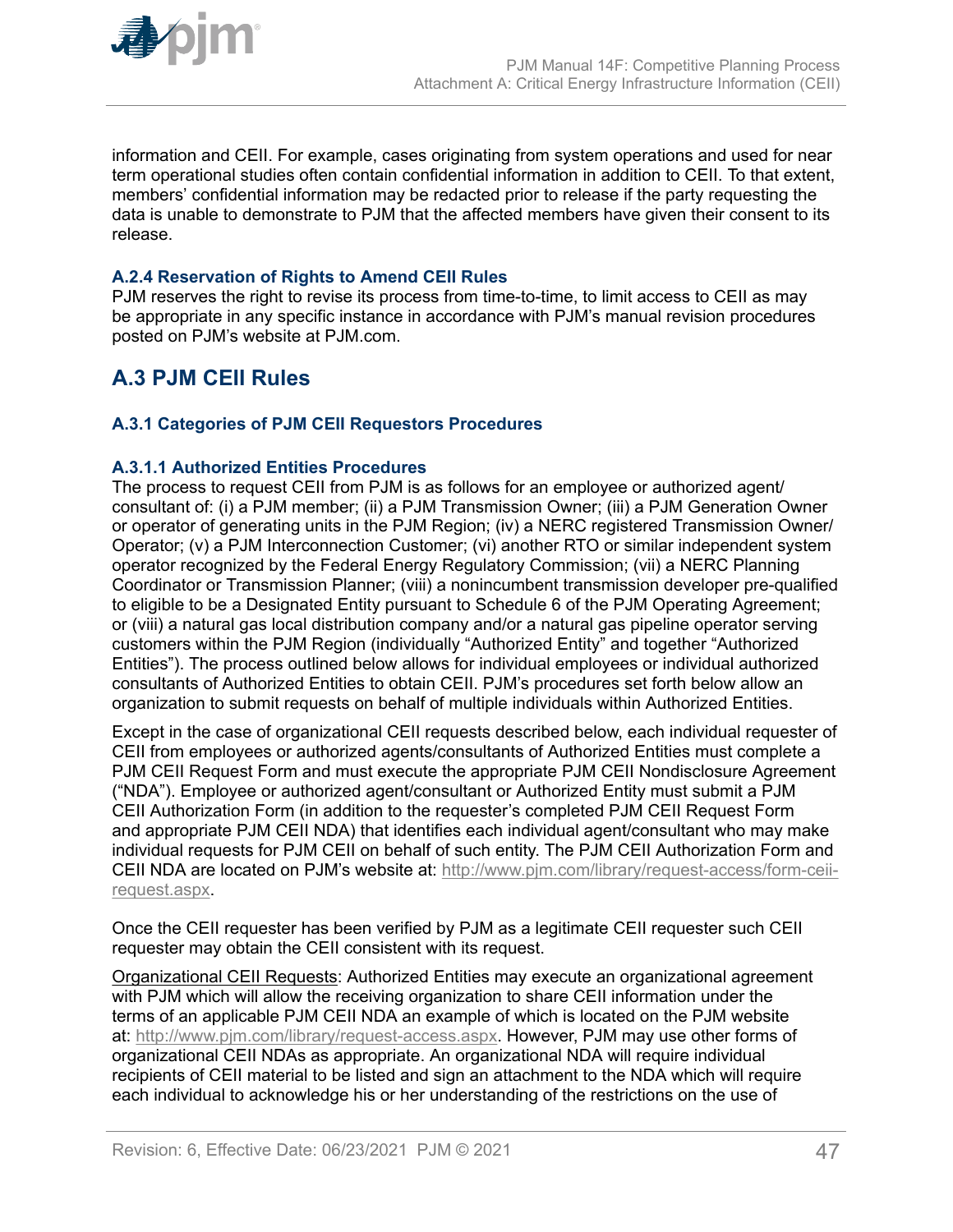<span id="page-47-0"></span>

CEII or further disclosures except as allowed under the terms of the organizational NDA. Each organization is required to keep the list of authorized individual recipients up-to-date and notify in PJM in writing of any changes to the status of the authorized individual recipients in accordance with the applicable NDA.

#### **A.3.1.2 Procedures for Federal Agencies and NERC**

If the requester of CEII material is a representative of FERC, the Department of Energy, the Department of Homeland Security, NERC or a NERC Regional Entity (e.g. RF, SERC, etc.), PJM will release the information if PJM confirms that the requestor (requestors) is an employee of these agencies. Upon release, the CEII material becomes subject to the agencies rules of procedures applicable to CEII.

#### **A.3.1.3 PJM Authorized State Commission**

The process for an employee of a PJM Authorized State Commission to request CEII from PJM is as follows: Each individual requester of CEII must complete a PJM CEII Request Form and must execute a PJM CEII Government NDA located on the PJM website at: [http://](http://www.pjm.com/library/request-access.aspx) [www.pjm.com/library/request-access.aspx.](http://www.pjm.com/library/request-access.aspx)

• After such CEII requester has been verified by PJM as a legitimate CEII requester (i.e., a legitimate employee of one of the governmental organizations listed above), such CEII requester may obtain the requested CEII.

#### **A.3.1.4 Procedures Applicable to Other CEII Requests**

The process for all other requestors to request CEII from PJM is as follows:

- Each individual requester of CEII must complete a PJM CEII Request Form and must execute an appropriate PJM CEII NDA. Where the individual requester of CEII is an authorized agent/consultant for another entity, then an authorized employee of such entity must submit a PJM CEII Authorization Form (in addition to the requester's completed PJM CEII Request Form and the appropriate PJM CEII NDA) that identifies each individual agent(s)/consultant(s) who may make individual requests for PJM CEII on behalf of such entity. The PJM CEII Authorization Form is located on the PJM website at:<http://www.pjm.com/library/request-access.aspx>.
- Upon receiving all completed required CEII forms, PJM will determine if the requested information is CEII, and, if it is, whether to release the CEII to the requester. PJM will use the information provided by the requester in the PJM CEII Request Form to (1) establish whether a requester has presented a legitimate need for the CEII; and (2) weigh the need for the CEII against the potential harmful effects of its release. In reviewing the request from such individual, PJM will confirm the authenticity of the CEII requester and whether the request is consistent with the requestor's business or educational interest as determined from a review of publicly available data such as the requestor's website. If PJM is unable to determine from publicly available information that the request is consistent with the requestor's business or educational interest in such data, the request will be denied. A requester shall provide additional information (beyond the PJM CEII Request Form) to PJM upon PJM's request.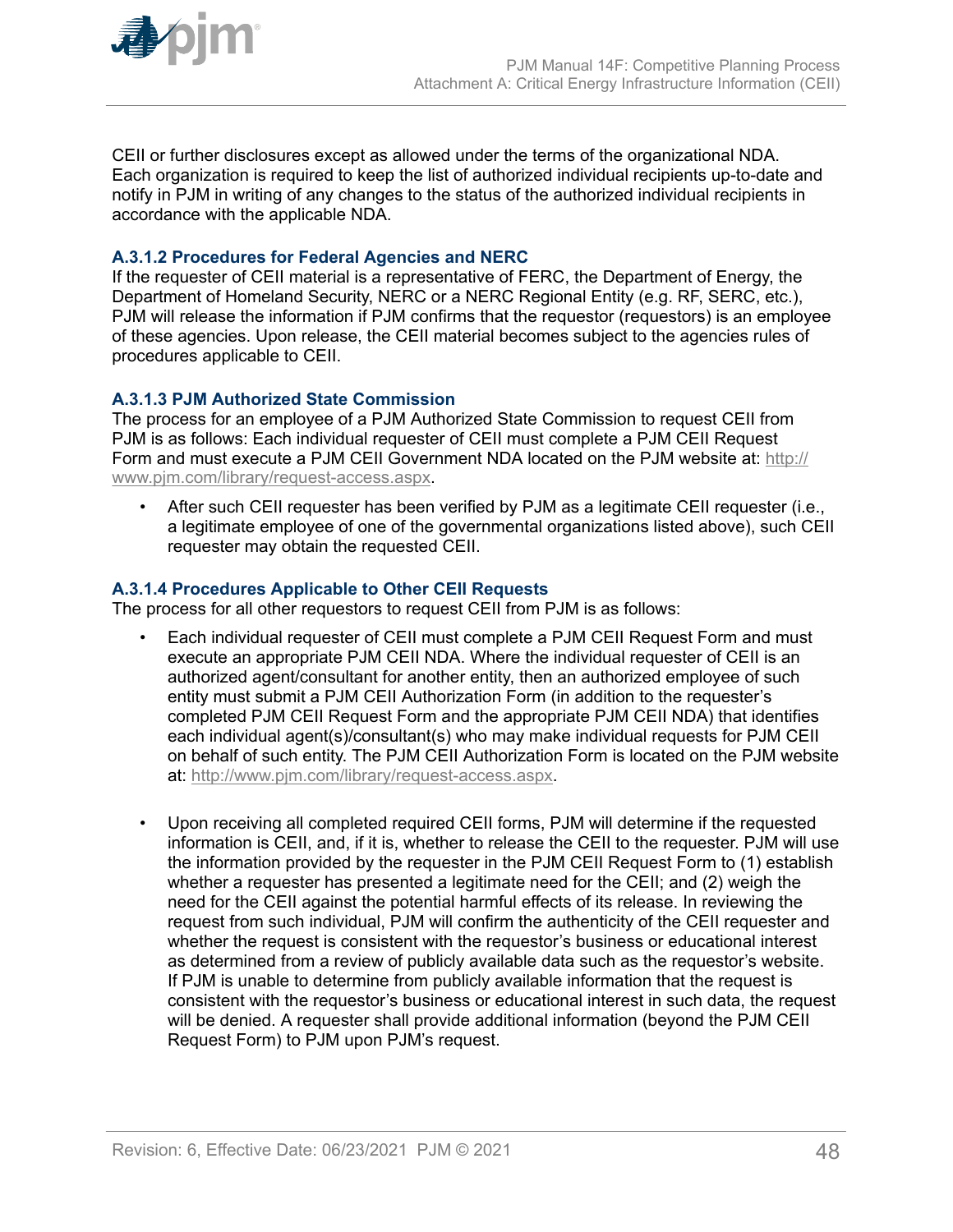<span id="page-48-0"></span>

## **Attachment B: Using Secure File Transfer Tool to Submit Proposals**

PJM's Secure File Transfer Tool is the preferred method for submitting proposals and all associated files to PJM. PJM requires a one-time registration for this tool. PJM limits these accounts to one primary and one alternate user per submitting entity. To setup a new account, please email PJM at [ProposalWindow-Admin@pjm.com](mailto:ProposalWindow-Admin@pjm.com) with the subject "Secure File Transfer Tool Registration". If an entity has an account, but cannot login, please email PJM at [axwayadmin@pjm.com](mailto:axwayadmin@pjm.com)

Detailed instructions on using PJM's Secure File Transfer Tool can be found at:

[http://pjm.com/planning/rtep-development/expansion-plan-process/ferc-order-1000/~/media/](http://pjm.com/planning/rtep-development/expansion-plan-process/ferc-order-1000/~/media/planning/rtep-dev/expan-plan-process/ferc-order-1000/rtep-proposal-windows/axway-user-instructions.ashx) [planning/rtep-dev/expan-plan-process/ferc-order-1000/rtep-proposal-windows/axway-user](http://pjm.com/planning/rtep-development/expansion-plan-process/ferc-order-1000/~/media/planning/rtep-dev/expan-plan-process/ferc-order-1000/rtep-proposal-windows/axway-user-instructions.ashx)[instructions.ashx](http://pjm.com/planning/rtep-development/expansion-plan-process/ferc-order-1000/~/media/planning/rtep-dev/expan-plan-process/ferc-order-1000/rtep-proposal-windows/axway-user-instructions.ashx)

A demonstration video walking through the steps of the Secure File Transfer Tool can be found at:

<https://pjm.com/planning/competitive-planning-process.aspx>

Entities must submit a single compressed (i.e. ".zip") file per proposal per window/due date..

All files must be received no later than 11:59:59 PM EST on the day of the close of the window.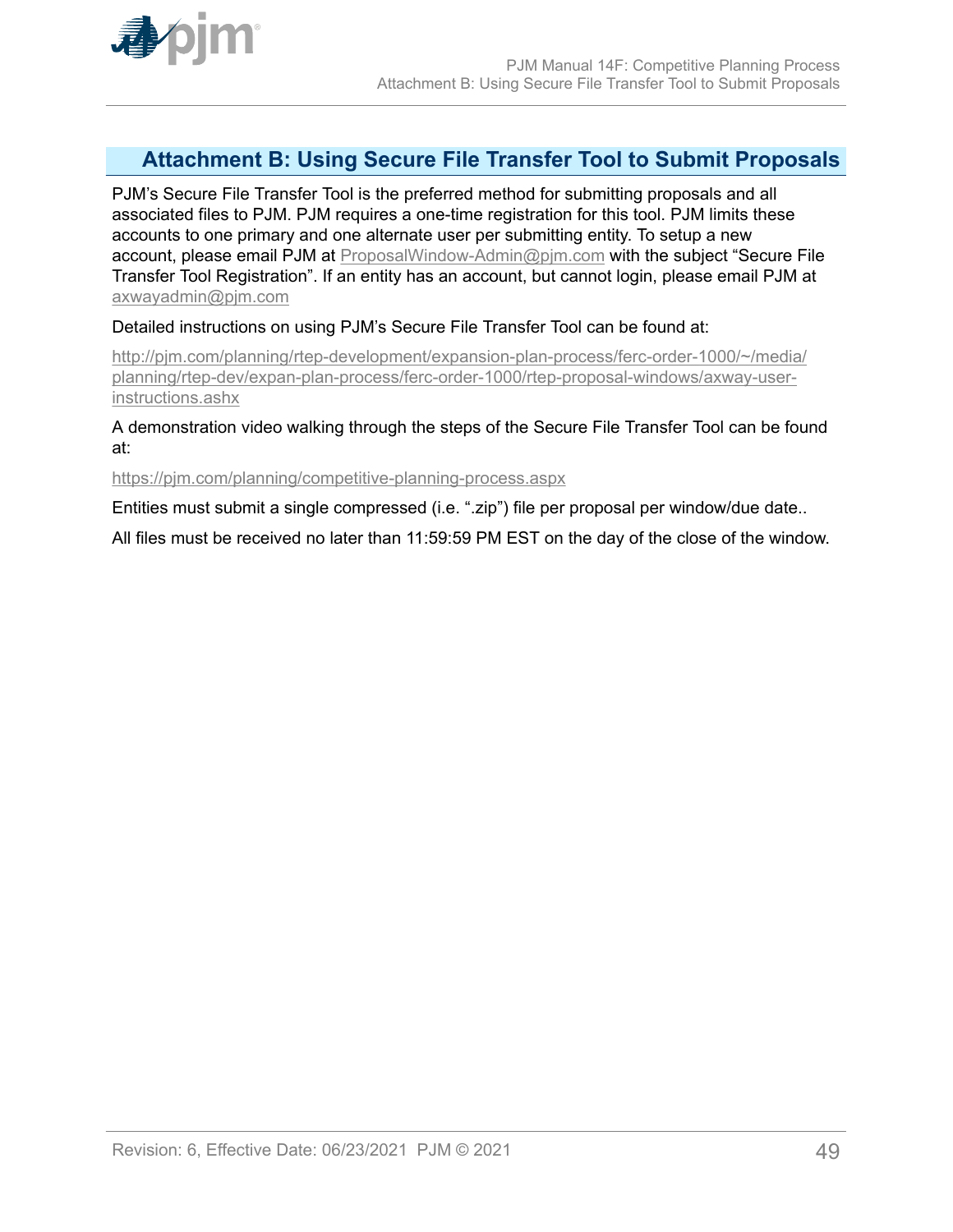<span id="page-49-0"></span>

## **Attachment C: Proposal Fee Structure**

All proposals, upgrade and greenfield solutions, submitted for consideration in any RTEP Proposal Window are subject to a Proposal Fee based on the following fee structure:

- No fee (\$0) for any proposed projects (upgrade and greenfield) below \$20M;
- \$5,000 fee for any proposed projects (upgrade and greenfield) greater than \$20M and less than \$100M; or
- \$30,000 fee for any proposed projects (upgrade and greenfield) greater than \$100M.

The fee is based on the total cost estimate (in-service year dollars) provided by the proposing entity in the detailed proposal (must be submitted along with final proposal submissions), by the close of the proposal window. The total cost estimate must include all scope elements required in the proposal, including the cost estimate of upgrade work to be completed by other entities and cost estimate of work required to alleviate any new violations caused by the proposal.

Wire transfer details will be provided along with the "Problem Statement and Requirements Document" for each proposal window. Proposing entity must ensure that all payments to PJM for Order No. 1000 proposals include "Order 1000" in the subject/notes/addenda field.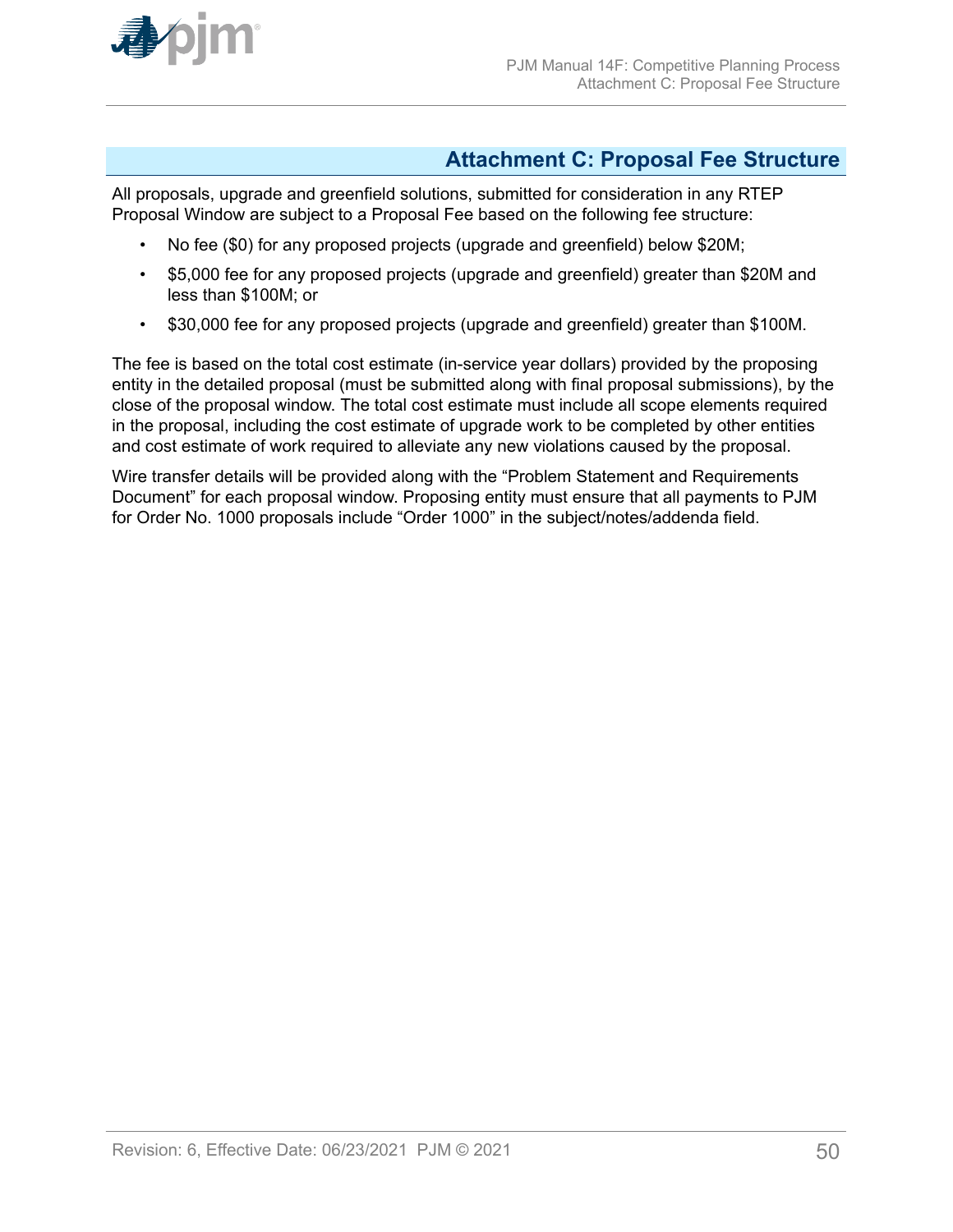<span id="page-50-0"></span>

## **Attachment D: Decisional Process**

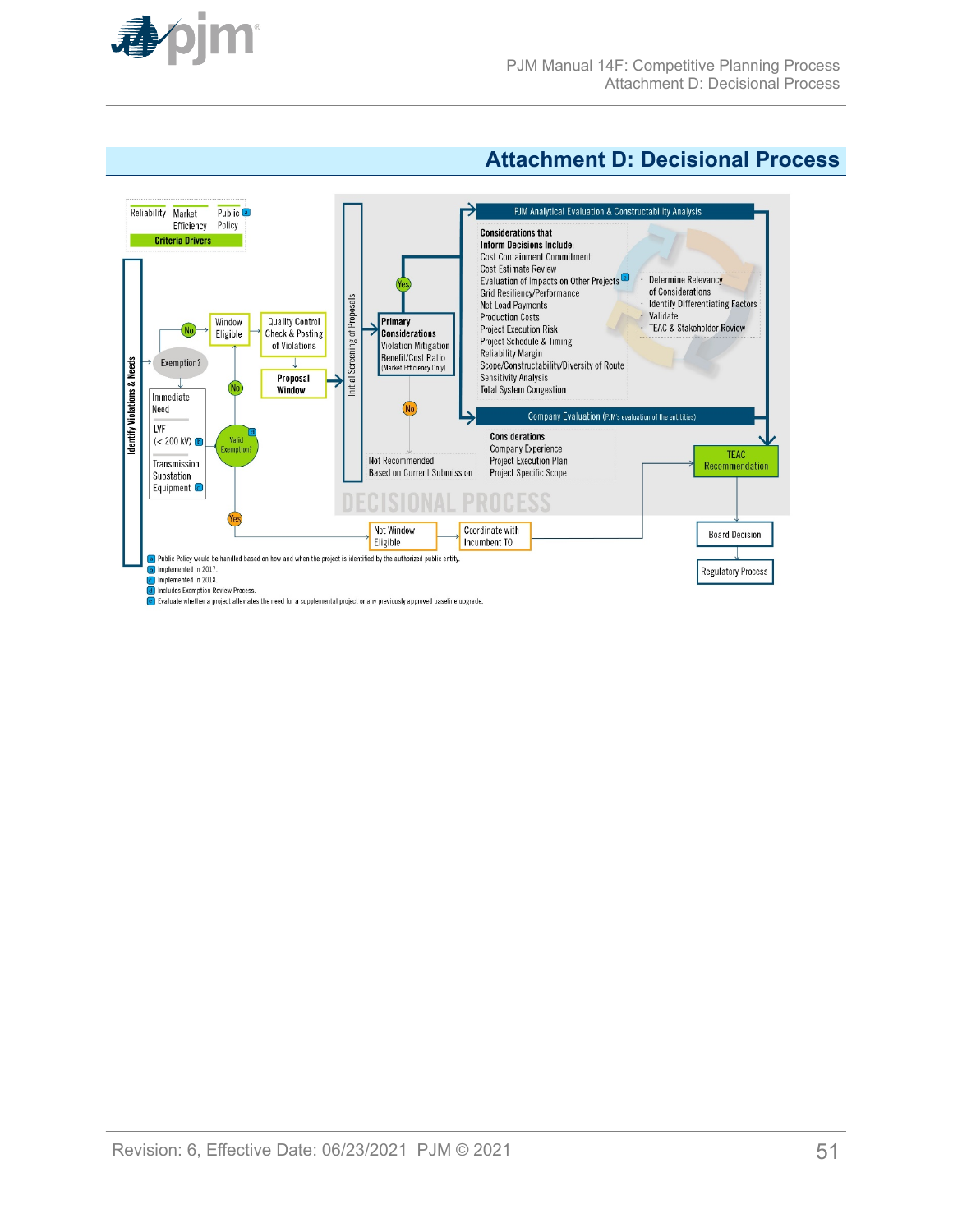<span id="page-51-0"></span>

## **Revision History**

#### **Administrative Change (06/04/2021):**

• Updated manual ownership from Mark Sims to Augustine Caven

#### **Revision 5 (04/10/2020):**

- Periodic Review
- Section 6.1.2 Replaced "cost cap on project construction costs" with "cost commitment proposal"
- Section 8.1 Updated Cost Evaluation and Containment
- Section Added 8.4 Cost Comparative Evaluation Framework

#### **Revision 4 (02/20/2020):**

- Removal of FERC 715 Exclusion language
	- o Section 5.3.1: Removed bullet
	- o Section 5.3.3: Deleted Paragraph
	- o Attachment D: Removed exclusion for TO Criteria from decisional process diagram
- Administrative Change:
	- o Updated manual ownership from Aaron Berner to Mark Sims

#### **Revision 3 (04/25/2019):**

- Section 1.1 Proposal Window Type and Duration
- Long-term proposal window start time modified to open in January of odd years

#### **Revision 2 (09/27/2018):**

- Section 2.1 Pre-Qualification Process
	- o Process updated to include a three year data confirmation
- Section 5.3 Proposal Window Violation Inclusion Review Process
	- o FERC acceptance of the substation equipment and Transmission Owner Form 715 exemptions
- Section 6.1 Proposal Requirements
	- o Updated to include the new project proposal template
	- o Includes cost containment information
- Section 6.2 Proposal Timelines
	- o Removed with relevant information now captured under section 6.1
- Section 6.3 Redaction Requirements